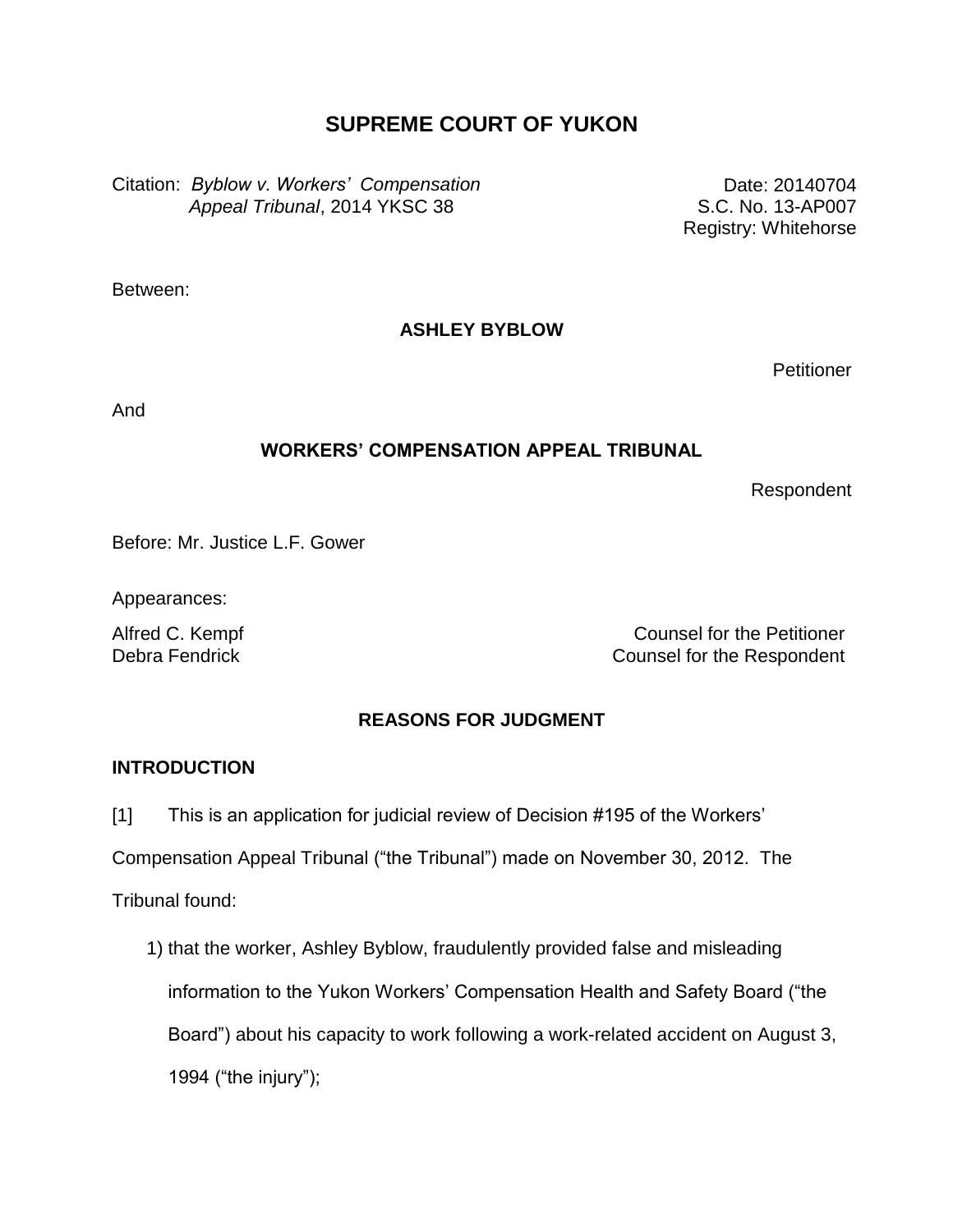- 2) that Mr. Byblow was overpaid compensation by the Board in the amount of \$593,970.20, and that the overpayment is recoverable by the Board;
- 3) that Mr. Byblow was capable of working at the level of his pre-incident employment on December 31, 1994, at the time his initial compensation was terminated, and that he does not continue to suffer from ongoing functional limitations due to the injury; and
- 4) accordingly, Mr. Byblow is not entitled to further compensation as a result of the injury.

[2] This judicial review is preceded by an unfortunately lengthy and convoluted history of administrative decision-making and litigation.

[3] On August 3, 1994, Mr. Byblow suffered a brain injury while working as a surveyor's assistant in the Yukon. He slid down a gravel slope approximately 27 m high and hit his head on the roadway.

[4] On September 30, 1994, the Board accepted Mr. Byblow's claim for benefits as a result of the injury.

[5] On December 13, 1994, the Board determined that Mr. Byblow was fit to return to work and that his benefits would be terminated on December 31, 1994. For the period from the date of the injury to December 15, 1994, Mr. Byblow received total temporary disability of \$12,203.38. From December  $16<sup>th</sup>$  to 31<sup>st</sup>, 1994 he received re-employment assistance benefits totalling \$1,457.12. Therefore, he received a total of \$13,660.50 over that time period.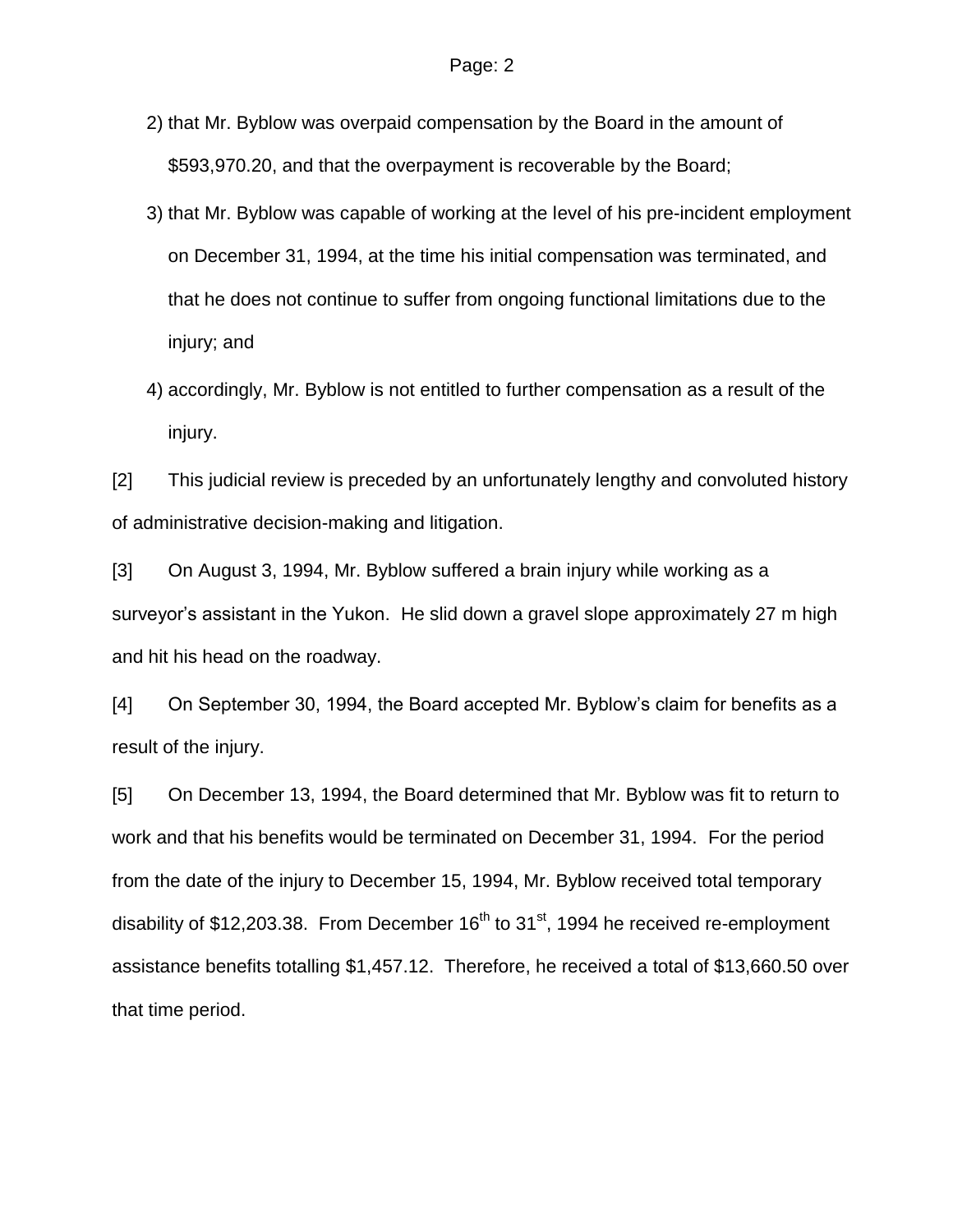[6] On June 13, 1995, the Board determined that Mr. Byblow had 9% permanent partial impairment as a result of a loss in his field of vision from the injury. For that he was awarded a lump sum of \$10,352.40.

[7] Mr. Byblow returned to work at various jobs, including a three-year term with TransCanada Credit.

[8] On November 1, 1999, Mr. Byblow requested that his benefits claim be reopened on the basis that he was experiencing ongoing symptoms related to the injury. The Board had Mr. Byblow assessed by a number of medical professionals.

[9] August 31, 2001, Mr. Byblow received notice from the Board that his benefits claim was reopened and that he would receive retroactive benefits from January 1, 1995 in the amount of \$164,640.86. The Board had Mr. Byblow assessed by further medical professionals.

[10] On November 20, 2003, the Board determined that Mr. Byblow was deemed unemployable as a result of the injury and that he would be receiving a monthly wage loss supplement of \$44,548.44 annually (\$3,712.37 monthly). Mr. Byblow was advised that his entitlement would be subject to annual review and to adjustment for changes in his employment circumstances, if any, and inflation. He was asked to provide proof of earnings for 2003 by way of a T4 slip or an income tax return.

[11] In January 2004, Mr. Byblow applied to the Board seeking to increase his permanent partial impairment award to a level greater than 9%.

[12] In August 2004, the Board had Mr. Byblow assessed by Touchstone Rehabilitation Services, and notably by a Dr. Stoddard, who concluded that Mr. Byblow was intentionally attempting to appear more impaired than he truly was.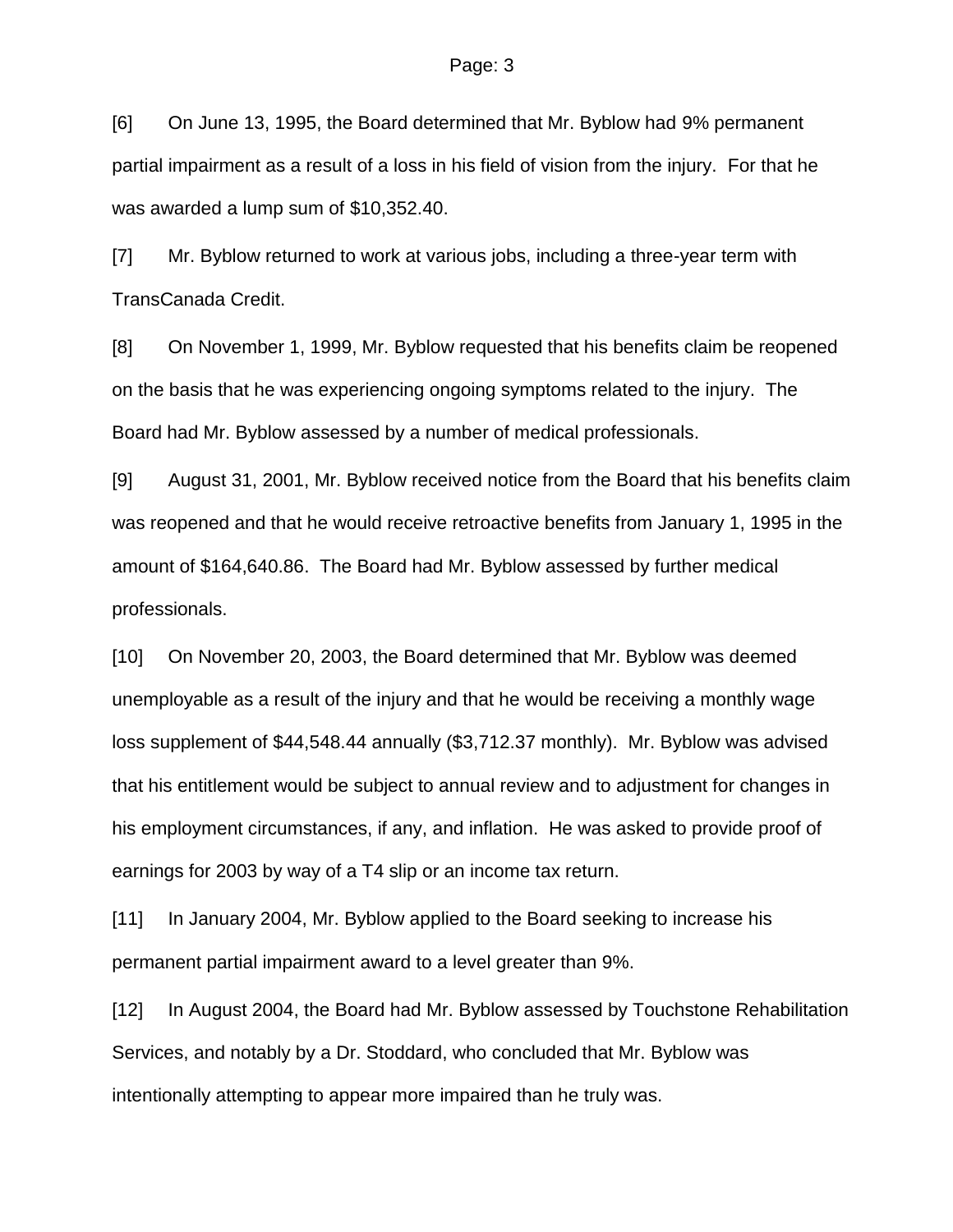[13] In November 2004, the Board's medical consultant, Dr. Reddoch, determined that there was strong evidence to support Dr. Stoddard's opinion. He further agreed with Dr. Stoddard that it would be helpful to obtain Mr. Byblow's scholastic and military records to better determine his pre-injury level of functioning. In particular, Dr. Reddoch opined that Mr. Byblow may be malingering. Nevertheless, on the premise that he was not intentionally exaggerating his symptoms for the purpose of obtaining compensation benefits, Dr. Reddoch suggested that Mr. Byblow's permanent partial impairment level could be increased from 9% to 18%.

[14] For reasons which remain unclear, the Board took no action in response to the opinions of Dr. Stoddard or Dr. Reddoch for approximately five years.

[15] In May 2009, the Board assigned two private investigators to do an investigation of Mr. Byblow in his home community of Kelowna, British Columbia. The investigators determined that Mr. Byblow was intentionally exaggerating his symptoms from the injury.

[16] On December 4, 2009, the Board's Director of Claimant Services wrote to Mr. Byblow. On behalf of the Board, the Director had determined that Mr. Byblow had knowingly provided the Board and several healthcare providers with false and misleading information regarding the nature and extent of his injury, and that he did not suffer from significant ongoing functional limitations. The Director further determined that Mr. Byblow's wage loss benefit should be terminated, and that he had been overpaid in the amount of \$620,768.18.

[17] In response, Mr. Byblow retained Dr. Norman Brodie for an independent psychological assessment. On May 25, 2010, Dr. Brodie released his assessment report regarding Mr. Byblow. Dr. Brodie opined that Mr. Byblow was not malingering, that the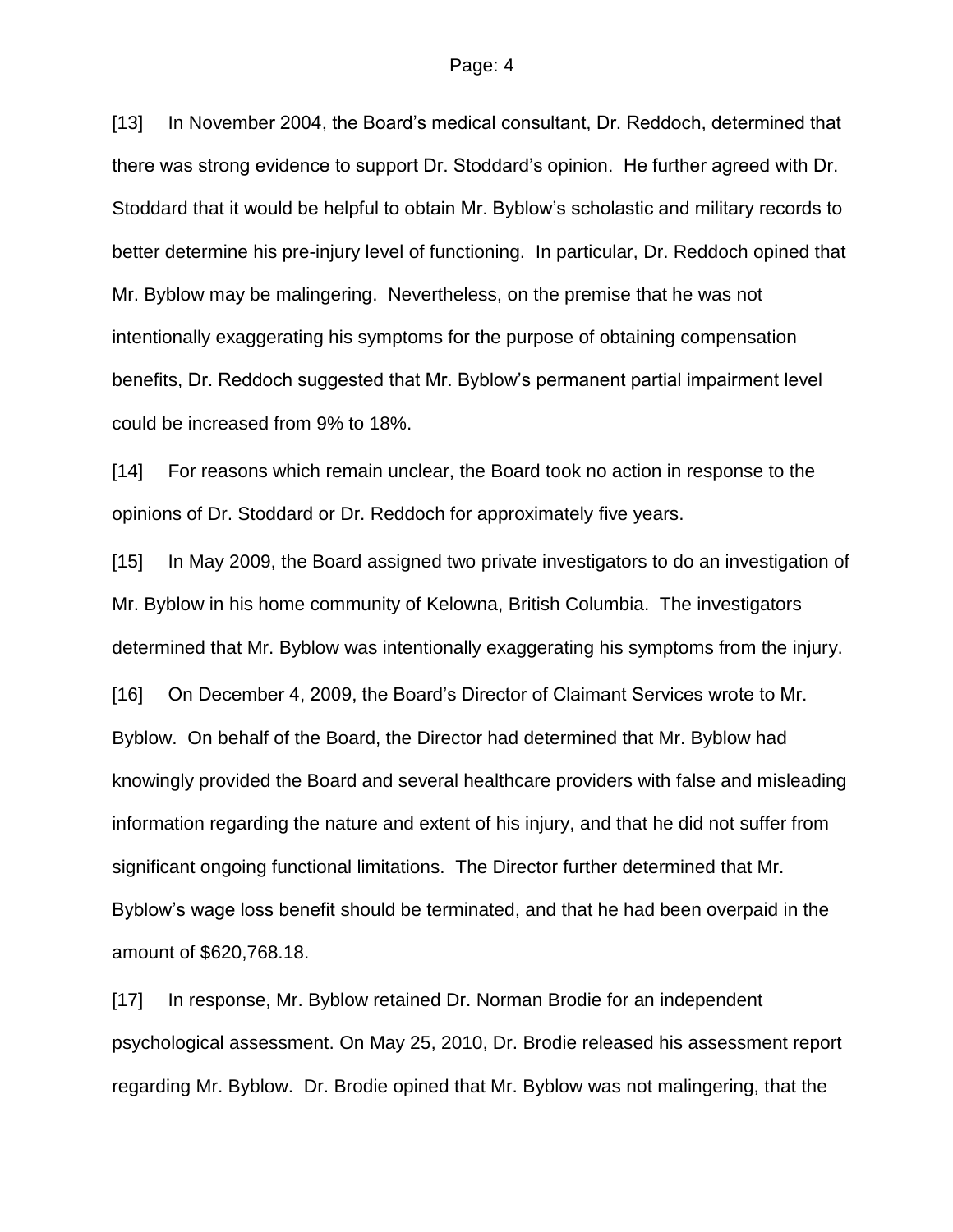injury severely aggravated a pre-existing Attention Deficit Hyperactivity Disorder ("ADHD") condition, and that he was 100% unemployable, pending further treatment and other therapy.

[18] On July 8, 2010, the Board, again through its Director of Claimant Services, reviewed its earlier decision of December 4, 2009, considered the new evidence from Dr. Brodie, and determined that its original decision would remain unchanged.

[19] Mr. Byblow appealed the Board's decision to the Tribunal, which dismissed the appeal in its Decision #174, dated November 9, 2010. However, in that decision, the Tribunal expressly disagreed with the Board's finding that Mr. Byblow had committed fraud by providing false and misleading information. Rather, the Tribunal determined that, once it received Dr. Stoddard's report, the Board should have investigated further rather than to continue to pay Mr. Byblow wage loss benefits for an additional five years.

[20] Mr. Byblow applied to this Court for judicial review of Decision #174.

[21] On April 27, 2012, Veale J. quashed Decision #174 and ordered a rehearing to address:

- 1) the recovery of overpaid compensation;
- 2) the issue of information received by the Tribunal after the hearing;
- 3) Mr. Byblow's capability of employment; and
- 4) the calculation of wage loss benefits.

[22] A new Tribunal was constituted to rehear the matter.

[23] On June 6, 2012, the Tribunal convened a prehearing conference with Mr. Byblow and his Worker's Advocate to discuss the appeal procedure, the Board policies which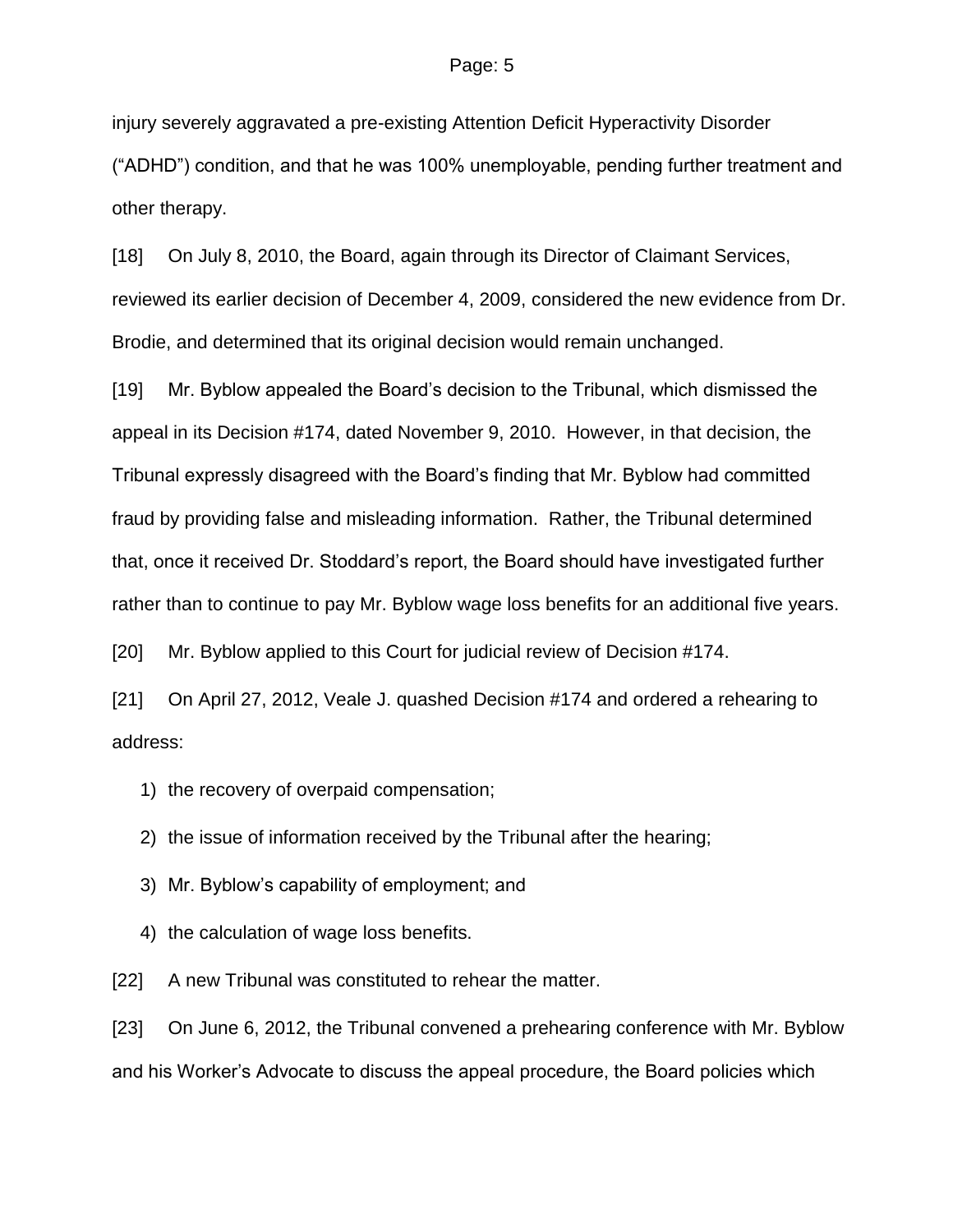were going to be considered and to request the disclosure of certain medical, military personnel and employment information from Mr. Byblow.

[24] On June 19, 2012, the hearing commenced, but did not finish. It was continued on August 24, 2012. On November 30, 2012, the Tribunal released its 73-page Decision #195.

[25] On August 21, 2013, Mr. Byblow filed his application to this Court for judicial review of Decision #195.

[26] On January 20 and 21, 2014, the judicial review hearing proceeded. At the close of that hearing, I requested further written submissions from the Tribunal's counsel by January 31, 2014, and reply submissions from Mr. Byblow's counsel by February 12, 2014.

## **ISSUES**

[27] Mr. Byblow's counsel raised eight grounds for this judicial review. Because I found the issues to be rather complex, I would prefer to err on the side of caution by quoting them from counsel's written argument, rather than risking a misstatement of any of them:

- "1. WCAT erred in law, lost or exceeded its jurisdiction, or made an unreasonable error in ignoring or defying the express direction of the Court Decision to rehear the matter to the limited extent of providing the Petitioner the documents it received and considered after the hearing leading to the Original Decision to allow the Petitioner to make submissions on how they affected his claim and creditability with a view to reconsidering decisions made to:
	- 1. recover payments; and
	- 2. deny the Petitioner future benefits.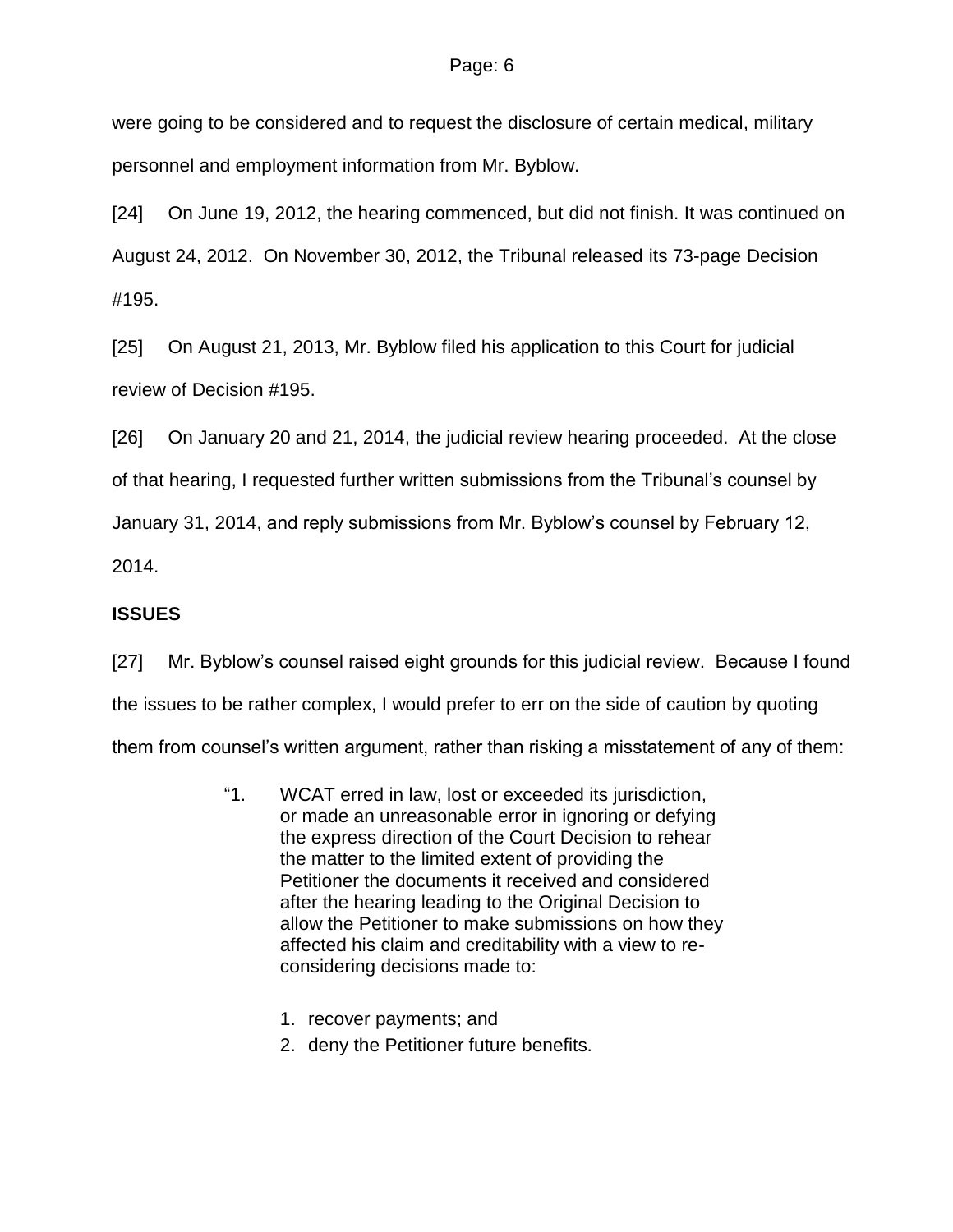- 2. WCAT erred in law, lost, or exceeded, its jurisdiction, or made an unreasonable error, when it ignored or defied the direction of the court in the Court Decision to consider and apply the "recovery (of payment) policy" given that the Petitioner was found to be not fraudulent and the Board was found to have made several mistakes in the adjudication of the claim.
- 3. WCAT erred in law, lost, or exceeded, its jurisdiction, or made an unreasonable error in reconsidering whether or not the Petitioner committed fraud.
- 4. WCAT erred in law, lost, or exceeded, its jurisdiction, or made an unreasonable error in determining that that [as written] there was an overpayment to the Petitioner starting in January 1, 1995 because:

(a) Section 65(3) of the Act provides that the ... decisions of the appeal tribunal on any matter within its jurisdiction are final and conclusive...";

(b) In the Original Decision, WCAT found that the Petitioner did not commit fraud. Without fraud, Policy EL-04 provides that there can be no overpayment to the Petitioner. That decision was confirmed by the Court.

- 5. WCAT erred in law, lost, or exceeded, its jurisdiction, or made an unreasonable error by fettering its discretion under the Act and policy to waive overpayments. Policy EL-04 gives discretion to the WCAT to waive an overpayment in the event that the application of the Overpayment Policy would result in an unfair or an unintended result.
- 6. WCAT erred in law, lost, or exceeded, its jurisdiction, or made an unreasonable error by seeking out and considering "new evidence" contrary to Board Policy AP-03 and the rules of natural justice. The "new evidence" was not new and could have been accessed by the Board and previous WCAT panel, with due diligence.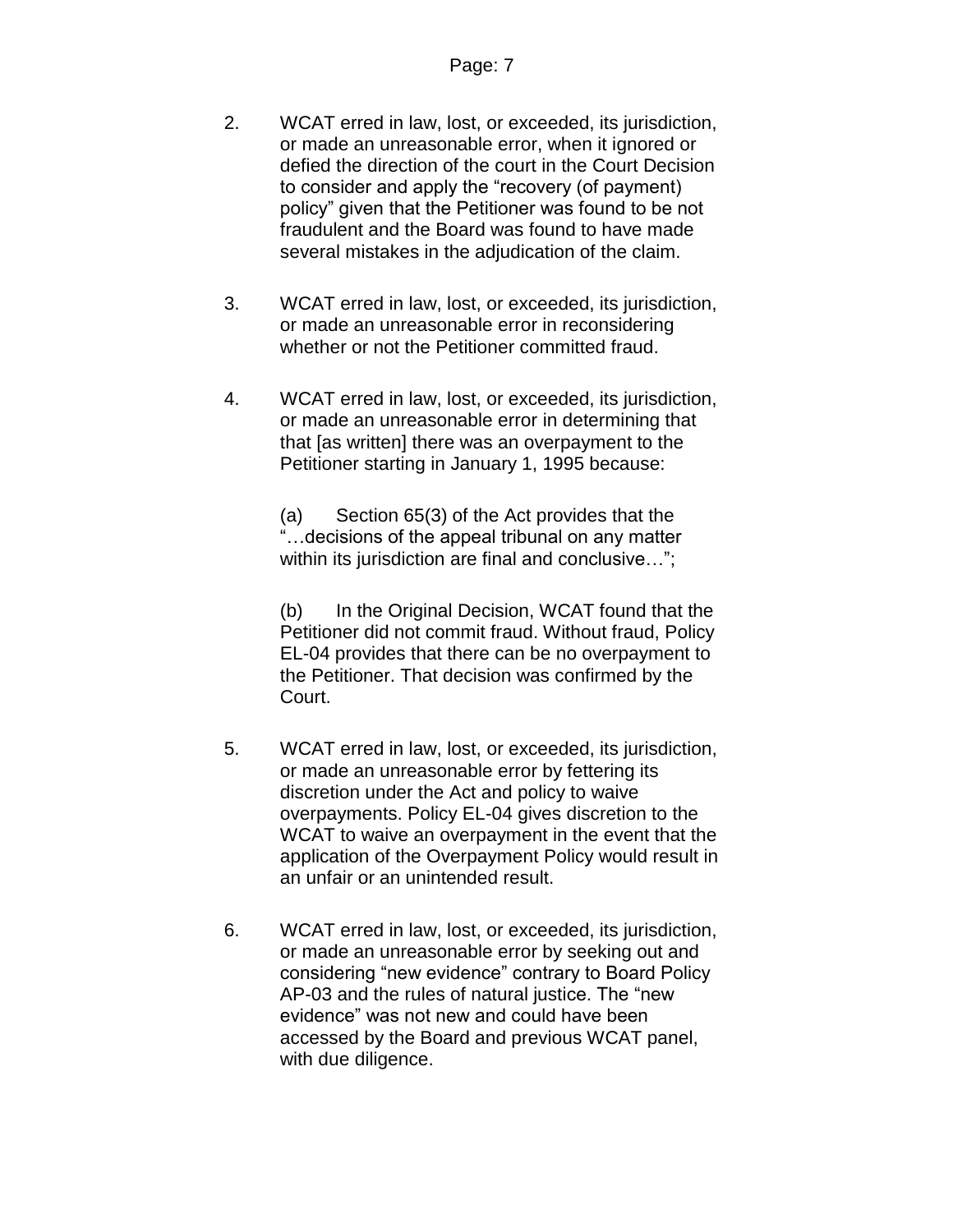- 7. WCAT erred in law, lost, or exceeded, its jurisdiction, or made an unreasonable error in not taking into consideration and applying sections 17-19 of the Act.
- 8. The New Decision is unreasonable because WCAT misinterpreted factual matters, ignored important facts, made incorrect assumptions of fact, and made findings of fact not based on any evidence."

[28] I summarize these issues as follows. Issues one through seven allege that the Tribunal erred in law or committed a jurisdictional error by:

1) exceeding the scope of the rehearing ordered by Veale J. in his decision of April

27, 2012;

- 2) ignoring Veale J.'s direction to consider and apply the recovery of payment policy;
- 3) considering whether fraud was committed;
- 4) determining that there was an overpayment;
- 5) fettering in its discretion under the *Workers' Compensation Act,* S.Y. 2008, c. 12,

("the *Act*") and Policy EL-04 two ways overpayment;

- 6) seeking out and considering "new evidence"; and
- 7) failing to take into account ss. 17 to 19 of the *Act.*

Finally, issue number eight alleges that the Tribunal made findings of fact not based on any evidence.

## **ANALYSIS**

## **1. Standard of Review**

[29] This judicial review is governed by s. 59(3) of the *Act*, which states:

"Despite subsections 65(3) and (4), a worker, a dependent of a deceased worker, or an employer may make an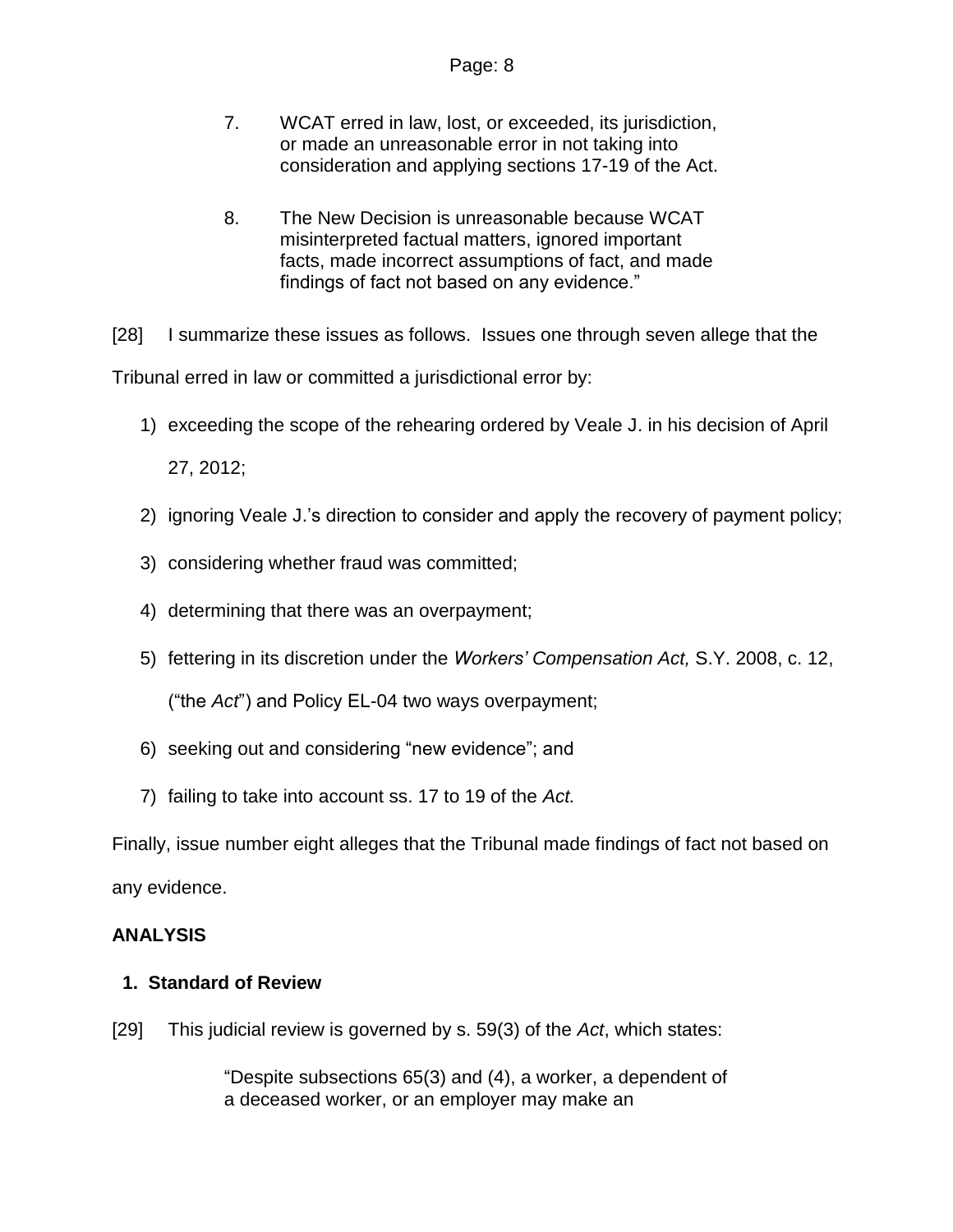application to the Supreme Court for judicial review of a decision of the appeal tribunal on a question of law or jurisdiction."

[30] The parties are agreed that for all the questions of law arising on this judicial review, the standard of review is reasonableness. The leading case on judicial review is *Dunsmuir v. New Brunswick*, 2008 SCC 9. The majority described the reasonableness standard at para. 47:

> "47 Reasonableness is a deferential standard animated by the principle that underlies the development of the two previous standards of reasonableness: certain questions that come before administrative tribunals do not lend themselves to one specific, particular result. Instead, they may give rise to a number of possible, reasonable conclusions. Tribunals have a margin of appreciation within the range of acceptable and rational solutions. A court conducting a review for reasonableness inquires into the qualities that make a decision reasonable, referring both to the process of articulating the reasons and to outcomes. In judicial review, reasonableness is concerned mostly with the existence of justification, transparency and intelligibility within the decision-making process. But it is also concerned with whether the decision falls within a range of possible, acceptable outcomes which are defensible in respect of the facts and law." (my emphasis)

[31] However, for questions of true jurisdiction, the standard of review is correctness.

*Dunsmuir* determined that jurisdiction has to do with whether or not the tribunal had

authority to embark upon its inquiry. At para. 59, the majority stated:

"59 Administrative bodies must also be correct in their determinations of true questions of jurisdiction or *vires*. We mention true questions of *vires* to distance ourselves from the extended definitions adopted before *CUPE*. It is important here to take a robust view of jurisdiction. We neither wish nor intend to return to the jurisdiction/ preliminary question doctrine that plagued the jurisprudence in this area for many years. "Jurisdiction" is intended in the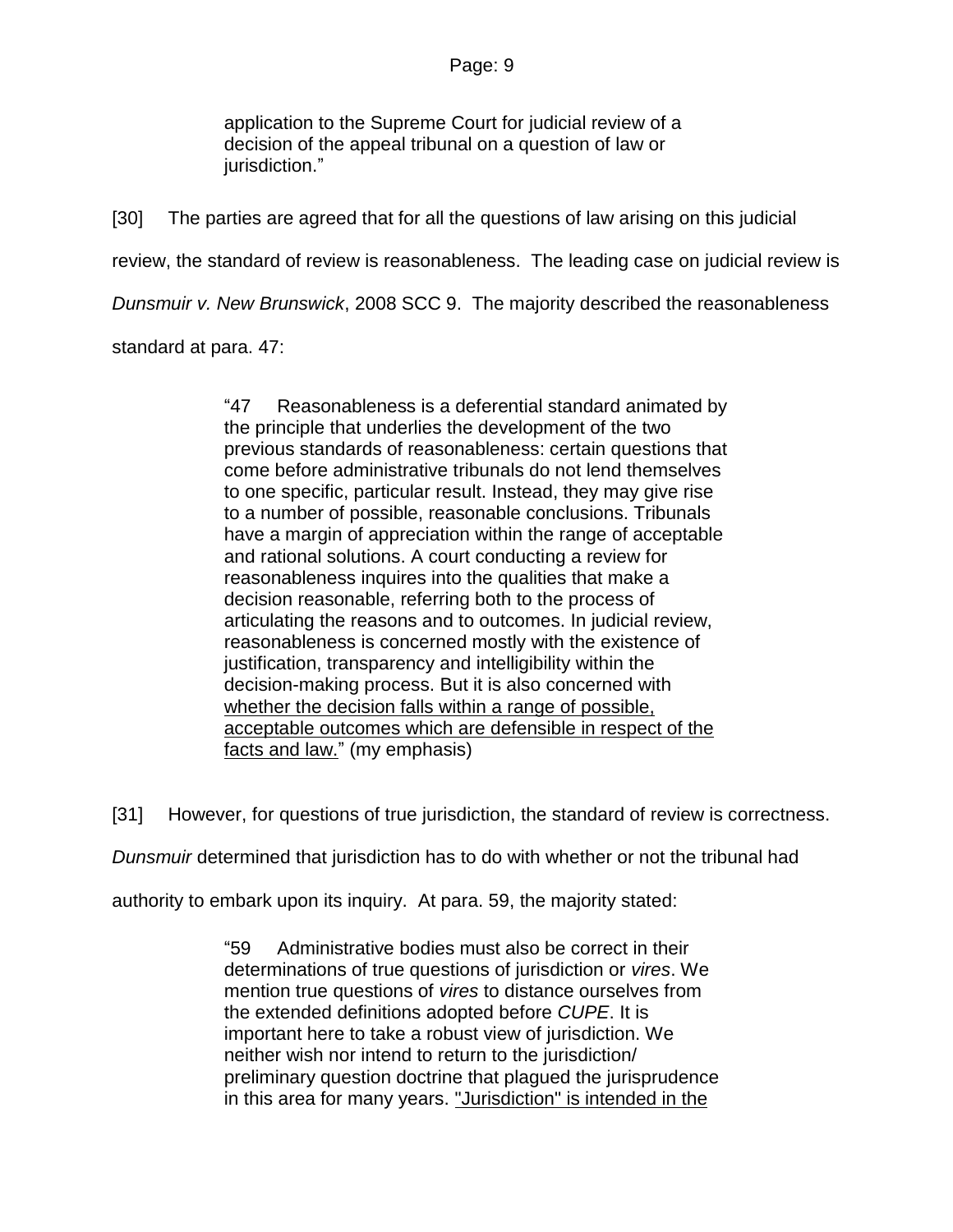narrow sense of whether or not the tribunal had the authority to make the inquiry. In other words, true jurisdiction questions arise where the tribunal must explicitly determine whether its statutory grant of power gives it the authority to decide a particular matter. The tribunal must interpret the grant of authority correctly or its action will be found to be *ultra vires* or to constitute a wrongful decline of jurisdiction: D. J. M. Brown and J. M. Evans, *Judicial Review of Administrative Action in Canada* (loose-leaf ed.), at pp. 14-3 to 14-6…." (my emphasis)

## **2. Reconsidering Fraud**

[32] The first four issues can be conveniently dealt with together. The essence of Mr.

Byblow's argument is that, while this Court directed a rehearing, the rehearing was to be

focused on the specific issues of concern he addressed, and should not have included

the issue of fraud. With due respect to Veale J., the confusion here seems to arise from

the somewhat ambiguous directions he gave in different parts of his reasons. At paras.

49, 50 and 56, he said:

"49 I therefore order that the Tribunal rehear the matter to the extent of providing the documents received after the hearing to Mr. Byblow, permitting him to present further evidence in respect of them, and hearing submissions on how this affects the merits of his claim and his credibility. The Tribunal is required to approach this evidence and rehearing with an open mind to reconsider its decision. I wish to make it clear that because the consequences of the Tribunal's adverse credibility findings are far-reaching, this reconsideration will require a review of the Tribunal's **entire decision**, including the recoverability of overpayment and their finding on Mr. Byblow's capacity for employment.

50 As a result of my determination that the Tribunal must reconsider its entire decision as a matter of procedural fairness, I do not find it necessary or helpful to review this aspect of the Tribunal's decision. The Tribunal's decision may change when it hears Mr. Byblow on the information it received and relied on after the hearing.

…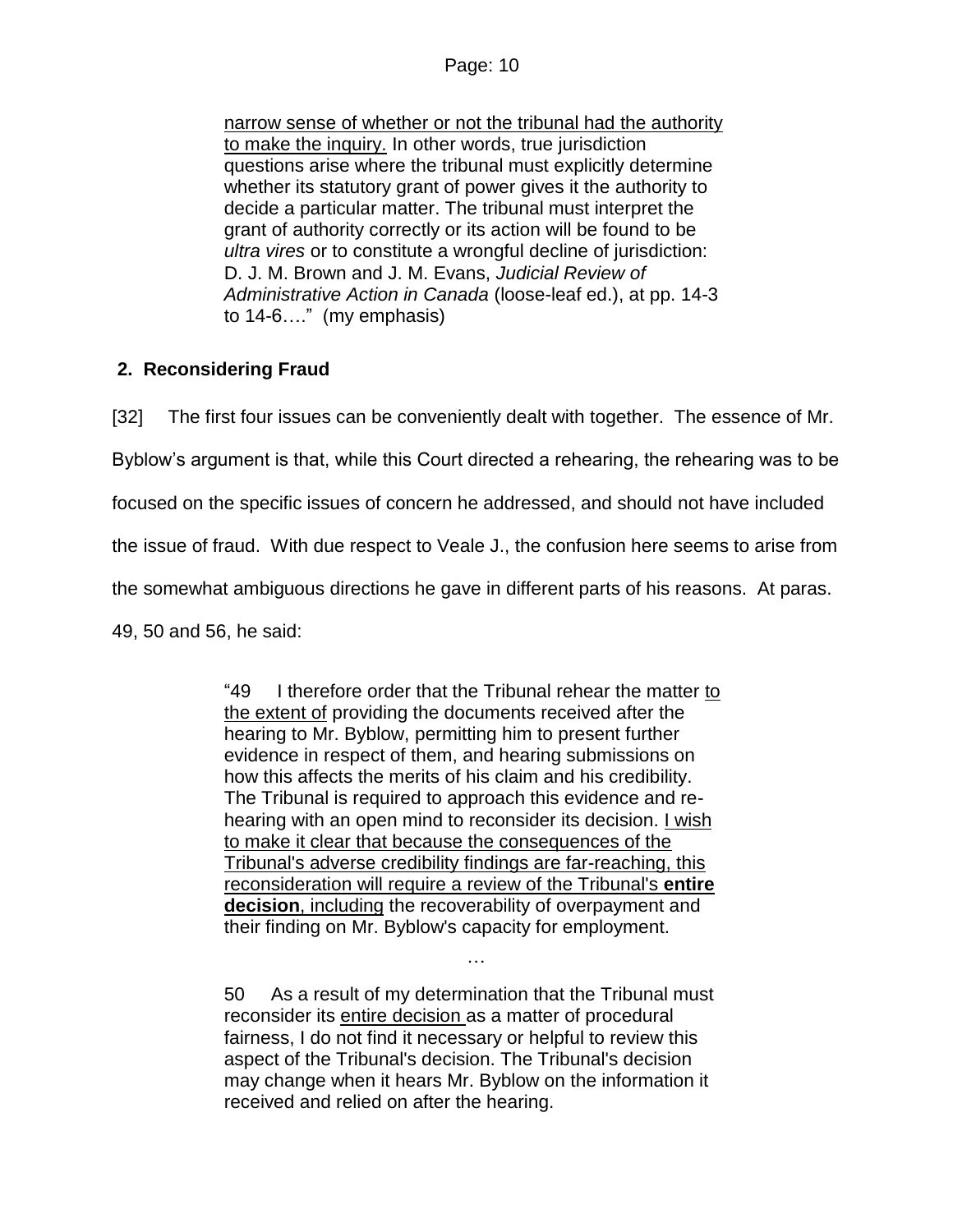…

56 To summarize, the application of Mr. Byblow is granted. I order that the decision of the Tribunal is quashed, and that there must be a rehearing to address the recovery of overpaid compensation, the documents received after the hearing, the capability of employment and the calculation of wage loss benefits." (my emphasis)

[33] Mr. Byblow's counsel argued that the Tribunal's reconsideration should have been limited to: (1) the recovery of overpaid compensation; (2) the late disclosure issue; (3) the capability of employment; and (4) the calculation of wage loss benefits. In all other respects, counsel submitted that Decision #174 should stand, including the express finding that there was no fraud. I disagree.

[34] The Tribunal's jurisdiction to hear appeals under s. 65(1) of the *Act* is sweeping. The Tribunal is to "determine all matters arising" out of a Board decision. There is a further non-limiting list of jurisdictional powers under s. 65(2) which supports the breadth of the Tribunal's considerations. Further, Decision #174 was expressly "quashed" by Veale J. Therefore, it is logical that the Tribunal was left with the appeal from the decisions of the Board at first instance (December 4, 2009 and July 8, 2010). Those decisions included the finding that Mr. Byblow had provided false and misleading information. Interestingly, neither expressly determined that Mr. Byblow committed fraud by doing so. Rather, the question of fraud was considered by the previous tribunal pursuant to Board Policy GN-05, which defined fraud as "knowingly misrepresenting information through deceit, falsehood or other deceptive means with the intent to defraud". Thus, the issue of misrepresentation and fraud was squarely before the Tribunal on the appeal. Finally, a comment by Veale J. at para. 38 of his reasons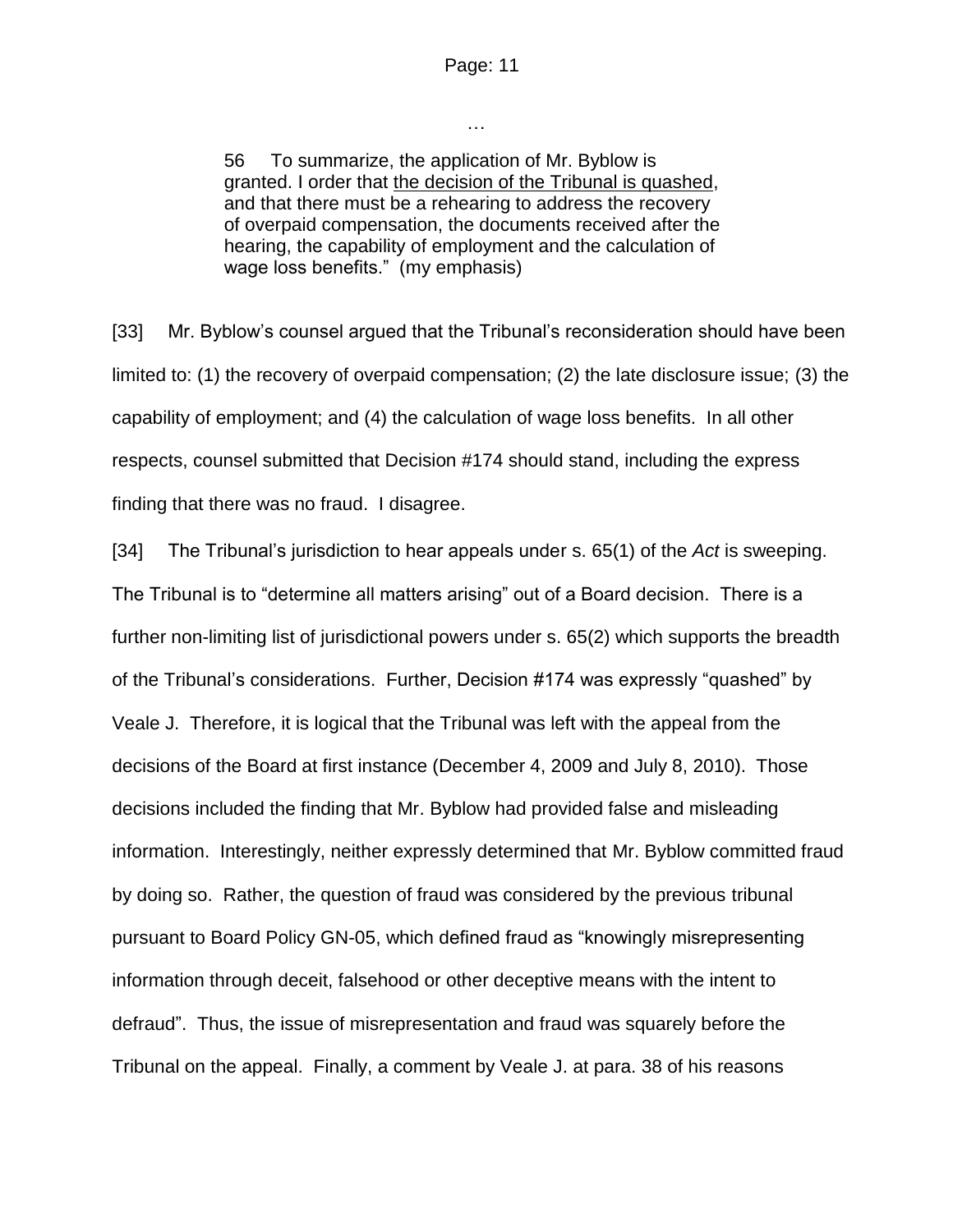arguably suggests that he expressly intended the Tribunal to re-address address the issue of fraud:

> "38 The Tribunal has made a far-reaching decision to order any compensation paid to Mr. Byblow after January 1, 1995, recoverable from him. However, the Tribunal's findings that there was no fraud on the part of Mr. Byblow and that the Board made several mistakes in the adjudication of his claim must be addressed in its decision to order recovery of the benefits paid beginning in August 2001." (my emphasis)

[35] Given Veale J.'s ambiguous language, and keeping in mind the deference to be given to specialized tribunals in matters falling under their jurisdiction, I prefer to regard his decision as providing guidance to the subsequent tribunal on the areas of inquiry, rather than strictures on its jurisdiction.

[36] As for the standard of review, in my view, the first four issues deal with the question of jurisdiction. I conclude that the Tribunal correctly decided that it was to reconsider the entire decision of the previous tribunal. Accordingly, this ground of review is dismissed.

[37] Mr. Byblow's counsel also submitted that the Tribunal "focused exclusively on the question of fraud and made no reference to the Repayment Policy." That is simply incorrect. The Tribunal referred to the policy entitled "Recovery of Overpaid Compensation", numbered EL-04, at para. 241 of its reasons as well as in point # 4 in the last sentence of Decision #195.

[38] Mr. Byblow's counsel further argued the applicability of s. 65(3) of the *Act*, the relevant portion of which states: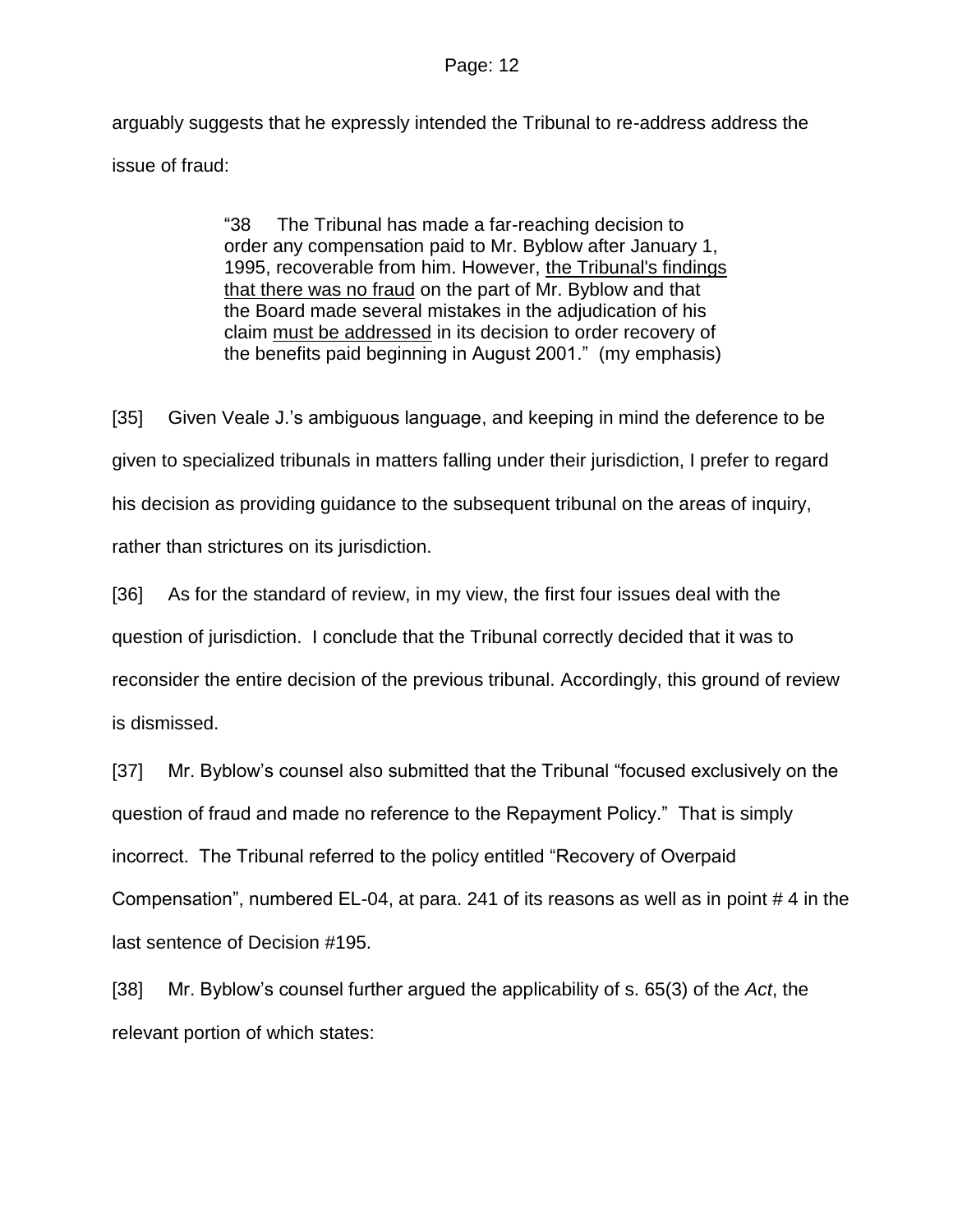"… the acts or decisions of the appeal tribunal on any matter within its jurisdiction are final and conclusive and not open to question or review in any court."

[39] As I understood the argument, it is an assertion once again that the current Tribunal was bound by the finding of the previous tribunal in Decision #174, i.e. that Mr. Byblow's conduct was not fraudulent. Further, that based on s. 65(3), that finding was "final and conclusive". If that indeed is the argument, then it is logically inconsistent. If it was not open to Veale J. to direct a reconsideration of the finding that there was no fraud, then according to this argument, it would also not have been open to Veale J. to direct a reconsideration of whether there was an overpayment of over \$620,000. In addition, this argument seems to ignore the fact that s. 59(3) of the *Act*, which authorizes a worker to apply to this Court for judicial review of a decision of the appeal tribunal on a question of law or jurisdiction, operates "despite" s. 65(3). In the result, I reject the argument.

[40] I also note here that Mr. Byblow himself, through his Worker's Advocate, specifically sought a declaration from the Tribunal that he did not commit fraud (Decision #195, para. 13).

[41] If I am wrong about the question of jurisdiction on grounds three and four regarding the Tribunal's findings of fraud and overpayment, then I would conclude in any event that these alleged errors were ones of mixed fact and law and are not subject to judicial review under s. 59(3) of the *Act*.

#### **3. The Tribunal Fettered its Discretion on Recovery**

[42] I begin here by noting that s. 123 of the *Act* provides that the decision about whether to recover compensation paid to a person who is not entitled is discretionary. The section states: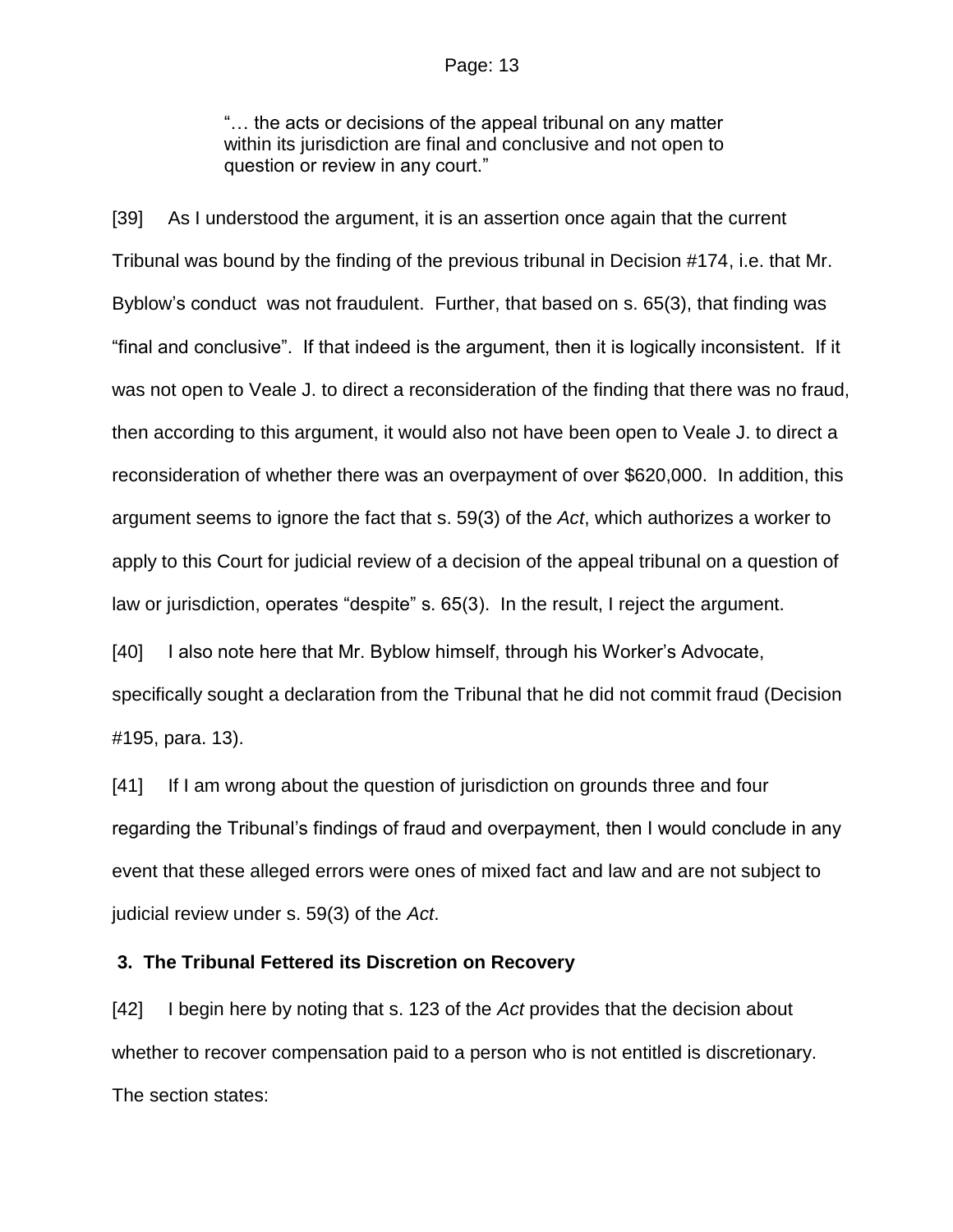- "123 If the board pays compensation to which a person is not entitled, that amount may be recovered from the person by the board in whole or in part by way of
	- (a) a debt due to it by that person;
	- (b) set-off against any compensation payable to that person." (my emphasis)
- [43] The Tribunal's position appears to have been that there was no room for discretion
- within Policy EL-04 "Recovery of Overpaid Compensation" and that, in any event, the
- matter of recovery was to be dealt with by the Board and not the Tribunal. I disagree with
- both these propositions.
- [44] First, it is trite law that a policy cannot fetter discretion that exists within legislation.
- [45] Second, I disagree with the submission by the Tribunal's counsel that, pursuant to
- s. 5 of the Policy, it is the Board which decides when and how to recover an
- overpayment, including whether to waive recovery. That section reads as follows:
	- "5. Overpayment Waived

Except where the conditions of fraud, nondisclosure or misrepresentation apply, or where the worker knew or reasonably ought to have known that he/she was overpaid, collection of an overpayment to a worker or dependent may be waived where:

- a) the worker or dependent was not notified in writing within 90 days of the YWCHSB identifying the overpayment;
- b) the overpayment is identified by YWCHSB more than two years after it occurred;
- c) the YWCHSB determines that repayment of the overpayment will result in financial hardship due to circumstances which are unlikely to change. (In cases where the inability to repay is temporary, the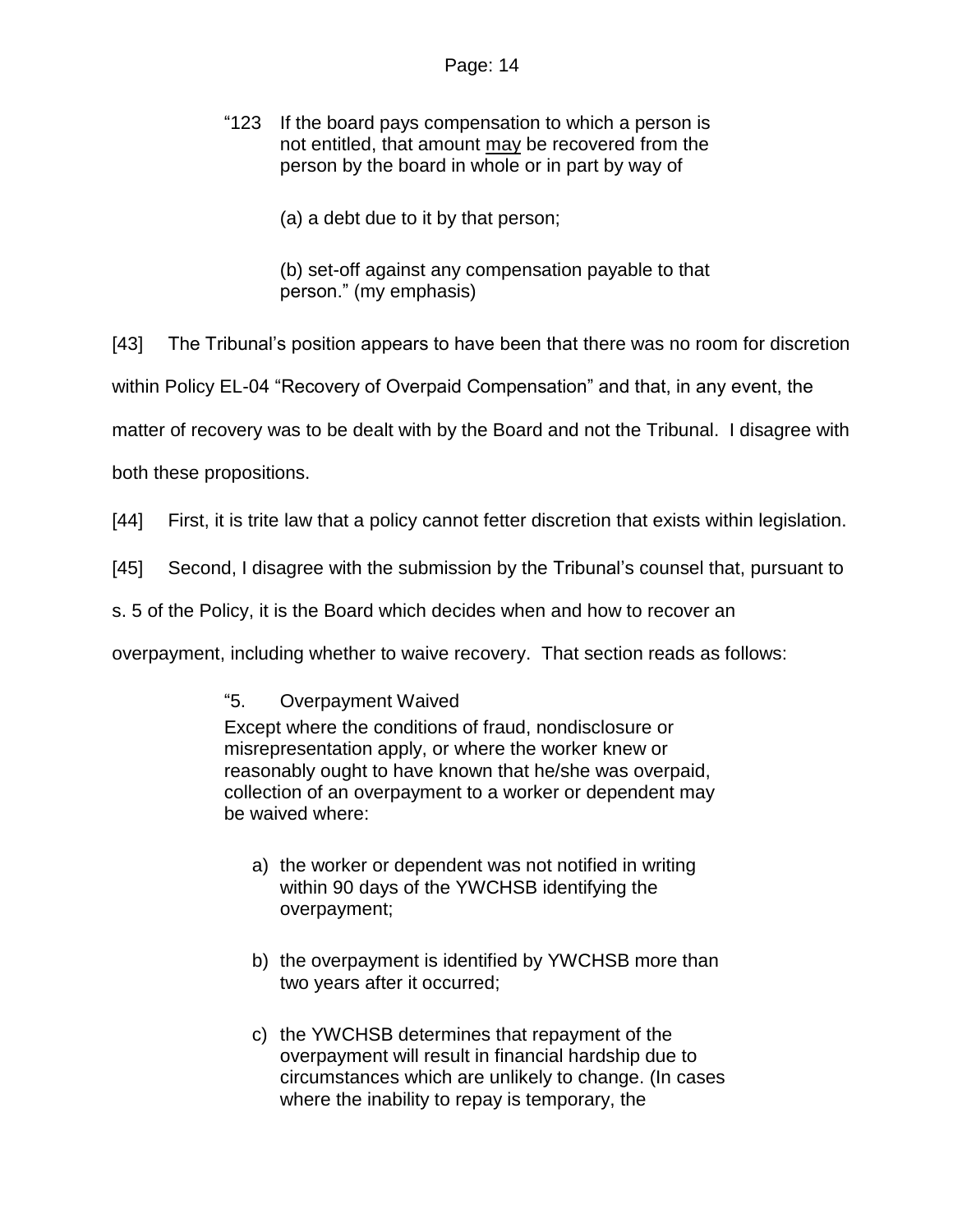YWCHSB will consider flexible recovery arrangements); or

d) bankruptcy or death of the worker or dependent occurs.

The authority to waive collections of overpayments rests with the Director of Claimant Services for amounts up to the maximum of his or her signing authority under the *Financial Administration Act*, R.S.Y. 2002. For amounts above the director's signing maximum, the authority to waive overpayments rests with the President/CEO of the YWCHSB."

[46] The problem here is that the Tribunal applied the version of Policy EL-04 dated July 1, 2008. However, that Policy was superseded by a new version of Policy EL-04 dated January 1, 2012, which expressly revoked the version of July 1, 2008. Pursuant to s. 2 of the "*Transition Policy-Workers' Compensation Act 2008*", IN-03, dated January 1, 2013: "Policies of the Board of Directors that were in force at the time of the worker's injury will apply, unless a subsequent policy states otherwise." I interpret this to mean that if a subsequent policy expressly revokes the previous one, then the subsequent policy has stated "otherwise". In other words, the Tribunal was bound to apply the 2012 version of Policy EL-04, and that version interestingly does not include the section entitled "Overpayment Waived" from the 2008 version, which I quoted above. Rather, the 2012 Policy does not contain any language reserving waiver of overpayments to the Board. Moreover, it expressly acknowledges its application to the Tribunal under the heading "Application", which states:

> "This policy applies to the Board of Directors, President/CEO and staff of the YWCHSB; to the Workers' Compensation Appeal Tribunal; and to employers, workers and workers' dependents covered by the *Act*."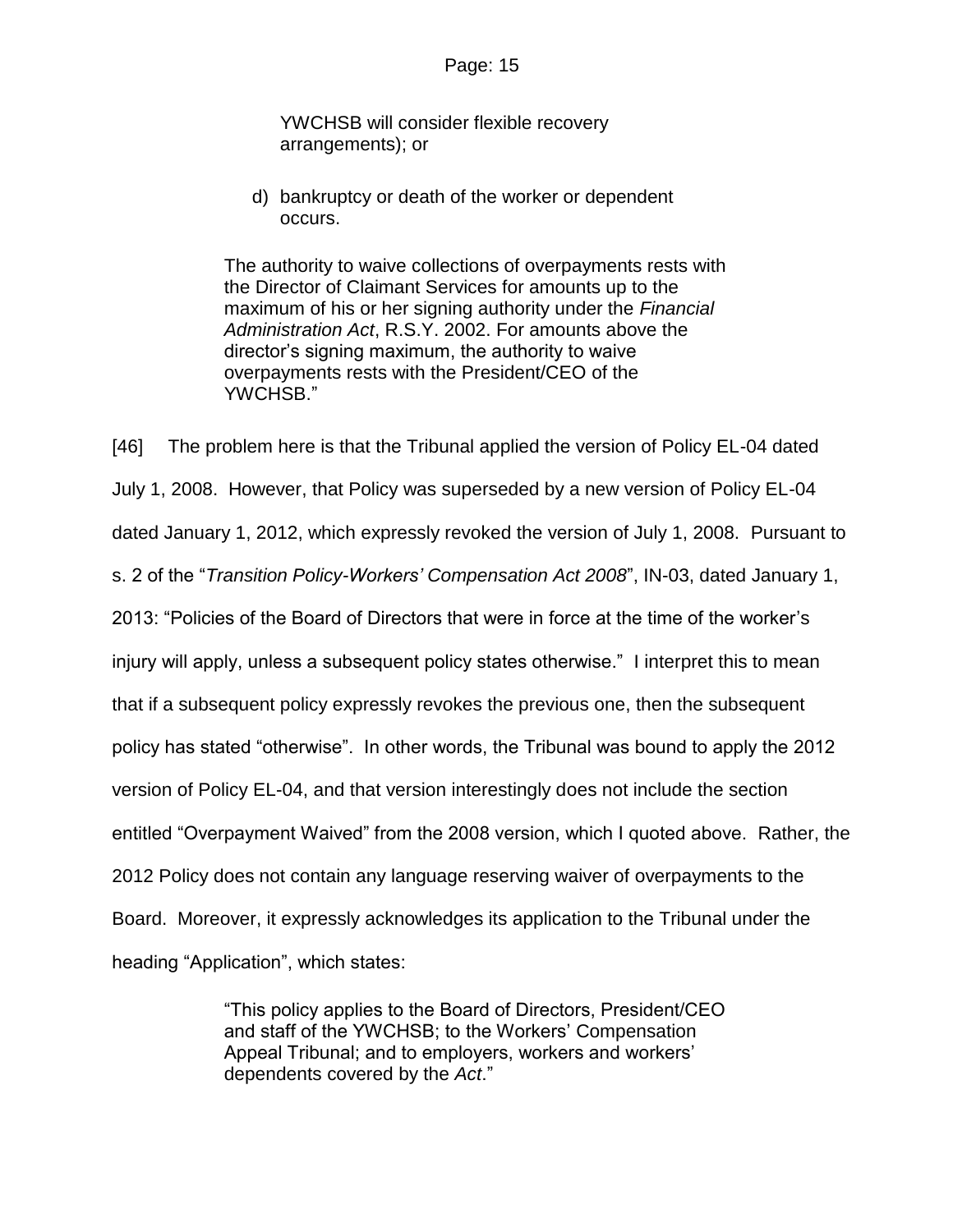[47] Further, both versions of the Policy contain a section entitled "Exceptional

Circumstances". The 2008 and 2012 versions of this section are virtually identical, with

the exception that the text in square brackets below is present in 2008, but absent in

2012:

"In situations where the individual circumstances of a case are such that the provisions of this policy cannot be applied or to do so would result in an unfair or an unintended result, [the] YWCHSB will decide the case based on its individual merits and justice in accordance with YWCHSB's policy, "Merits and Justice of the Case". Such a decision will be considered for that specific case only and will not be precedent setting. [Exceptions to this policy may be made by the Director of Claimant Services.]"

It is significant that, at para. 234 of Decision #195, the Tribunal quoted the 2008 version

of Policy EL-04, but omitted to include the section entitled "Exceptional Circumstances".

[48] At para. 238 of Decision #195, the Tribunal stated: "Policy EL-04, section 3(e)

provides the board with the ability to recover if there is a finding of fraud or

misrepresentation." Section 3(e) of the 2008 Policy stated:

"Once an overpayment more than fifty dollars (\$50.00) has been identified, it will be recovered from the injured worker when:

…

e) There is fraud: If it is determined by the YWCHSB that the overpayment resulted from fraud, misrepresentation, or failure to report an obvious error, the overpayment will be recovered notwithstanding any other provisions, unless the YWCHSB determines that another approach would be more beneficial to the YWCHSB's achievement of desired outcomes in a fraud situation." (my emphasis)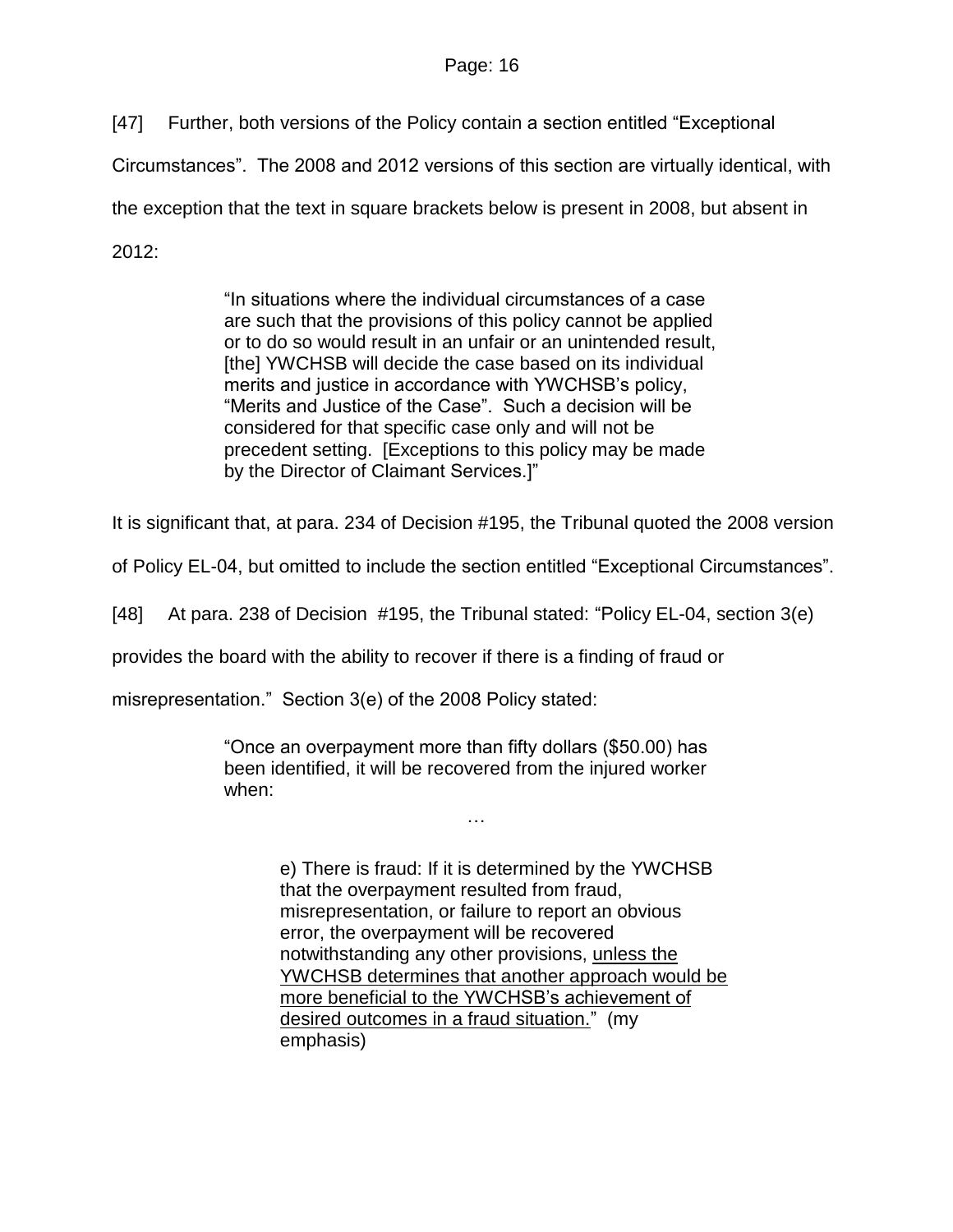It is interesting that even this section, although improperly applied by the Tribunal,

contains a discretion to not recover.

[49] The 2012 Policy contains a section entitled "Decision to Recover", which includes the following:

> "…If YWCHSB determines the overpayment is the result of fraud or deliberate misrepresentation, the overpayment will be recovered regardless of any other provisions…"

[50] Despite these statements in each of the Policies, both were subject to the

"Exceptional Circumstances" provisions, providing discretion to the decision-maker not to

apply the Policy. Further, in the case of the 2012 Policy, that discretion was expressly

granted to the Tribunal.

[51] I also note here that in the Policy entitled "Application of Board of Directors"

Policies", IN-01, dated July 1, 2008, the following is stated:

"It is recognized that the policies of the Board of Directors cannot be tailored to meet every situation which may arise in applying the policies of the *Act*, and therefore are not meant to fully replace the exercise of judgement by YWCHSB staff.

The exercise of good judgment is an essential component of decision making which must be carried out when the policies of the Board of Directors do not provide direction in a given situation, or when the situation is unique or was otherwise unanticipated when the policy was established.

In these circumstances, appropriate solutions based on sound reasoning that is consistent with the intent and purposes of the *Act* and policies of the Board of Directors are required…"

That Policy is also specifically applicable to the Tribunal.

[52] The Tribunal's brief handling of the issue of recovery was dealt with in three

paragraphs in Decision #195: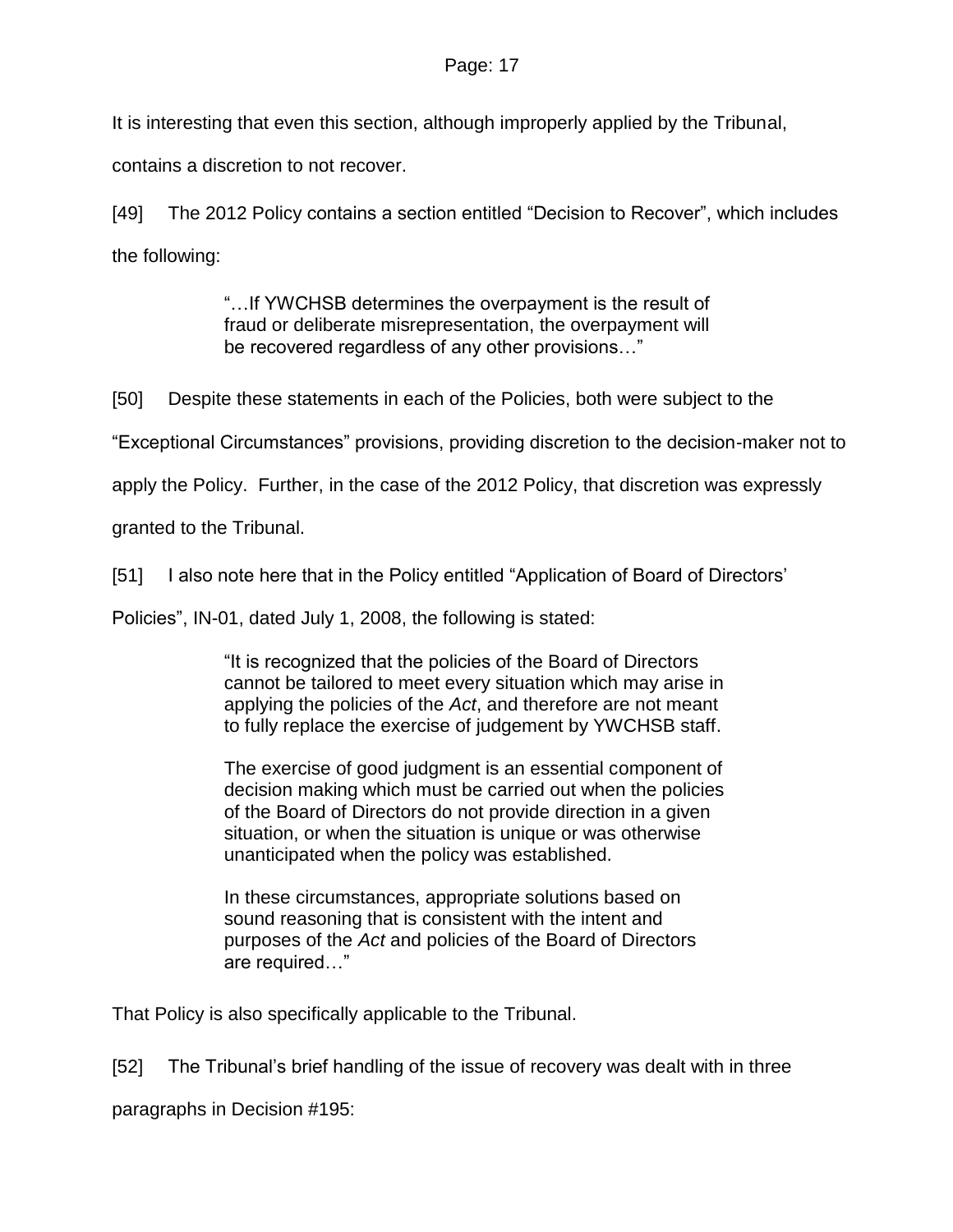"[238] Policy EL-04, section 3(e) provides the board with the ability to recover if there is a finding of fraud or misrepresentation. According to a November 25, 2010 letter from the board to the worker, he was provided with \$593,970.20 in wage loss benefits for the period January 1, 1995 to November 30, 2009. We find the worker was overpaid the sum of \$593,970.20. We consider this to be and overpayment which is recoverable by YWCHSB.

[241] We conclude the worker is in an overpayment situation. Pursuant to Policy EL-04, the sum of \$593,970.20, as noted in a letter to the worker dated November 25, 2010, is recoverable by the YWCHSB.

…

…

XVI, #4. The remainder of claim costs [as written] will be considered an overpayment and are recoverable under Policy EL-04 in the amount of \$593,970.20."

[53] In my view, the Tribunal erred in its rigid application of Policy EL-04 without averting to the discretion it had under the "Exceptional Circumstances" provision, and the provisions I quoted above in Policy IN-01, dated July 1, 2008. Further, the Tribunal erred in ignoring its discretion under s. 123 of the *Act*.

[54] This is a case with obvious exceptional circumstances. For reasons which remain unclear, the Board took no action in response to the opinions of Dr. Stoddard and its own medical consultant, Dr. Reddoch, in August and November 2004 for over five years, until its decision on December 4, 2009 to terminate benefits and recover the overpayment. This was a period of five years in which Mr. Byblow received benefits with no indication that there were any concerns about his eligibility to receive them. In my view, the Board's inaction in this regard was manifestly unfair.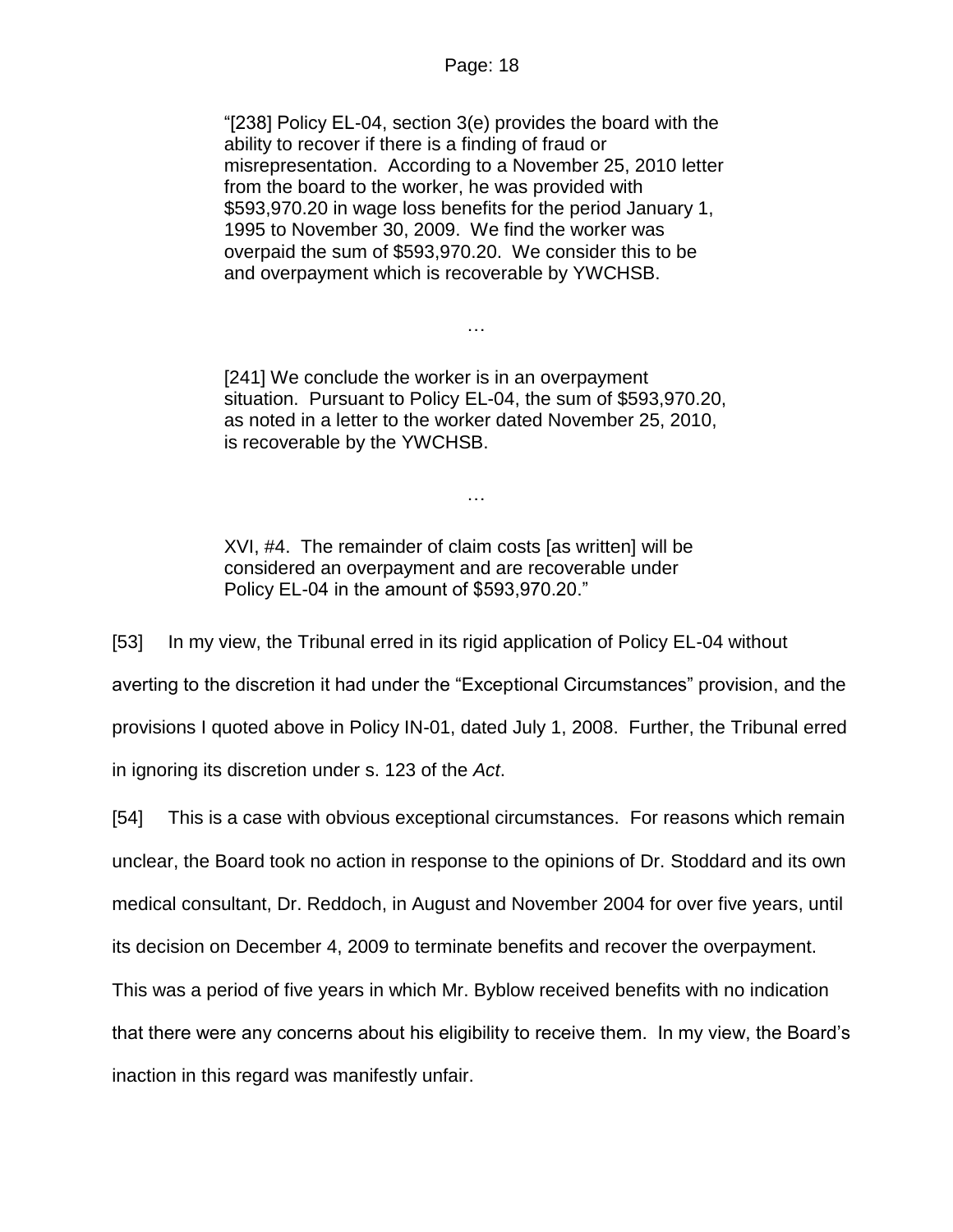[55] I rely upon two cases which have parallels to the case at bar on the issue of fettering: *Fahlman (Guardian ad litem of) v. Community Living British Columbia*, 2007 BCCA 15, and *Karbalaeiali v. British Columbia (Deputy Solicitor General)*, 2007 BCCA 553 (applied by this Court in *40078 Yukon Inc. (d.b.a. Heather's Snack Haven) v. Yukon (Liquor Board)*, 2011 YKSC 89).

[56] In *Fahlman*, Community Living British Columbia ("CLBC") denied benefits to an adult with profound functional difficulties. CLBC had a policy that adopted a rigid IQ criterion (below the 70 - 75 range) as a basis for affirming or denying of eligibility for benefits. It was clear that the IQ criterion was not expressly in the governing legislation. The judicial review judge ruled that this was an impermissible fettering of the discretion available to CLBC under its governing legislation, which required it to determine the case on its merits. The British Columbia Court of Appeal upheld this reasoning at paras. 43 through 56 of its decision. Of particular note, are the following passages:

"44 The chambers judge concluded as follows at para. 28:

I am of the view that ... the CLBC has fettered its own discretion by adopting the IQ policy and then refusing to consider other factors that are relevant. … Therefore, in this case I find that the CLBC has impermissibly structured its discretion using its own rigid criteria of IQ below the 70 to 75 range in a manner which precluded it from considering the merits of [the adult's] case.

46 As Professor David J. Mullan explains in his text at 115-16, fettering of discretion as a ground of review falls under the category of abuse of discretion. The essential allegation is that the decision-maker failed to exercise its discretionary powers genuinely in an individual case; rather,

…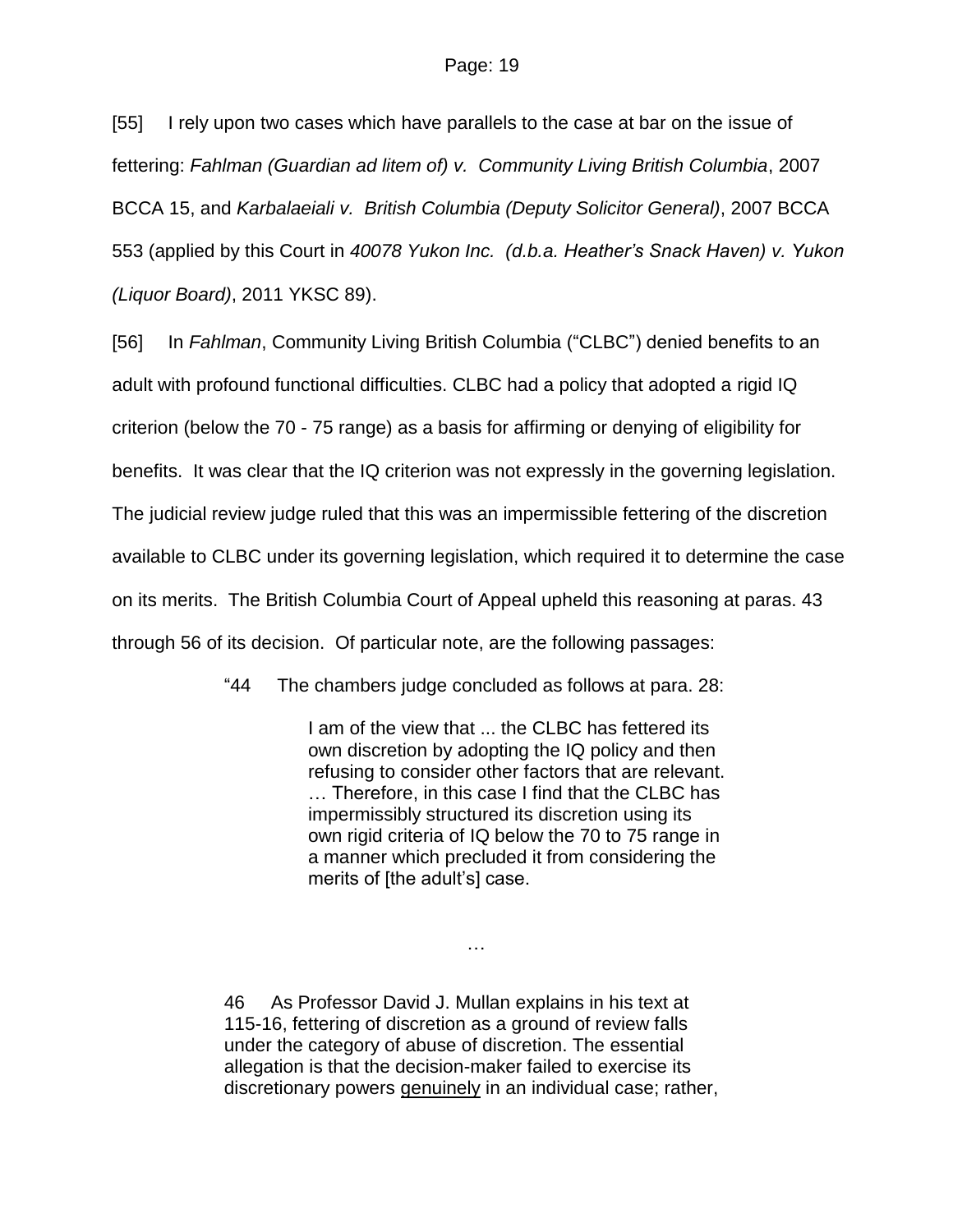it rendered a decision on the basis of pre-existing policy. Judicial tolerance for the adoption of guidelines has not extended to the establishment of formal rules to govern in particular cases. A specific statutory power is a prerequisite to promulgating such rules.

…

50 In the case at bar, I see no sound basis for interfering with the chambers judge's conclusion that CLBC fettered its discretion. First, I prefer the respondents' characterization of CLBC's mandate. In my view, the *Act* clearly grants to CLBC discretion in determining eligibility for adult services. As is evident from para. 37 of the chambers judge's reasons, CLBC recognized in Supreme Court its "wide ranging discretion with respect to the provision of the benefits it is authorized to administer". Whether an applicant has "significantly impaired intellectual functioning" so as to have a "developmental disability" and therefore warrant "community living support" appears to be a discretionary decision. Application of the statutory criteria does not necessarily yield an incontrovertible result. CLBC's duty to satisfy itself as to the presence of a qualifying impairment is to be exercised on the facts of each case.

51 Second, in adopting a policy interpreting "significantly impaired intellectual functioning" as requiring a below-70 IQ, CLBC can fairly be said to have fettered its discretion….

…

55 In the instant case, had the legislature intended IQ to be partially determinative of "significantly impaired intellectual functioning" and, therefore, "developmental disability", it could have invoked s. 29 of the *Act* [the power to make regulations]**.** … Instead, the legislature seemed reticent to impose rigid rules. Until the legislature decides to impose such rules, the Act as it currently reads confers discretion on CLBC to determine whether an applicant has "significantly impaired intellectual functioning" so as to be developmentally disabled and thus eligible for "community living support". In exercising its discretion, CLBC is to consider fully the facts, circumstances and merits of each application. The IQ policy precludes such consideration and application thereof gives rise to a fettering of discretion."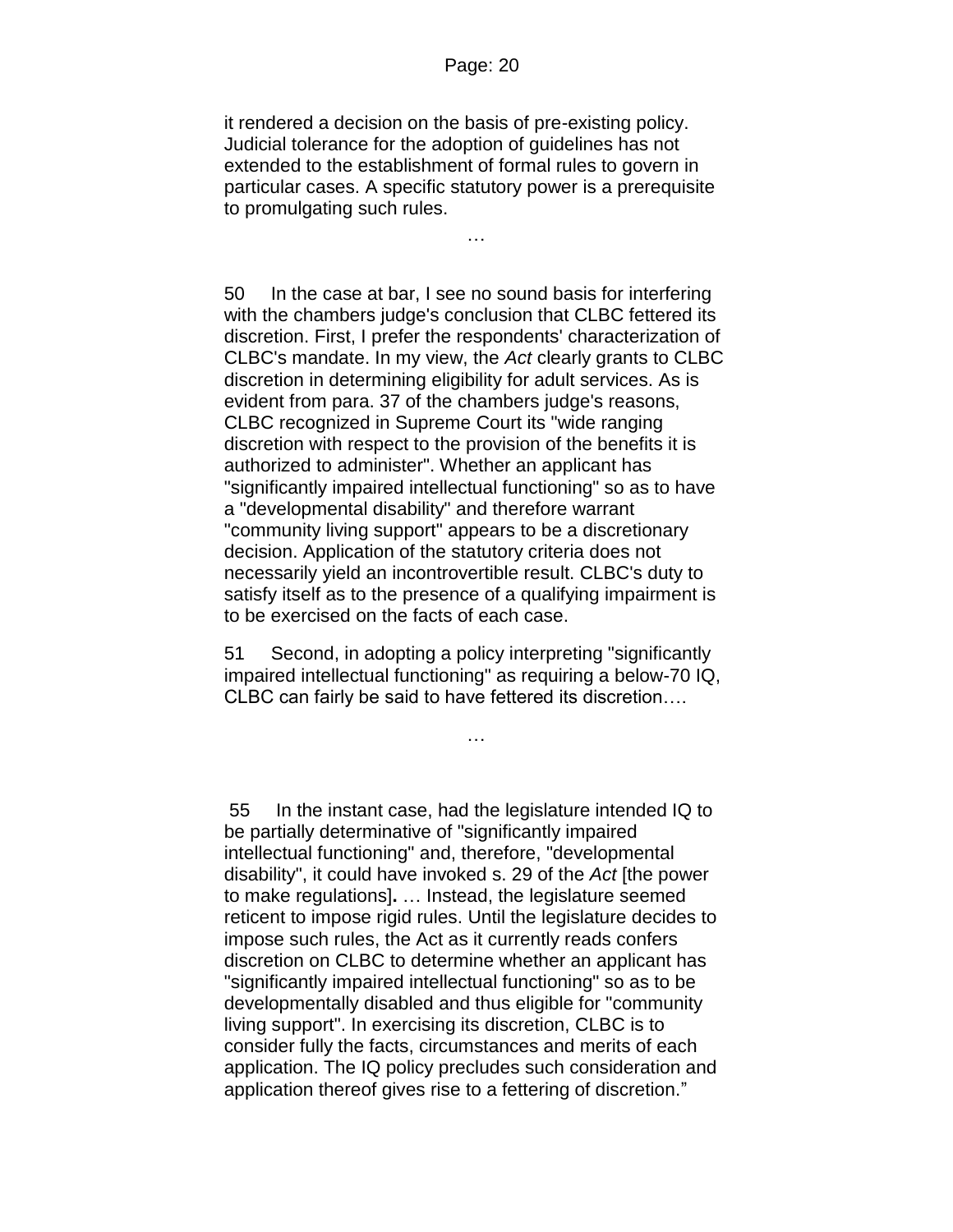[57] In the case at bar, Policy EL-04 provides for discretion in the "Exceptional Circumstances" section. However the Tribunal fettered its discretion seemingly by interpreting the Policy as creating an automatic recovery by the Board whenever an overpayment results from fraud.

[58] In *Karbalaeiali*, the Director of the Employment Standards Branch of British Columbia dismissed a worker's complaint as being filed out of time. The applicable legislation made no provision for the extension of time, but the language of the relevant section was that the Director "may" refuse to accept and review a complaint filed outside the set time limit. This discretion was ignored. The Court of Appeal described the error at paras. 11 and 12:

> "11 While the Tribunal rightly stated that the *ESA* makes no provision for the extension of time, I am of the view it failed to consider the discretion afforded the Director under s. 76 and, in particular, subsections (1) and (3)(a). The Director *must* accept and review a complaint made under s. 74 and *may* refuse to do so if the complaint is not made within the time limit specified by s. 74(3). Thus, even though a written complaint is delivered more than six months after the termination of an employee's employment, the Director must accept and review the complaint unless in the exercise of his discretion he decides not to do so. In other words, s. 74 does not, as the Tribunal said, preclude the Director's discretion to accept a complaint.

> 12 The question before the Tribunal was not whether the employee's complaint was statute-barred but whether the Director's delegate properly exercised her discretion in refusing to accept it, given it was not received in writing until about three months after the prescribed time. The delegate was required to exercise her discretion as she saw fit in determining whether acceptance of the complaint should be refused and the Tribunal was then required to determine whether the complaint should have been accepted and reviewed having regard for the factors it considered properly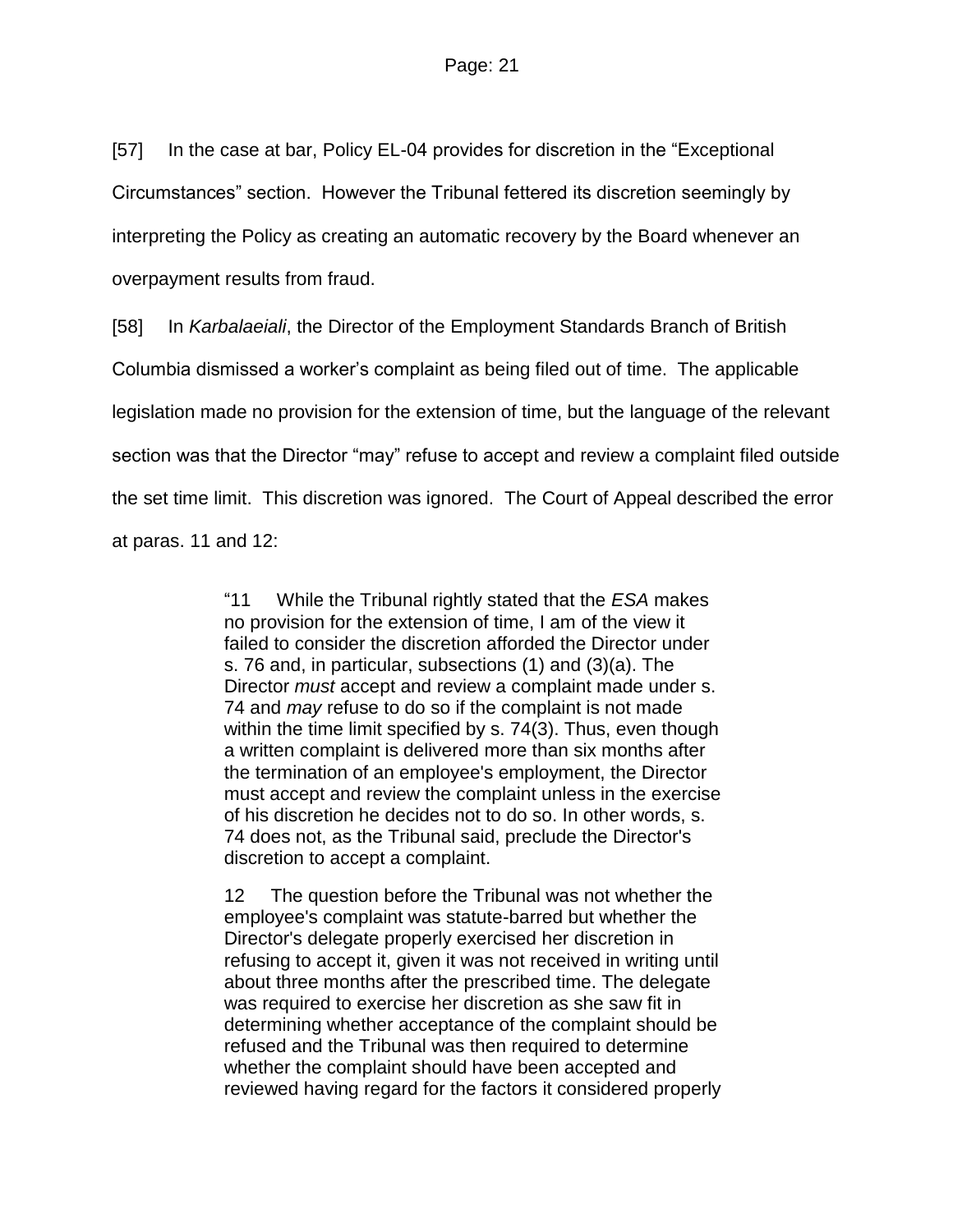bore on the exercise of the delegate's discretion. But any consideration of the exercise of her discretion was foreclosed by the determination there was no discretion to be exercised."

[59] In the case at bar, the Tribunal, like the Director in *Karbalaeiali*, ignored the

discretion available to it under the *Act* and the Board policies. Indeed, it would also

appear that the Tribunal presumed that it had no discretion under the Act and Policy EL-

04 once a finding of fraud was made.

[60] The standard of review here is reasonableness. In this regard I rely upon *Alberta*

*(Assured Income for the Severely Handicapped, Director) v. Januario*, 2013 ABQB 677,

where Brown J. held, at paras. 36 and 37:

"36 …. While fettering discretion, like any other ground of abuse of discretion, has traditionally been understood as jurisdictional in nature (David P Jones & Anne S de Villars, *Principles of Administrative Law*, 5th ed. (Carswell, 2009) at 175, the Supreme Court in *Dunsmuir* confined true questions of jurisdiction or *vires* to "the narrow sense of whether or not the tribunal had the authority to make the inquiry." This relegates the grounds of abuse of discretion to review for errors of law. (*Pastore v. Aviva Canada Inc*, [2012 ONCA 642](http://www.lexisnexis.com/ca/legal/search/runRemoteLink.do?A=0.29397355696322713&bct=A&service=citation&risb=21_T20150367838&langcountry=CA&linkInfo=F%23CA%23ONCA%23sel1%252012%25year%252012%25decisiondate%252012%25onum%25642%25) at para 25.) And, as to questions of law, in *Dunsmuir* the Supreme Court also held (at paras 60 and 70) that, aside from questions of general law "that [are] ... of central importance to the legal system as a whole", a standard of reasonableness (and not correctness) should apply.

37 In other words, a finding that an administrative tribunal has fettered its discretion in deciding a matter militates against a finding of reasonableness."

[61] The Tribunal here either completely ignored its discretion or assumed it had none under Policy EL-04 and ordered Mr. Byblow to repay almost \$600,000, without any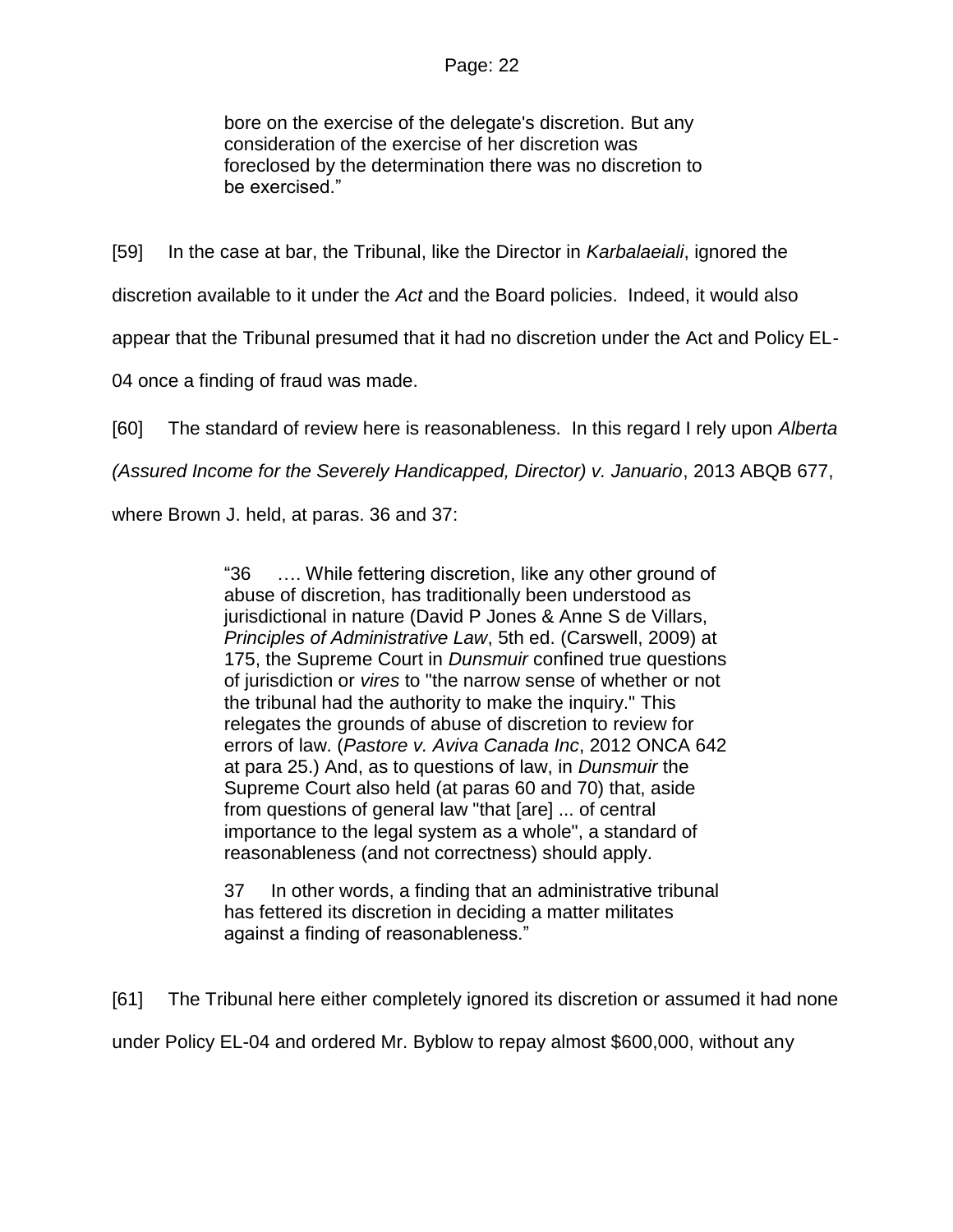consideration for the lengthy delay of approximately five years by the Board in taking

action. All the Tribunal said in this regard was in a single paragraph:

"[239] This appeal committee has many concerns with the way this claim was adjudicated by the board. It is regrettable they did not carry out Dr. Stoddard's recommendations to obtain the worker's military, school and employment records. They also ignored their own medical consultant's November 2004 reporting that strongly suggests the worker was capable of suitable employment and that he met two of the three criteria for malingering. We are of the opinion that if these issues had been addressed this claim would have come to fruition without the need for an investigation and lengthy appeals process."

Despite these circumstances, the Tribunal failed to consider its discretion under the

Policy. In my view, that failure is indefensible and outside the range of acceptable

outcomes.

[62] Accordingly, I refer this matter back to the Tribunal with an express direction to

consider the unusual circumstances of the delay in the investigation and in the decision

to declare the overpayment, and the impact that should have on any further decision to

recover the overpayment at all, or the extent to which there should be recovery. I would

also urge the Tribunal to consider the inherent unfairness of this delay in coming to its

determination about recovery.

## **4. The New Information**

[63] The issue here arises from the potential application of s. 54(3) of the *Act*, which states:

> "(3) Where new or additional evidence is presented, the appeal committee shall refer the new or additional evidence to the hearing officer or panel of hearing officers under section 53, responsible for the decision being reviewed, and request that the decision be reconsidered."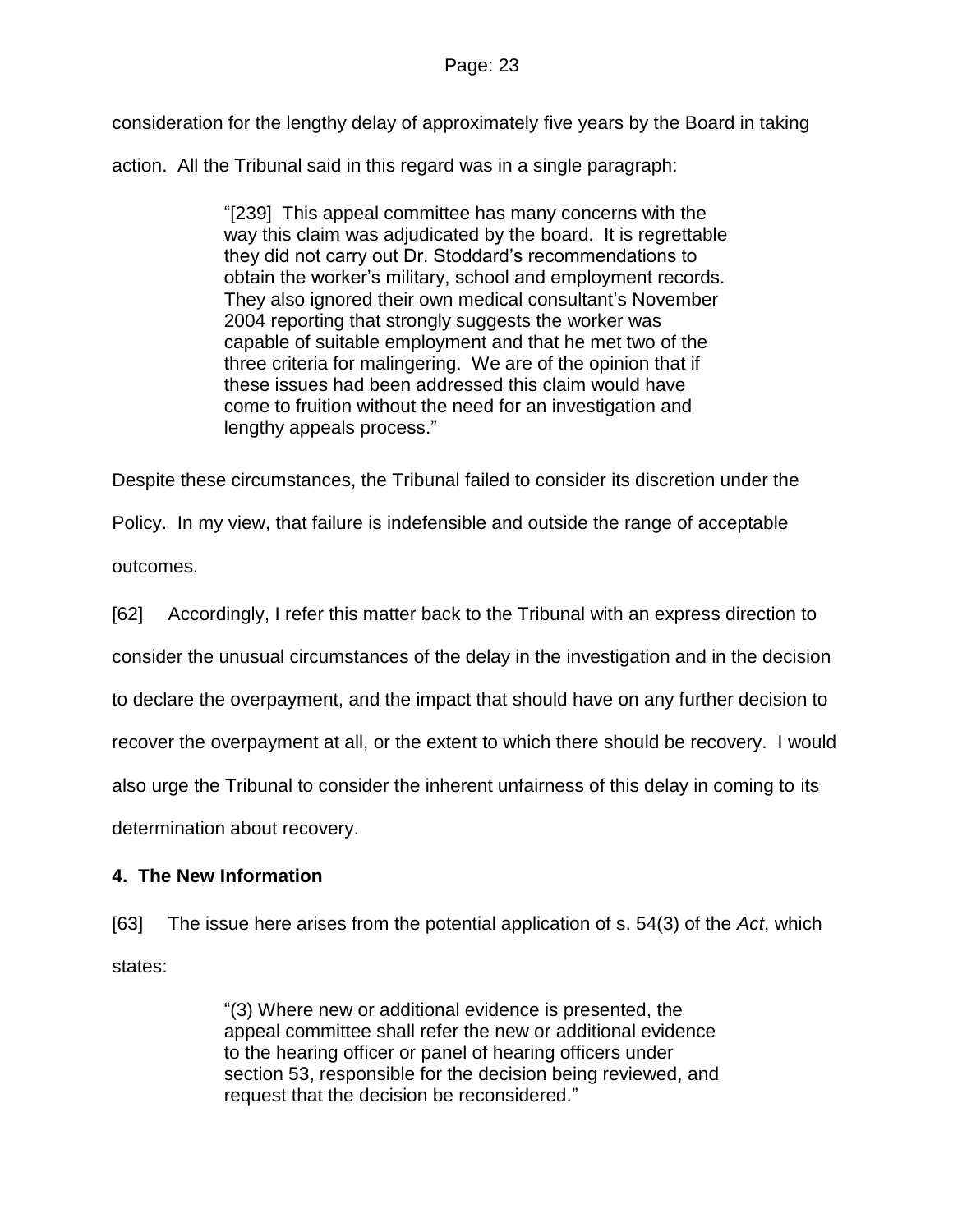[64] The Tribunal made a request of Mr. Byblow that he produce: any of his WorkSafe

BC claims; information about his training with the Armed Forces; his scholastic records;

and further medical records. It appears from the record that some of these requests were

made prior to the pre-hearing conference on June 6, 2012, but that not all of the

information was provided to the Tribunal until prior to the continuation of the hearing on

August 24, 2012. There is no question that the Tribunal had the authority to make this

request. Section 65(8) of the *Act* provides:

"(8) The appeal tribunal has the same powers as the Supreme Court for compelling the attendance of witnesses, examining witnesses under oath, and compelling the production and inspection of books, papers, documents, and objects relevant to the hearing."

[65] The issue is whether, pursuant to s. 54(3), the new information should have been sent back to the Board (i.e. the Director of Claimant Services) for consideration before the appeal continued.

[66] I confess I found the argument of Mr. Byblow's counsel here difficult to understand. His first point was that the information requested was not "new evidence", because it could have been accessed by the Board and the previous tribunal, with due diligence. On the other hand, Mr. Byblow's counsel purported to rely upon the Board policy entitled "New Evidence at Reviews and Appeals", AP-03, which reflects the wording in s. 54(3) and seems to indicate that the introduction of new evidence is contemplated without the application of a stringent legal test, like the *Palmer* test (*Re*: *Palmer* (1980), 1 S.C.R. 759). Under the section entitled "Purpose", the following statement appears: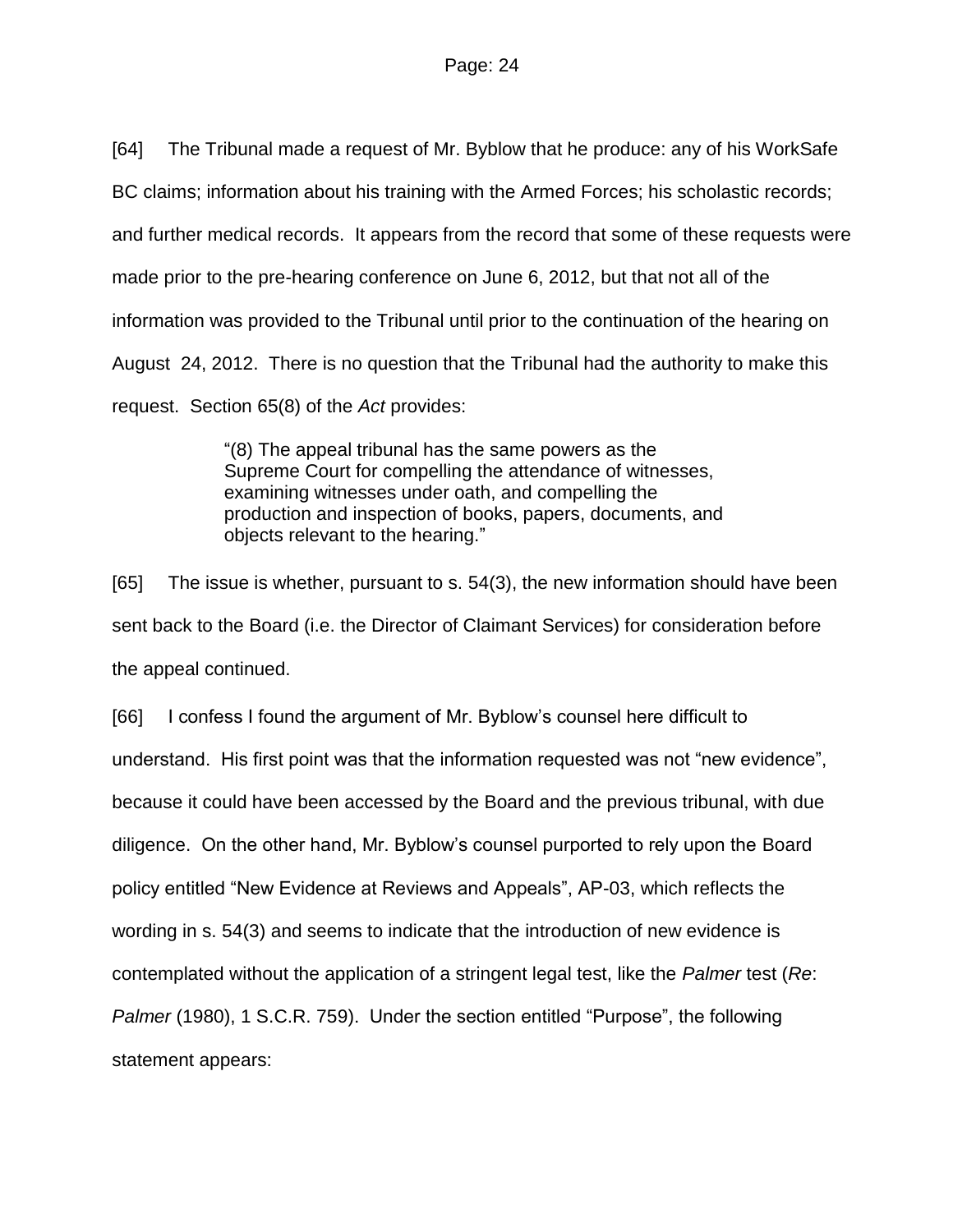"… When new evidence is presented during a review or appeal process, the evidence will be referred back to the previous decision-maker for reconsideration."

Thus, counsel submitted, the Tribunal erred in law by failing to submit the new

information to the Board before considering it.

[67] The Tribunal interpreted s. 54(3) to create a distinction between the information it

"requested" Mr. Byblow to produce, and evidence which was "presented" by a party to the

appeal. It concluded at para. 74 of Decision #195 that Mr. Byblow had not presented this

evidence and therefore was not required to be referred back to the previous decision

maker under Policy AP-03:

"Policy AP-03, "New Evidence at Reviews & Appeals" provides guidelines with respect to this statutory requirement [s.64(4)]. Section 64(4) of [the] *Act* requires the committee to consider the worker's record, all relevant policies and "any other evidence or information it considers relevant in rendering its decision." Further, section 54(2) mandates the committee, in addition to giving the worker a right to be heard and consider the entire record of the claim and "consider further evidence that it considers necessary to make a decision." The appeal committee requested the information, it was not presented by a party to the appeal; therefore it is not required to provide the new evidence to the previous decision-maker for reconsideration under Policy AP-03." (my emphasis)

[68] I also note here that under Policy AP-03, there was a section entitled "Exceptional Circumstances", worded almost identically to the same section in Policy EL-04 on Recovery of Overpaid Compensation. This effectively preserved the Tribunal's broad discretion under the *Act* and enabled them to act as they did.

[69] At para. 54 of *Dunsmuir*, the majority stated: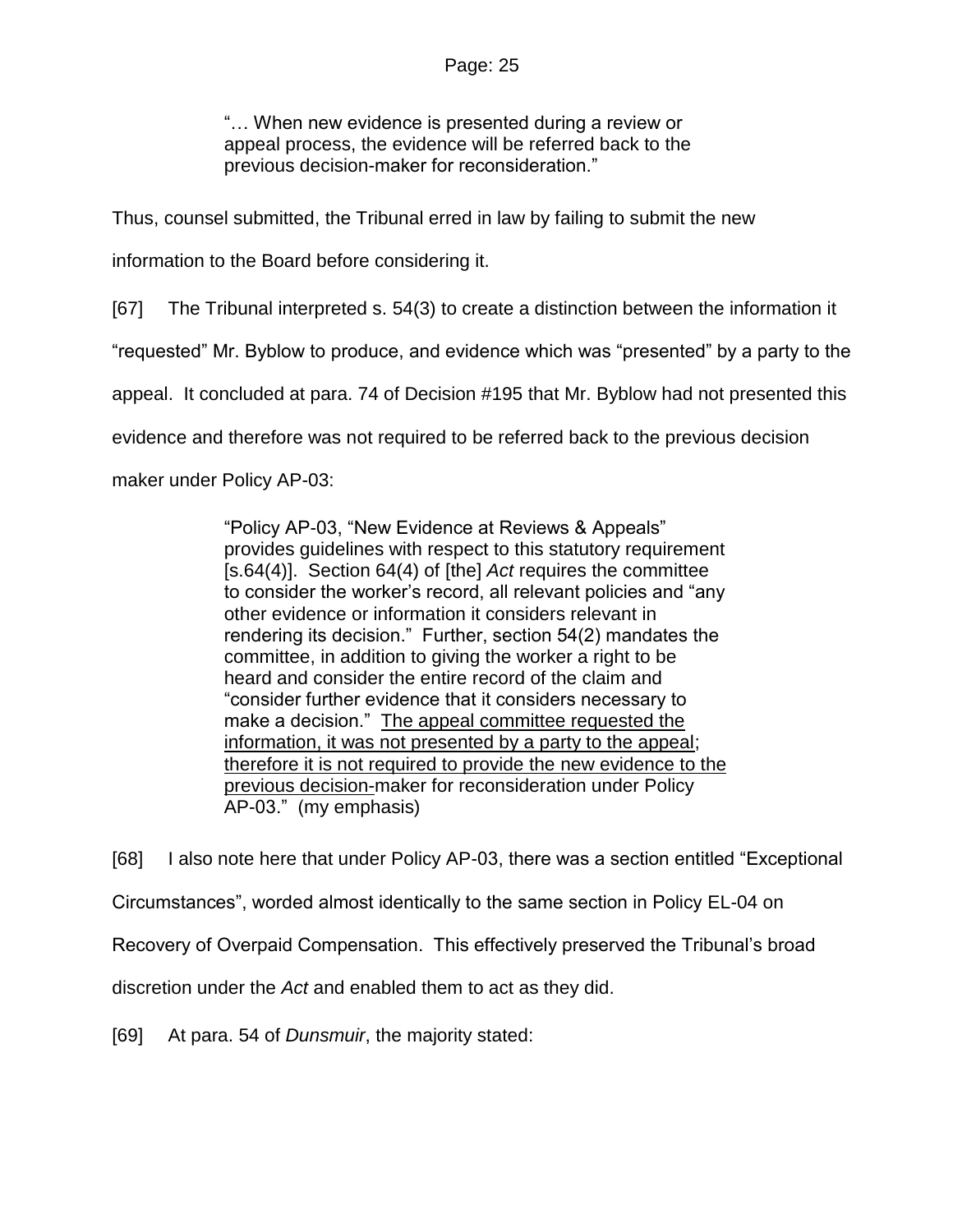"… Deference will usually result where a tribunal is interpreting its own statute or statutes closely connected to its function, with which it will have particular familiarity…"

Further, as the standard of review on this alleged error of law is reasonableness, I am unable to conclude that the Tribunal's interpretation of ss. 54(2) and (3), together with s. 64(4) of the *Act*, fell outside a range of possible acceptable outcomes which are defensible: *Dunsmuir*, para. 47.

[70] In addition, Mr. Byblow's counsel has also alleged that the Tribunal's error here constituted a breach of the rules of natural justice, by which I assume he is alleging a denial of procedural fairness in the manner in which this new information was dealt with by the Tribunal. I reject this argument as well. That the Tribunal was interested in receiving further information about "medical and personnel records - Canadian Forces and Pre-accident work history" was on the agenda for the prehearing conference on June 6, 2012. Further, from what I can gather from the record, all of the new information was disclosed to Mr. Byblow and his Worker's Advocate, at the very least, prior to the continuation of the appeal hearing on August 24, 2012. Thus, Mr. Byblow had an opportunity to present evidence in relation to the new information and to make submissions on it. Thus, I cannot see how Mr. Byblow suffered any prejudice from the Tribunal's decision to deal directly with the new information.

[71] Finally on this issue, even if the Tribunal did err in failing to remit the new information to the board, it is difficult to see how doing so would have changed anything in favour of Mr. Byblow. The new information arguably tended to suggest that he had a pre-existing condition that interfered with his ability to succeed in school and training programs, and had a history of exaggerated or spurious WorkSafe BC claims. Thus, it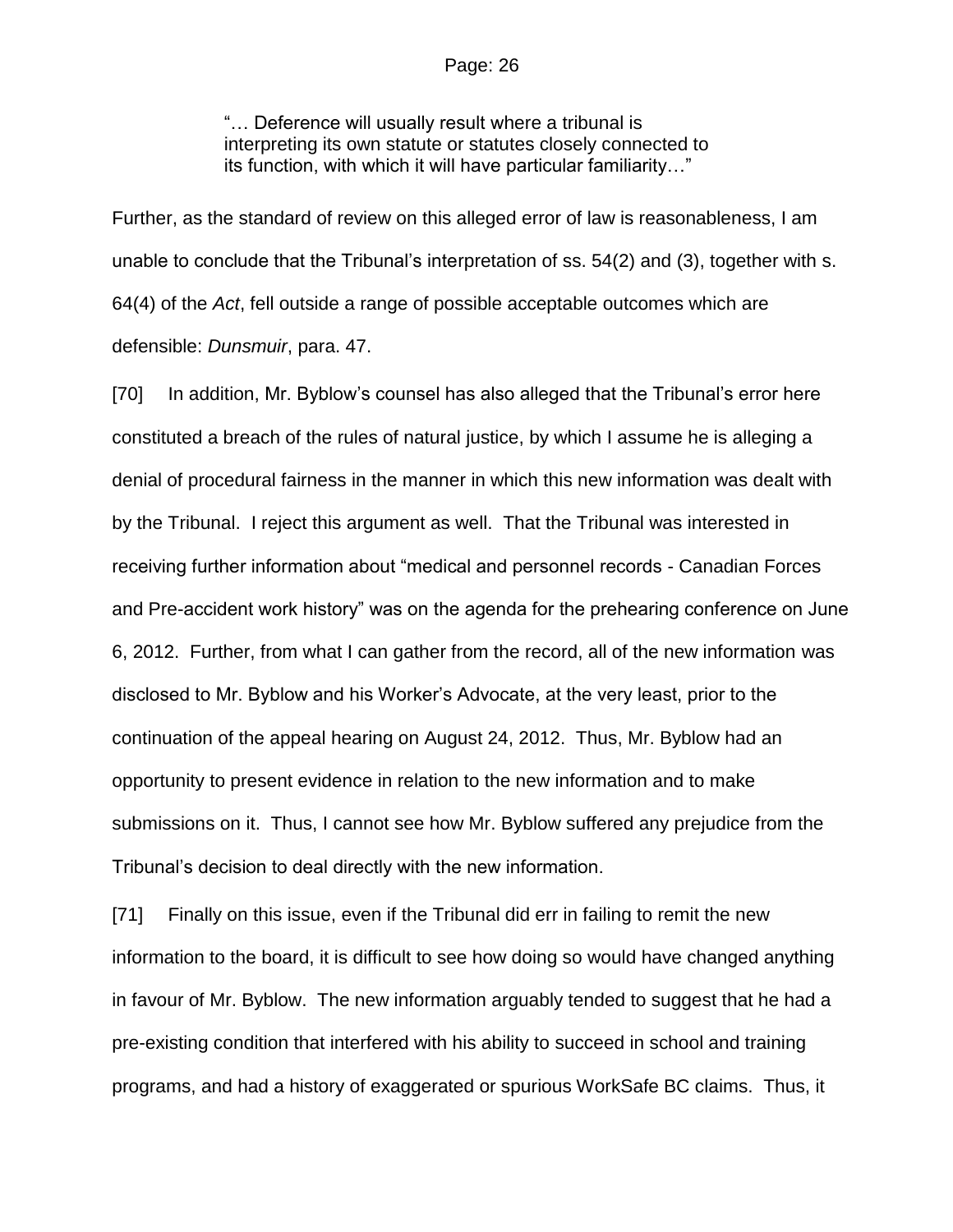seems unlikely that the new information would have caused the Board to change its

decision, and the appeal would have ended up back before the Tribunal. In this regard,

the Tribunal's error, if indeed there was one, was inconsequential: see *Dunsmuir*, at para.

76. Lastly, in *Byblow v. Yukon (Workers' Compensation Appeal Tribunal)*, 2012 YKSC

31, at para. 30, Veale J. quoted with approval Sarah Blake, from her text *Administrative* 

Law in Canada, 5<sup>th</sup> ed. (Markham: Lexis Nexis Canada Inc., 2011) at p. 221, as follows:

"A court will interfere with a tribunal decision because of procedural errors committed by the tribunal only if those errors resulted in manifest unfairness or actual prejudice to the applicant's right to be heard. Minor procedural lapses are not grounds to set aside a decision. What is required is a fair procedure, not perfection."

# **5. Sections 17 to 19 of the** *Act*

[72] These sections provide as follows:

"17 Unless there is evidence to the contrary, an injury is presumed to be work-related if it arises out of or in the course of a worker's employment.

18 The decisions, orders, and rulings of a decisionmaker, hearing officer, or the appeal tribunal shall always be based on the merits and justice of the case and board of directors 'policies and in accordance with the *Act* and the regulations.

…

19 Despite anything contained in this *Act*, when the disputed possibilities are evenly balanced on an issue, the issue shall be resolved in favour of the worker or the dependent of a deceased worker."

[73] Mr. Byblow's counsel submitted that the Tribunal merely "glossed over" the

consideration of these sections. Further, this was a case where there were many

disputed facts, including much disagreement in the medical evidence. Counsel's position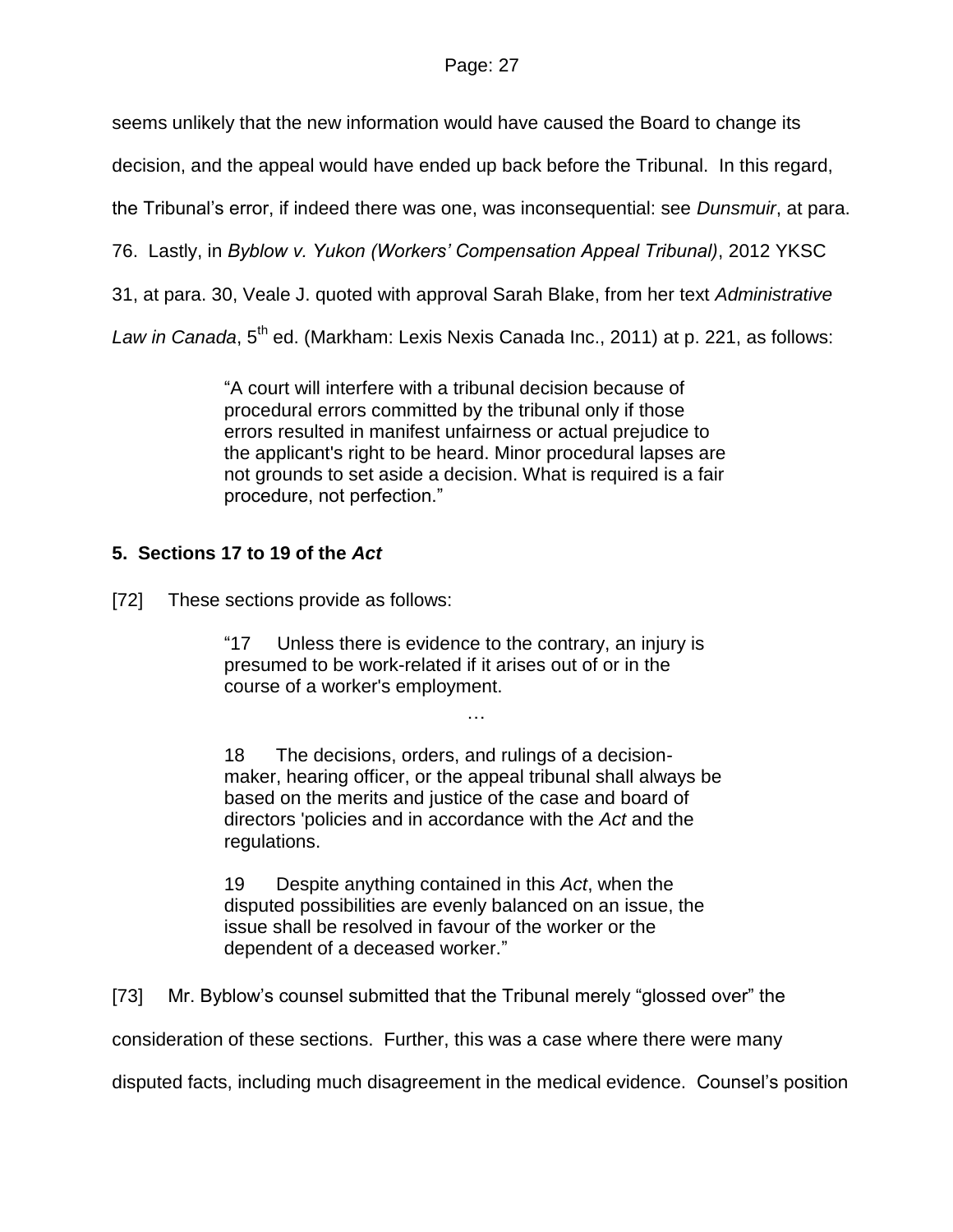is that the Tribunal seems to have ignored its obligation to weigh that evidence and to give effect to s. 19 by giving Mr. Byblow the benefit of the doubt.

[74] With respect, these submissions belie this error as one of law. Rather, it would appear to be an error of mixed fact and law, and as such is precluded from judicial review pursuant to s. 59(3) of the *Act*.

[75] Further, Mr. Byblow's counsel has made no submissions to support his allegation that the Tribunal has committed a jurisdictional error here. Accordingly, I give that argument no weight.

[76] Finally, with respect to the potential application of s. 17 of the *Act*, it is evident from the Tribunal's reasons that they paid close attention to the evidence contradicting the work-relatedness of Mr. Byblow's current cognitive deficits, i.e. Dr. Brodie's diagnosis of pre-existing ADHD. Furthermore, with respect to the potential application of s. 19, on the question of whether Mr. Byblow was providing false and misleading information to the medical professionals, it is implicit from reading the reasons as a whole that the Tribunal did not view the "possibilities" arising from the medical evidence as evenly balanced. Thus, the section did not assume any relevance.

[77] Once again, applying the reasonableness standard of review to this issue, I am unable to conclude that the manner in which the Tribunal implicitly applied ss. 17, 18 or 19 of the *Act*, or failed to apply, as the case may be, can be viewed as an outcome outside the range of possible acceptable outcomes. Accordingly, I dismiss this ground of review as well.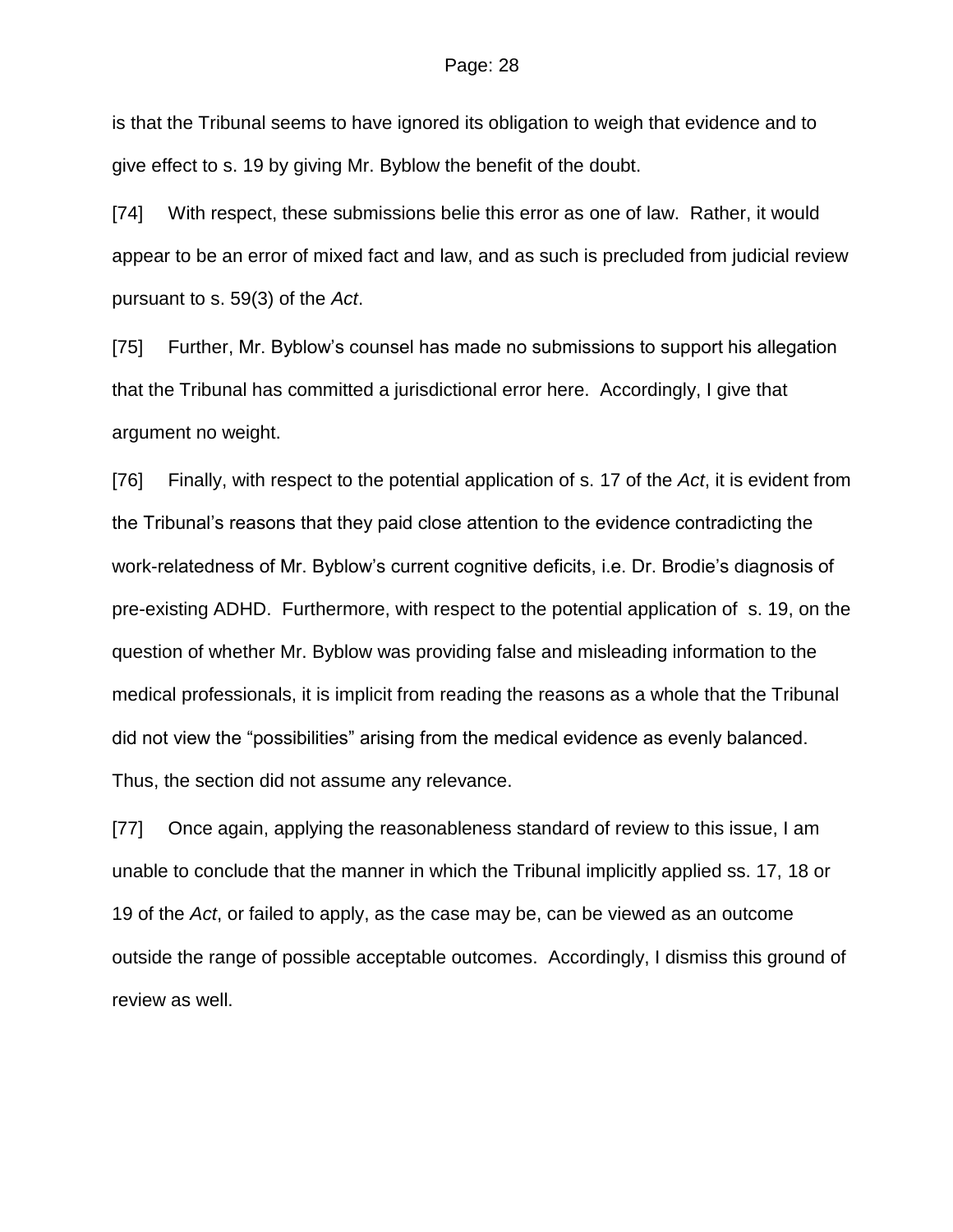### **6. Alleged Errors in Fact**

[78] This issue occupied the bulk of the argument of Mr. Byblow's counsel. Some 17 of the 35 pages of his original written submissions were devoted to the topic, as were 12 of the 19 pages of his reply submissions. Counsel alleged, at para. 65 of the original written submission that the Tribunal:

> "…noted inconsistencies based on a comparison of records that might have been incomplete, minor misstatements, and on the basis of assumptions of fact on its part, not based on evidence…"

Mr. Byblow's counsel also alleged, at para. 68, that the Tribunal "exaggerated and misstated the evidence, took immaterial matters into consideration, ignored material evidence, and made decisions it was not qualified to make".

[79] I begin my analysis here by starting with the principles emerging from *Re O'Donnell*, 2008 YKCA 9. That was also a case involving the judicial review of a Workers' Compensation Appeal Tribunal decision under the Yukon *Workers' Compensation Act.* On the judicial review, I determined that the tribunal's decision was unreasonable and remitted the matter back for reconsideration. The Court of Appeal reversed my decision and restored the Tribunal's decision. When I released my reasons on the judicial review, *Dunsmuir* had not yet been decided by the Supreme Court. I was therefore relying principally on the decision in *Law Society of New Brunswick v. Ryan*, 2003 SCC 20. At para. 24 of *O'Donnell*, the Court of Appeal held that I had "correctly" summarized the standard of review of reasonableness at para. 56 of my reasons, and quoted them as follows:

> "…[56] When reviewing a question for reasonableness, I am not to ask myself at any point what the correct or preferred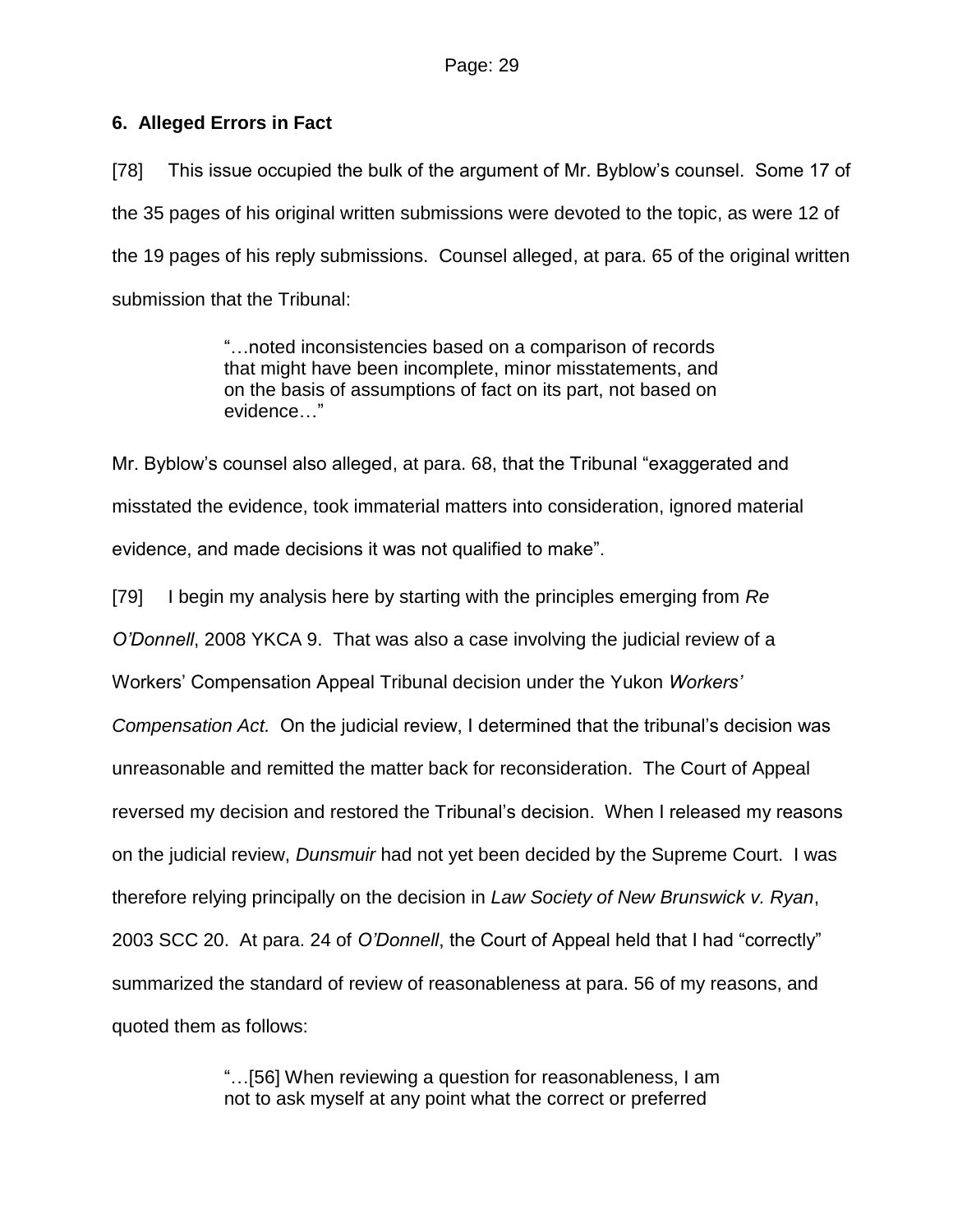decision would have been: Ryan, at para. 50. Rather, I must look at the reasons as a whole and on the basis of a "somewhat probing examination", I am to determine if there is any line of analysis which is tenable in support of the conclusion: *Ryan*, at para. 55; and *Logan*, at para. 36." (my emphasis)

[80] The Court of Appeal returned to this line at para. 45, and continued:

"45 As the chambers judge himself noted, when reviewing a decision on the standard of reasonableness, he was obliged to look at the Tribunal's reasons as a whole and subject them to a "somewhat probing examination" to determine whether there is a tenable line of analysis, following the direction in *Law Society of New Brunswick v. Ryan*…"

The Court then quoted para. 47 of *Dunsmuir*, where the Supreme Court described

reasonableness as a deferential standard of review (see para. 30 of these reasons

above). The Court then continued at para. 46:

"46 However, the chambers judge appears to have reversed the analysis. Instead of first deciding whether the decision, subjected to a "somewhat probing" analysis, was reasonable, he performed a surgical analysis of five legal issues, which he said rendered the Tribunal's decision untenable. He then considered whether the general issue to be decided by the Tribunal was reasonable." (my emphasis)

[81] It strikes me that what Mr. Byblow's counsel is inviting me to do here is a similar "surgical analysis" of numerous disputes in the evidence and findings by the Tribunal. I decline to do so.

[82] I acknowledge that there are some points on which the Tribunal failed to express itself as well as one might like. However, as the Court of Appeal cautioned in *O'Donnell*, at para. 59: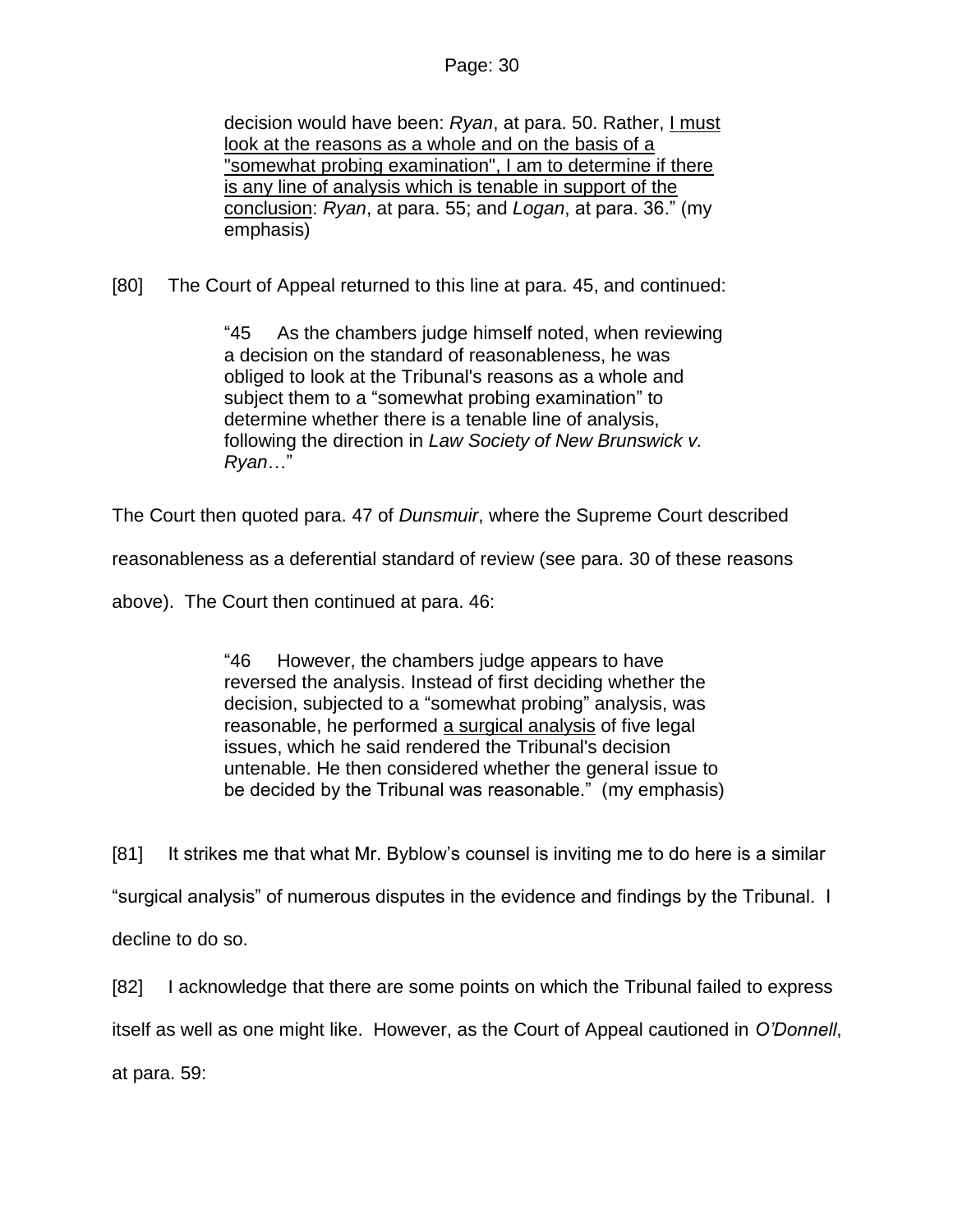"59 It must be remembered that the Tribunal members who wrote the decision are not judges or lawyers and cannot be expected to craft their reasons with absolute clarity. While one might wish for greater precision in the language of the decision, the task of the chambers judge was to make sense of it. The principle was well stated in *Helgesen v. British Columbia (Superintendent of Motor Vehicles)*, [2002 BCSC](http://www.lexisnexis.com/ca/legal/search/runRemoteLink.do?A=0.5519279278025813&bct=A&service=citation&risb=21_T20150875862&langcountry=CA&linkInfo=F%23CA%23BCSC%23sel1%252002%25year%252002%25decisiondate%252002%25onum%251391%25)  [1391:](http://www.lexisnexis.com/ca/legal/search/runRemoteLink.do?A=0.5519279278025813&bct=A&service=citation&risb=21_T20150875862&langcountry=CA&linkInfo=F%23CA%23BCSC%23sel1%252002%25year%252002%25decisiondate%252002%25onum%251391%25)

> [29] First, the Court of Appeal recently settled the debate over the applicable standard of review. I should not overturn the decision of the adjudicator unless it was patently unreasonable: *Gordon v. Her Majesty the Queen and The Superintendent of Motor Vehicles,* [2002 BCCA 224](http://www.lexisnexis.com/ca/legal/search/runRemoteLink.do?A=0.9998701639255646&bct=A&service=citation&risb=21_T20150875862&langcountry=CA&linkInfo=F%23CA%23BCCA%23sel1%252002%25year%252002%25decisiondate%252002%25onum%25224%25) at para. 28. Second, I should not "minutely dissect" the reasons in search of an error which would justify quashing the adjudicator's decision. In other words, I should give some leeway to the language used by the adjudicator, recognizing that he or she is not a lawyer or a judge. See *Johnson v. British Columbia (Superintendent of Motor Vehicles),* [\[2002\] B.C.J. No. 89](http://www.lexisnexis.com/ca/legal/search/runRemoteLink.do?A=0.5809281168604955&bct=A&service=citation&risb=21_T20150875862&langcountry=CA&linkInfo=F%23CA%23BCJ%23ref%2589%25sel1%252002%25year%252002%25) (S.C.) at paras. 37 and 38 and cases cited therein, particularly *Larose v. British Columbia (Superintendent of Motor Vehicles),* [\[2000\] B.C.J. No. 482](http://www.lexisnexis.com/ca/legal/search/runRemoteLink.do?A=0.4785467742707876&bct=A&service=citation&risb=21_T20150875862&langcountry=CA&linkInfo=F%23CA%23BCJ%23ref%25482%25sel1%252000%25year%252000%25) (S.C.)…." (emphasis already added)

[83] More recently, the British Columbia Court of Appeal in *Petro-Canada v. British* 

*Columbia (Workers' Compensation Board)*, 2009 BCCA 396, again emphasized the need

to take a holistic approach to the adequacy of a tribunal's reasons. At paras. 55 and 56,

the Court held:

"55 The correct approach to the matter was articulated by the Supreme Court of Canada in *Law Society of New Brunswick v. Ryan*, [2003 SCC 20,](http://www.lexisnexis.com/ca/legal/search/runRemoteLink.do?A=0.8893764443810476&bct=A&service=citation&risb=21_T20150946688&langcountry=CA&linkInfo=F%23CA%23SCC%23sel1%252003%25year%252003%25decisiondate%252003%25onum%2520%25) [\[2003\] 1 S.C.R. 247](http://www.lexisnexis.com/ca/legal/search/runRemoteLink.do?A=0.1440410515294841&bct=A&service=citation&risb=21_T20150946688&langcountry=CA&linkInfo=F%23CA%23SCR%23vol%251%25sel1%252003%25page%25247%25year%252003%25sel2%251%25) at para. 56:

> [The fact that the reviewing court must look to the reasons given by the tribunal to determine reasonableness] does not mean that every element of the reasoning given must independently pass a test for reasonableness. The question is rather whether the reasons, taken as a whole, are tenable as support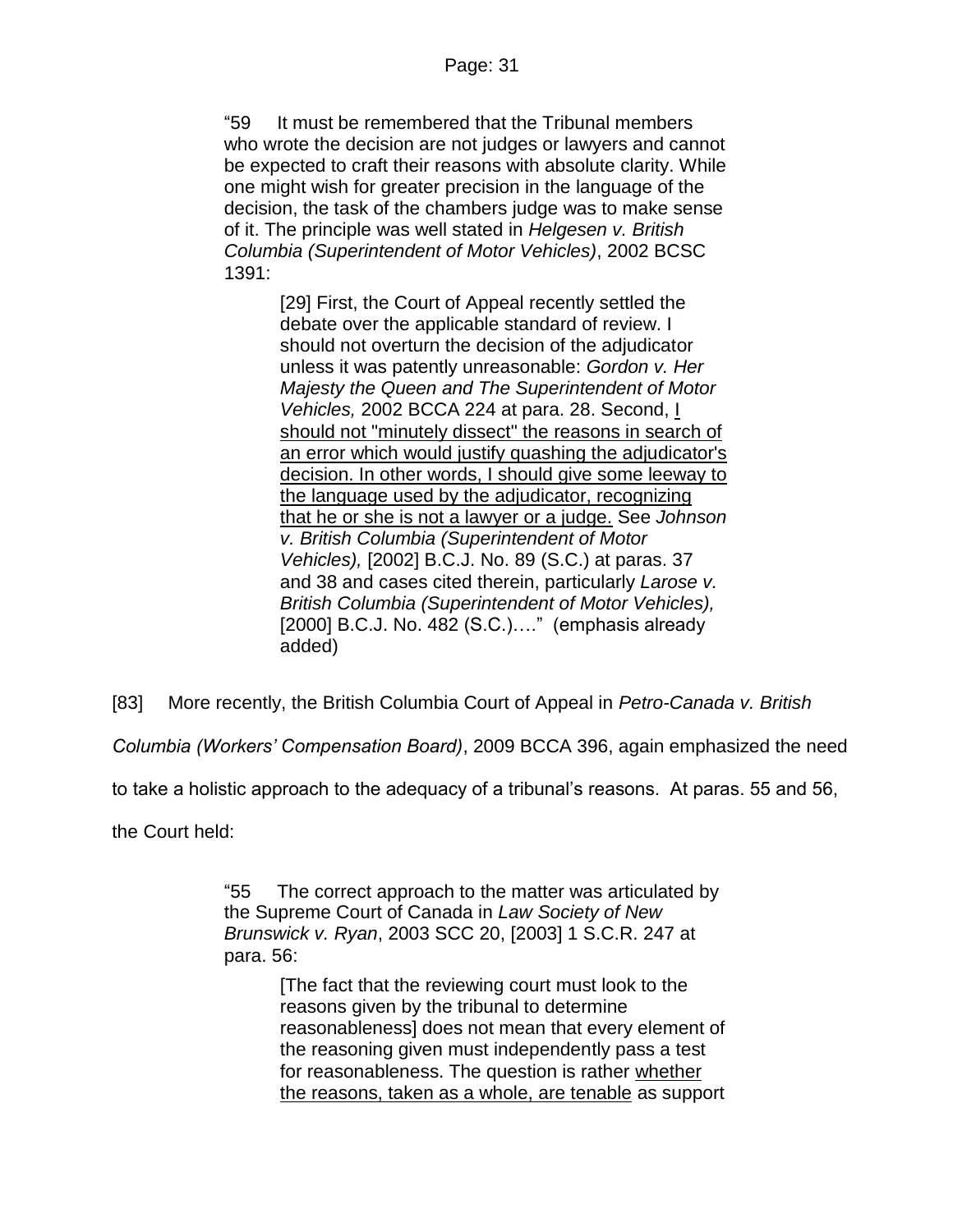for the decision. At all times, a court applying a standard of reasonableness must assess the basic adequacy of a reasoned decision remembering that the issue under review does not compel one specific result. Moreover, a reviewing court should not seize on one or more mistakes or elements of the decision which do not affect the decision as a whole.

56 A court assessing an administrative tribunal's decision on a standard of reasonableness owes the tribunal a margin of appreciation. The court should not closely parse the tribunal's chain of analysis and then examine the weakest link in isolation from the reasons as a whole. It should not place undue emphasis on the precise articulation of the decision if the underlying logic is sound…." (my emphasis)

### [84] In *Newfoundland and Labrador Nurses' Union v. Newfoundland and Labrador*

*(Treasury Board)*, 2011 SCC 62, the Supreme Court quoted Professor David Dyzenhaus

with approval on the topic of how reasonableness applies to reasons, at para. 12. The

Court had earlier referred with approval to Professor Dyzenhaus at para. 48 of *Dunsmuir*.

The quote from *Newfoundland* is as follows:

"12 It is important to emphasize the Court's endorsement of Professor Dyzenhaus's observation that the notion of deference to administrative tribunal decision-making requires "a respectful attention to the reasons offered or which could be offered in support of a decision". In his cited article, Professor Dyzenhaus explains how reasonableness applies to reasons as follows:

> "Reasonable" means here that the reasons do in fact or in principle support the conclusion reached. That is, even if the reasons in fact given do not seem wholly adequate to support the decision, the court must first seek to supplement them before it seeks to subvert them. For if it is right that among the reasons for deference are the appointment of the tribunal and not the court as the front line adjudicator, the tribunal's proximity to the dispute, its expertise, etc, then it is also the case that its decision should be presumed to be correct even if its reasons are in some respects defective. [Emphasis added.]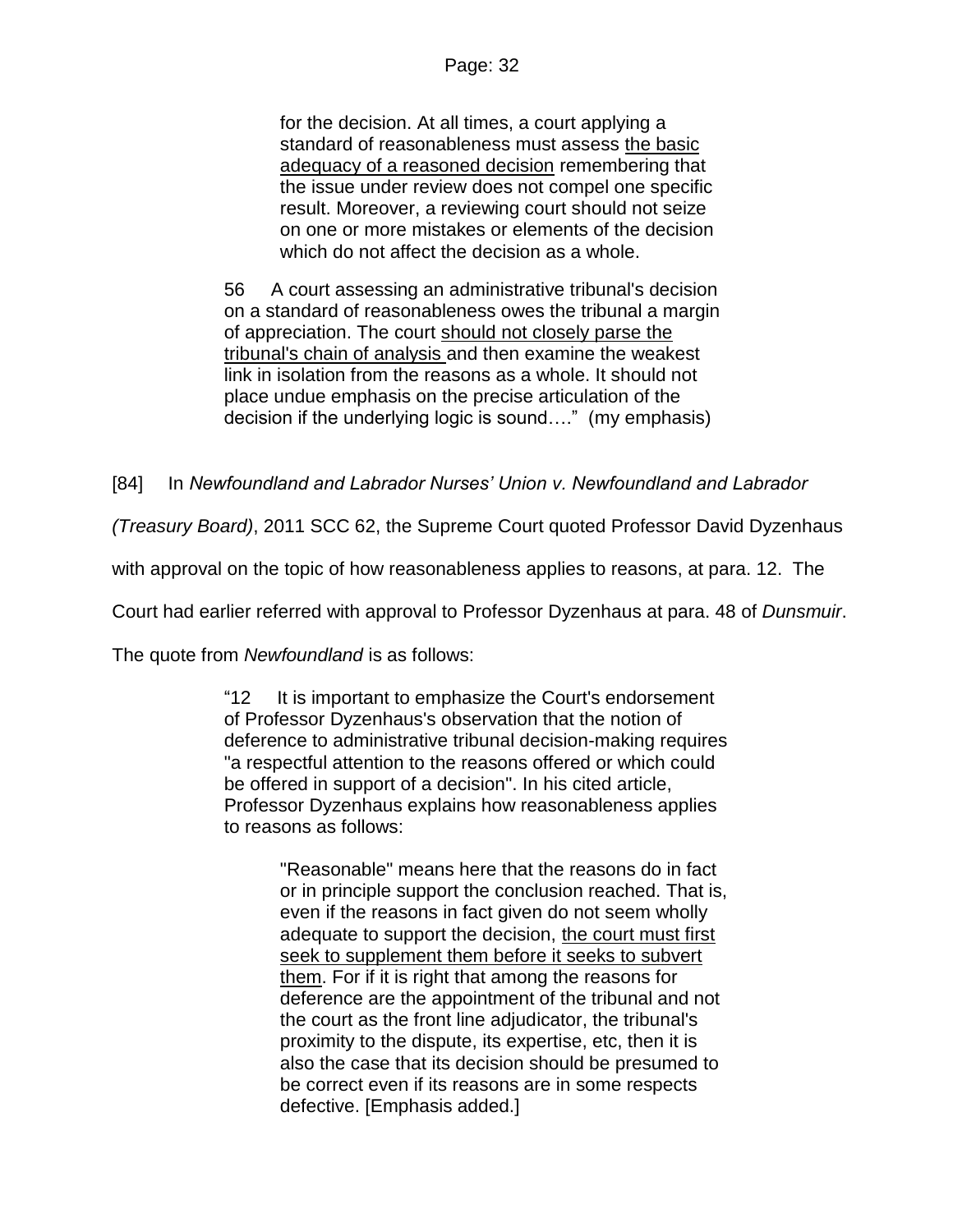(David Dyzenhaus, "The Politics of Deference: Judicial Review and Democracy", in Michael Taggart, ed., *The Province of Administrative Law* (1997), 279, at p. 304)"

[85] In *McInnes v. Simon Fraser University*, (1982) 140 D.L.R. (3d) 694, McLachlin J.,

as she then was, at para. 11, discussed the standard for setting aside a tribunal decision

on the basis of an allegation that there was "no evidence" to support it:

"11 The requirements which must be met if a Court is to set aside the decision of an inferior tribunal for "no evidence" are clearly established. If the decision is to be upheld, there must be some evidence logically capable of supporting the conclusion to which the tribunal has come. Such evidence is sometimes referred to as evidence which "reasonably" supports the conclusion, leading to statements such as that found In re *Stalybridge*, supra, to the effect that the conclusion must be one to which the tribunal could reasonably have come on the evidence. Such language does not in my view authorize the Court to embark on the exercise of weighing and evaluating evidence which was properly received by the committee and which possesses some probative value. The court of review remains confined to the initial question of whether there is some evidence capable of supporting the committee's conclusion." (my emphasis)

[86] In *Haché v. Lunenburg County District School Board*, 2004 NSCA 46, the Nova

Scotia Court of Appeal stressed that the highest level of deference is due to the weighing

of evidence by an administrative tribunal and that a court should only interfere with that

assessment of weight when the factual conclusions are unreasonable. At para. 84, the

Court stated:

"84 I would stress the distinction between this first aspect of Mr. Haché's submission, which is concerned with relevance, from the second aspect of the issue which is concerned with the weight to be given to evidence. On this second aspect, the highest level of deference is due as it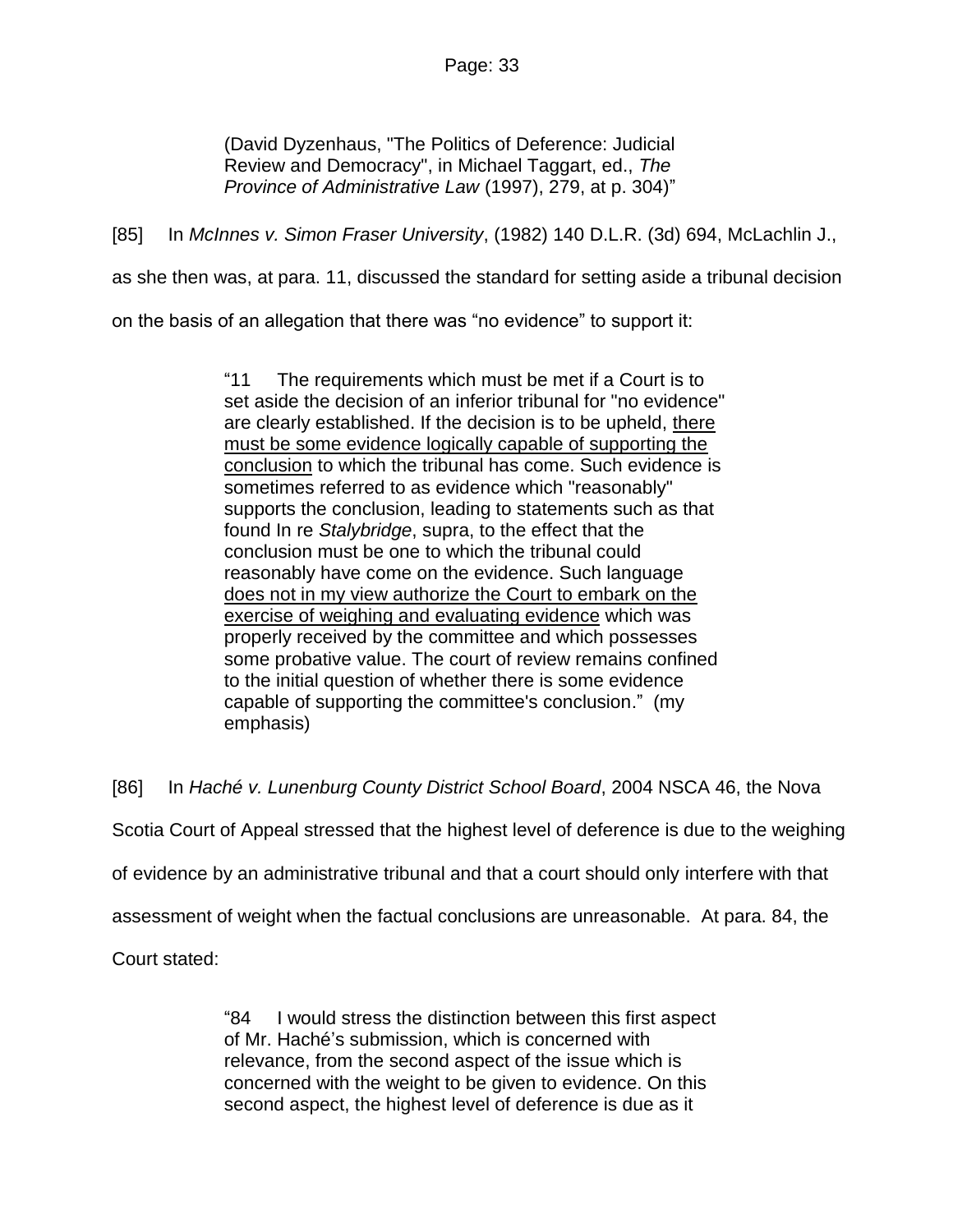relates entirely to the fact-finding and evidence weighing function of the Board of Appeal. On that aspect, the court should interfere only if the tribunal's assessment of weight results in its ultimate factual conclusions being patently unreasonable."

Of course, *Haché* was pre-*Dunsmuir*, therefore, the reference to "patently unreasonable"

should now be read simply as "reasonable".

[87] In *Stelco Inc. v. British Steel Canada Inc*., [2000] 3 F.C. 282, the Federal Court of

Appeal held that a tribunal's failure to mention all the evidence or discuss every issue

raised before it is not determinative of reasonableness, providing it explains its

conclusion on those issues that are of central importance to the decision. At paras. 21,

23 and 24, the Court stated:

"21 …the Court should be very reluctant to set aside a decision by virtue of the inferences drawn by the Tribunal from the material before it or to insist that the Tribunal's reasons canvass all the material on which the applicant and the interveners relied, when that which the Tribunal regarded as particularly important, and on which it evidently based its decision, was sufficient to provide a rational basis for it.

23 …The Tribunal is neither legally obliged to be satisfied on each of the factors that it typically considers when making a finding on the likelihood of dumping, nor to explain the reasons for its conclusion on a given factor simply because the parties have presented evidence on it. [page294]

…

24 Accordingly, it cannot be inferred from the fact that the reasons do not discuss a factor on which the Tribunal heard evidence that it must therefore have failed to consider it. A tribunal that is subject to a duty to give reasons…must, of course, provide adequate reasons, but this does not mean that it must deal with every issue raised before it. Rather, it must explain its conclusion on those issues that are of central importance to the decision."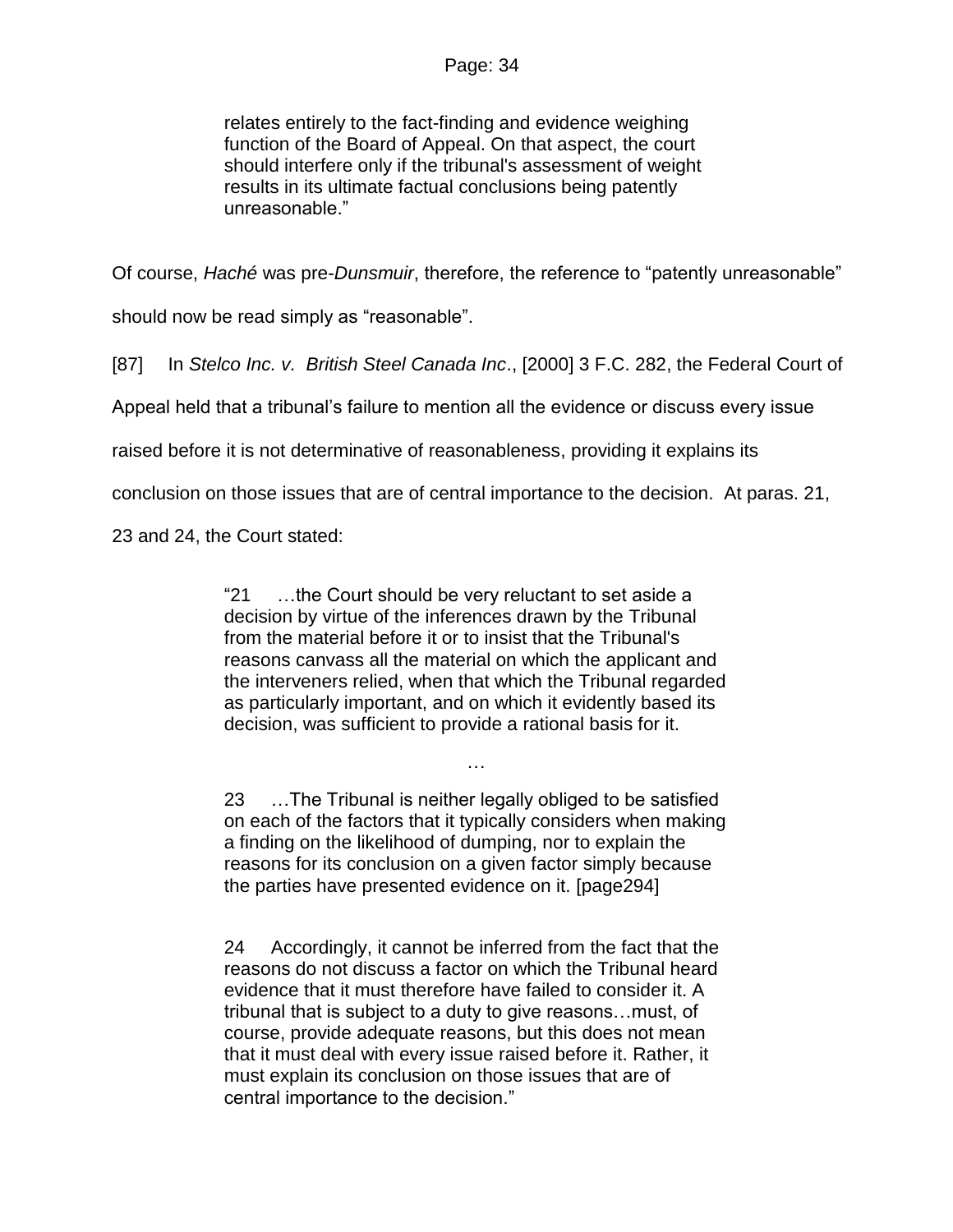[88] In *Re: College of Physicians & Surgeons (Ontario) and K.* (1987), 59 O.R. (2d) 1, the Ontario Court of Appeal stated that it is "only in the rarest cases, that an appellate court can disturb findings of credibility [by an administrative tribunal]."

[89] In *R. v. J.M.H*., 2011 SCC 45, the Supreme Court, at paras. 24 through 32, reviewed the circumstances when alleged shortcomings in the assessment of evidence can constitute an error of law. Although this was a criminal case, the principles can nevertheless be transposed to the case at bar:

- 1) when the tribunal has made a finding of fact for which there is no evidence;
- 2) when the legal effect of findings of fact or of undisputed facts raises a question of law;
- 3) when an assessment of the evidence based on a wrong legal principle; and
- 4) when the tribunal has failed to consider all of the evidence in relation to the ultimate.

At para. 32, Cromwell J. also commented:

"32 A trial judge is not required to refer to every item of evidence considered or to detail the way each item of evidence was assessed. As Binnie J. pointed out in *Walker* [2008 SCC 34], "[r]easons are sufficient if they are responsive to the case's live issues and the parties' key arguments. Their sufficiency should be measured not in the abstract, but as they respond to the substance of what was in issue" (para. 20)…."

[90] In the case at bar, much turned on the Tribunal's assessment of the expert evidence of the several medical professionals. In *O'Donnell*, cited above, the Yukon Court of Appeal confirmed, at para. 48, that with respect to expert evidence: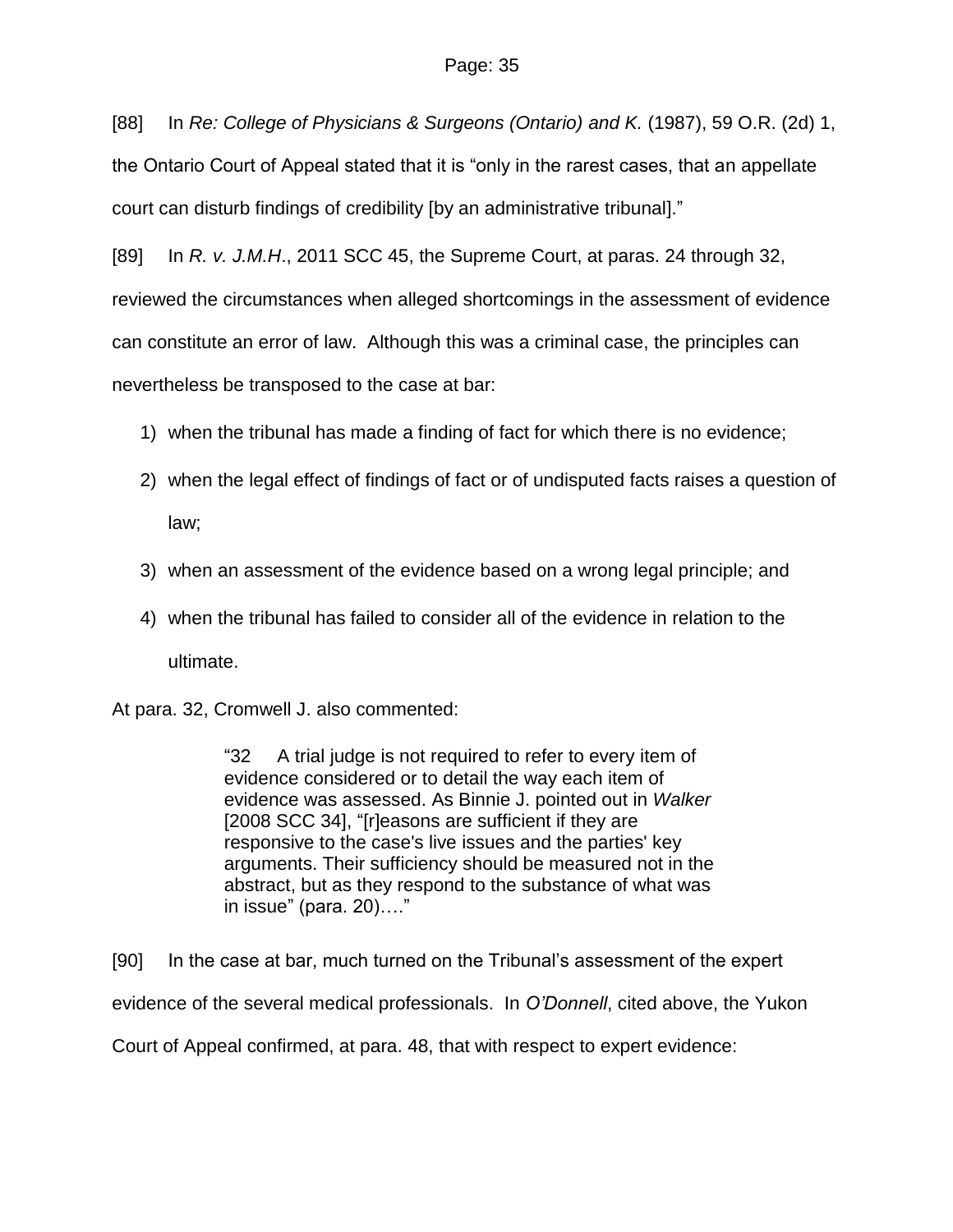"…it is trite law that the weight to be assigned to expert evidence is a question of fact, which, absent palpable and overriding error, should not be disturbed on appeal or review…."

[91] It is important to note here that Decision #195, at 73 pages, was an extremely lengthy and thorough review of the entire record.

[92] I concede that there are points on which I simply disagree with the manner in which the Tribunal dealt with certain parts of the evidence. I will review a few examples.

[93] In my view, the Tribunal gave short shrift to Dr. Brodie's testimony about having administered three symptom validity tests to Mr. Byblow because of his concern that Dr. Stoddard's single symptom validity test might have produced a false positive result. Dr. Brodie testified that Mr. Byblow passed all three tests and he accordingly opined that Mr. Byblow was not malingering in his presentation of his cognitive deficits.

[94] Further, at para. 215, the Tribunal disagreed with Dr. Brodie's opinion that the Yukon injury aggravated Mr. Byblow's pre-existing ADHD. However, the Tribunal gave no rationale for this disagreement.

[95] In relation to its assessment of Mr. Byblow's credibility, the Tribunal stated, at para. 178, item 3, that Mr. Byblow was discharged from the Armed Forces "before completing officer cadet training" and that he falsely told Dr. Brodie that he had indeed completed the aircrew training. According to the military records, Mr. Byblow's training was to run from January 4 to March 30, 1990. While he ultimately received an honourable discharge, his "Certificate of Service" states that he served continuously from December 14, 1989 "until honourably released on April 5, 1990". Strangely, the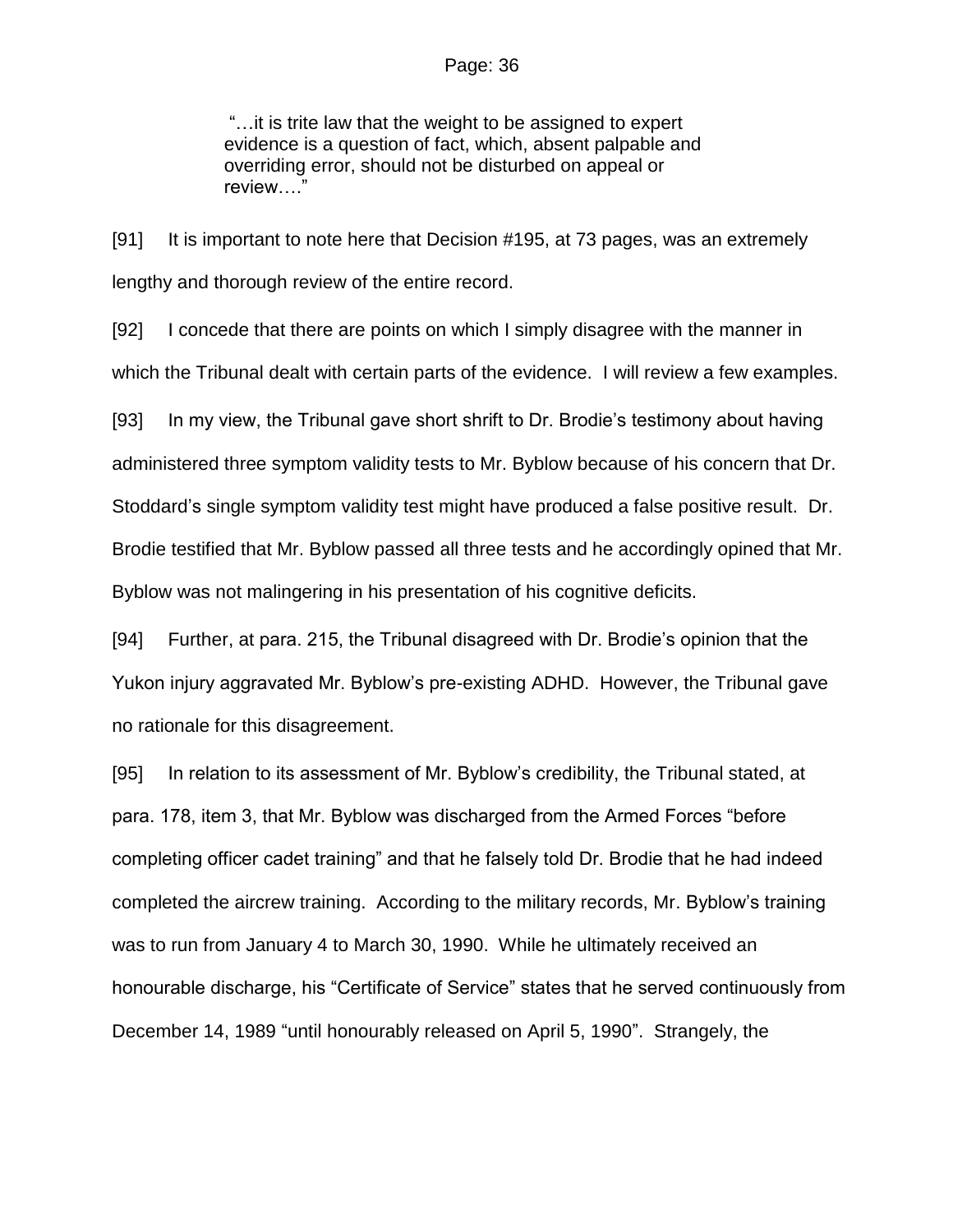Certificate itself is dated March 28, 1990, yet there is no clear evidence to support the Tribunal's finding that Mr. Byblow was discharged before the completion of training.

[96] Also on the issue of Mr. Byblow's credibility, the Tribunal found, at para. 178, item 9 (miswritten as 8), that Mr. Byblow had "presented himself as an Engineer to get a playground equipment designing job." On my review of the record, there was no such evidence. Rather, Mr. Byblow's testimony was that he was working "very well" at this job for several months when his employer's insurance company discovered that he did not have an engineering degree, and that he was dismissed because of liability concerns.

[97] Lastly, and again in relation to Mr. Byblow's credibility, the Tribunal found, under Part XIII, item 6, that Mr. Byblow had claimed to Drs. Phillips and Beckman that his previously reported 'blank spells' had quit in 2000 or 2001, but that he told Dr. Brodie in 2010 he had been experiencing them ever since the accident. On my review of the record, there is no evidence Mr. Byblow made such statements to Drs. Phillips or Beckman, and the only reference I could find in Dr. Brodie's report is a statement that, on the date he was tested in April 2010, Mr. Byblow told him he was "still suffering… problems with orientation and confusion…".

[98] However, my disagreement does not give rise to a finding of reversible error. And, on the other hand, there is much in the evidence to support the Tribunal's ultimate conclusion that Mr. Byblow was providing false and misleading evidence about his ongoing cognitive deficits after the injury. Some of this evidence comes from the medical professionals themselves. In addition, the Tribunal also noted several legitimate points relating to Mr. Byblow's credibility. Again, I need only cite a few examples to show that the overall conclusion of the Tribunal is supportable on the evidence.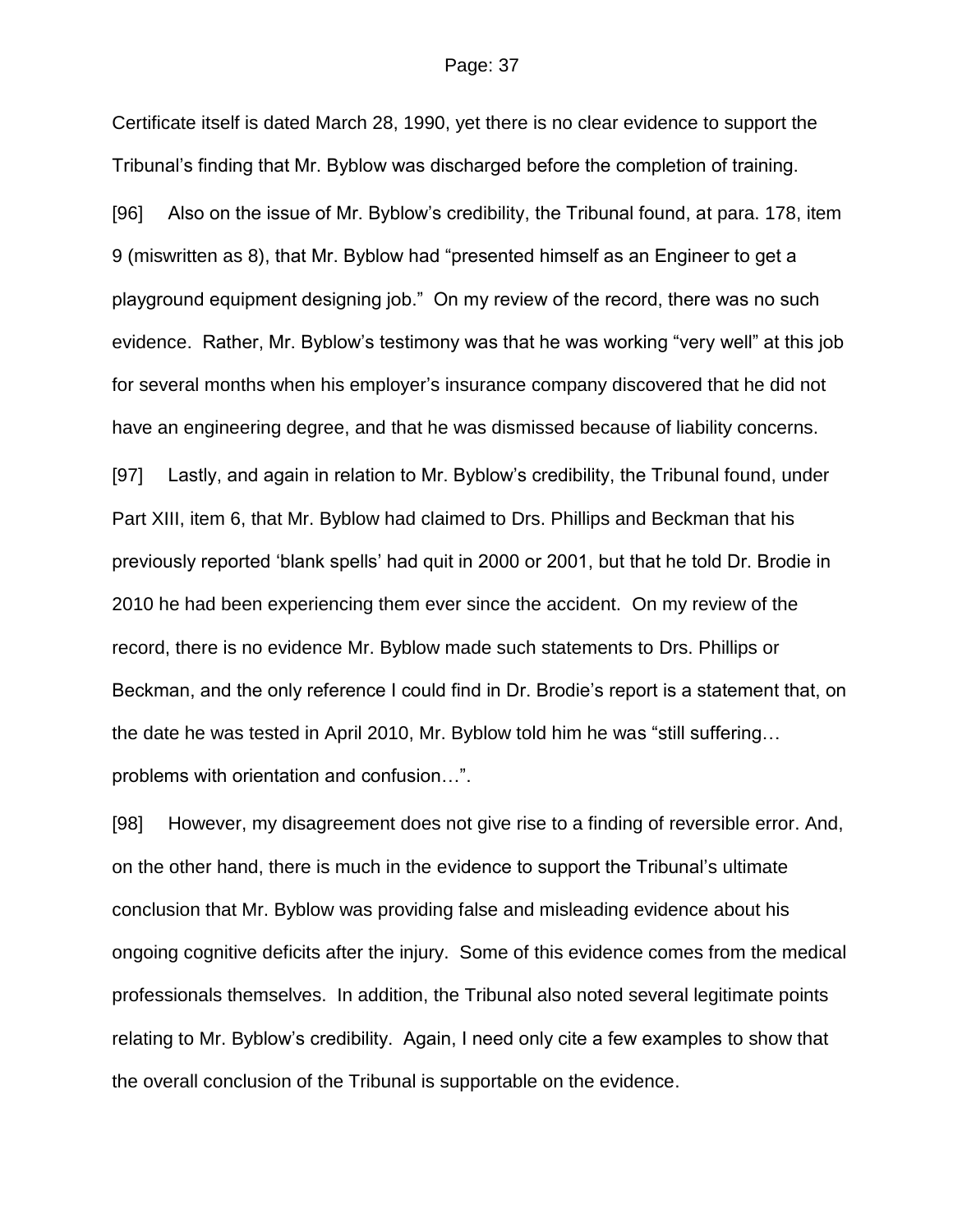[99] Before proceeding to review these examples, I feel it is important to stress that the

Tribunal acknowledged that Mr. Byblow suffered a work-related brain injury which

resulted in the partial loss of his field of vision and the 9% permanent partial impairment

award (\$10,352.40), as well as his wage loss benefits from the date of the injury, August

3, 1994, to December 31, 1994 (\$13,660.50). The issue, however, on the appeal was

whether Mr. Byblow is genuinely continuing to suffer cognitive deficits from that injury to

the extent that he is unemployable.

[100] The first indication of doubt in this regard came from Dr. Miller, who opined on

August 20, 1999:

"Of interest, the severity of the deficits is beyond what might be expected, based on the describe nature of the patient's head and/or brain injuries. Further, as the patient was working until recently, and is able to carry on a reasonably independent lifestyle, the present results are inconsistent with his functional presentation. At the same time, the patient is experiencing significant emotional distress, headaches, and poor sleep, which may in fact be the primary source of the patient's dysfunction. While the issue of brain injury cannot be ruled out, factors other than brain injury seem more likely to account for the patient's problems." (my emphasis)

The Tribunal placed "significant weight" on this report, as Dr. Miller was the first specialist

to conduct a cognitive and personality assessment on Mr. Byblow.

[101] Dr. McIntyre also opined on July 10, 2000, as follows:

"Based on all the information that I have at this stage, it is unclear to state whether Mr. Byblow's head injury has contributed to any significant change in his personality. It appears from the history of his wife that he even had problems with his temper before the accident and that this may be a fairly typical pattern of men in his family. As I haven't seen this patient since December of 1998 I am unable to provide you with any more information. The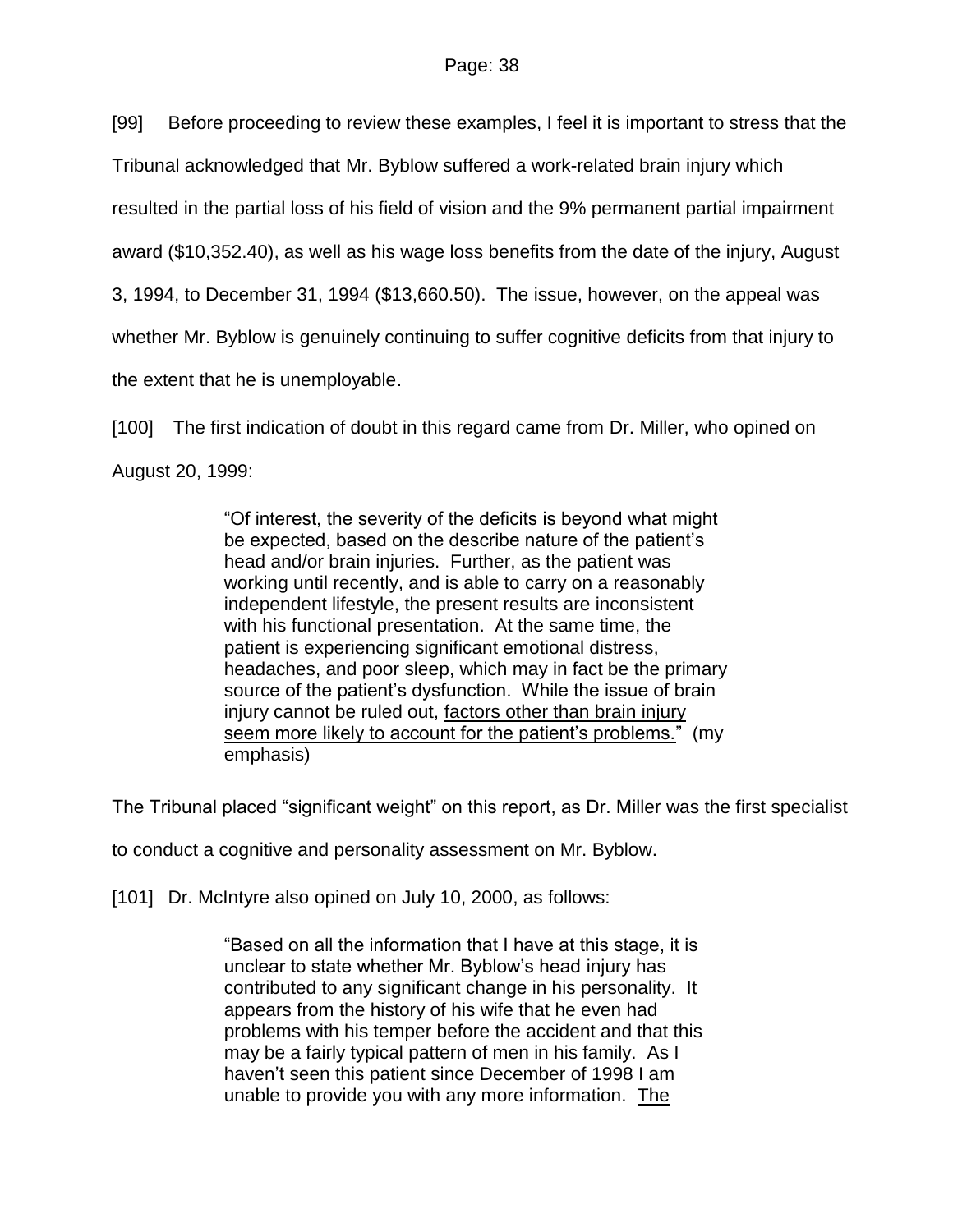possibility that there may be secondary gain involved cannot be ruled out, plus the fact that the patient has suffered several minor head injuries since the accident. All these factors may contribute to his current presentation." (my emphasis)

"Secondary gain" refers to some ulterior motive, such as the receipt of workers'

compensation benefits. The Tribunal gave "considerable weight" to this report, as Dr.

McIntyre was the initial specialist to do a psychiatric assessment of Mr. Byblow.

[102] The Tribunal also placed "significant weight" on the opinion of Dr. Stoddard dated

August 16, 2004. The Tribunal noted that this assessment was part of a five day neuro-

occupational therapy assessment by Touchtone Rehabilitation Services, which was an

agency often used to assess workers' compensation cases, and which the Tribunal noted

had "expertise in that area". The Tribunal referred to Touchstone's 48 page report as "an

in-depth analysis". Dr. Stoddard noted that Mr. Byblow's performances on symptom

validity tests were significantly below chance and opined:

"… While there could perhaps be reasonable or innocuous explanations for some of the individual findings, however, in combination the only reasonable conclusion was that he was intentionally attempting to appear more impaired than he truly is."

And later:

"… the balance of evidence **does not** support a conclusion that he has acquired significant or even moderate levels of cognitive compromise." (Emphasis already added)

And still later:

"… If one considers the combined probability arising from the poor performance across these multiple measures there is no reasonable conclusion other than finding that Mr. Byblow was intentionally responding in such a manner as to appear impaired."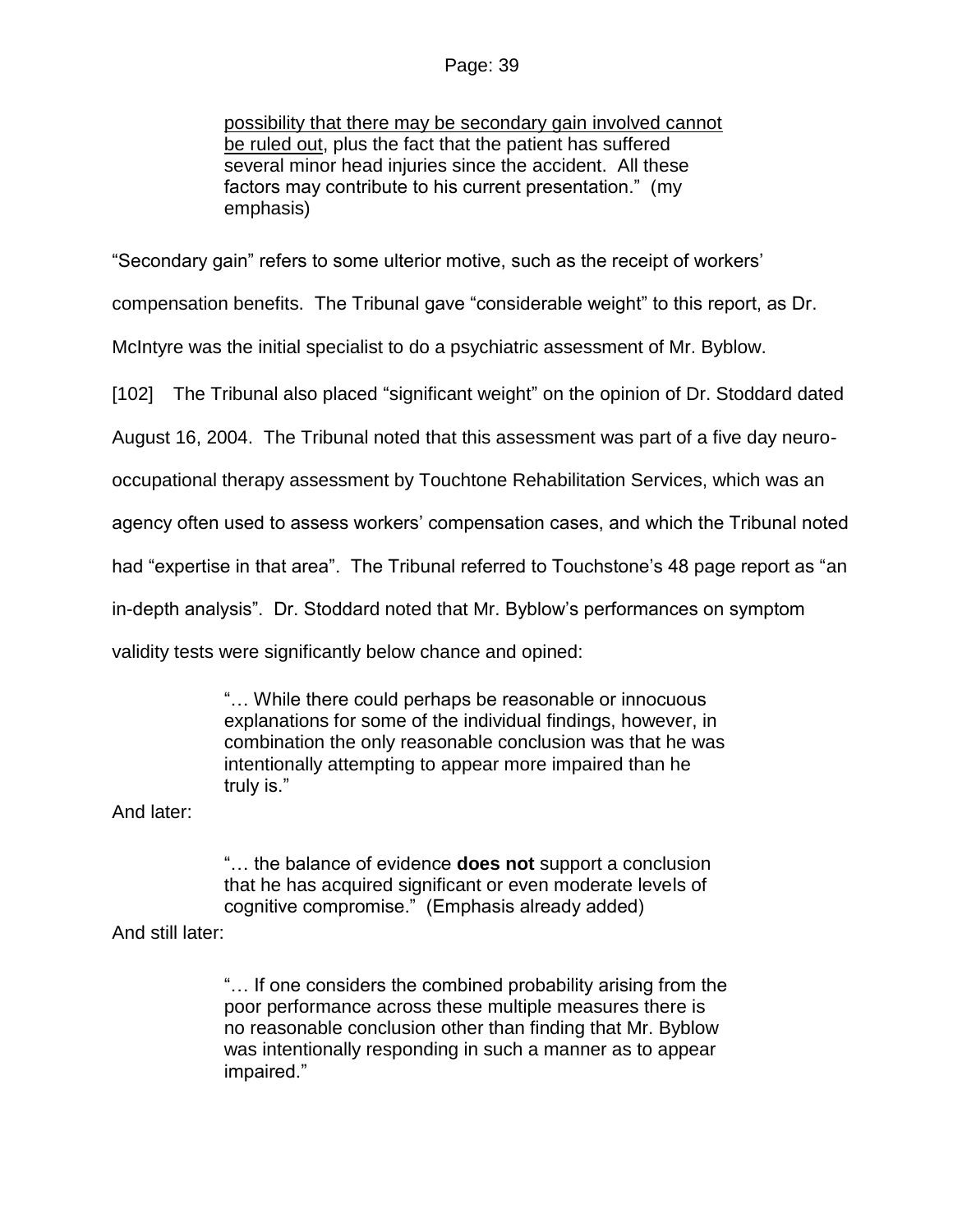[103] Mr. Byblow's counsel complained that the Tribunal had made a medical determination, without any medical support, that concussions, mainly resulting from sporting activities were mishaps at home, pre and post-injury, had a cumulative effect on Mr. Byblow's current symptomology. In fact, there is evidence on the record to support this finding a cumulative effect. Dr. Seland, in his report of March 2, 1999, opined that Mr. Byblow's symptoms of cognitive changes "have been worsened by some further minor "concussions"" such as injury in May 1998 while playing baseball. Further, Dr. McIntyre opined in his report of July 10, 2000, that the "several minor head injuries since the accident… may contribute to his current presentation." Finally, the Board's medical consultant, Dr. Reddoch, in his opinion dated December 1, 1999, cited a passage from "*Neurology and Trauma*", a text by Randolph Evans, as follows:

> "Patients suffering multiple head traumas have slower recovery of information processing speed than is observed after a single mild head trauma, suggesting that some degree of cumulative cognitive impairment may follow multiple episodes of mild head trauma." (my emphasis)

[104] The Tribunal noted in particular that Mr. Byblow experienced the following incidents in this regard:

- 1985: baseball struck him on the head
- 1987: motor vehicle accident
- 1989: mild concussion, loss of consciousness
- 1991: hospitalized for dizziness
- 1996: taken to hospital for head injury from an overhead beam
- 1998: taken to hospital for head injury while playing baseball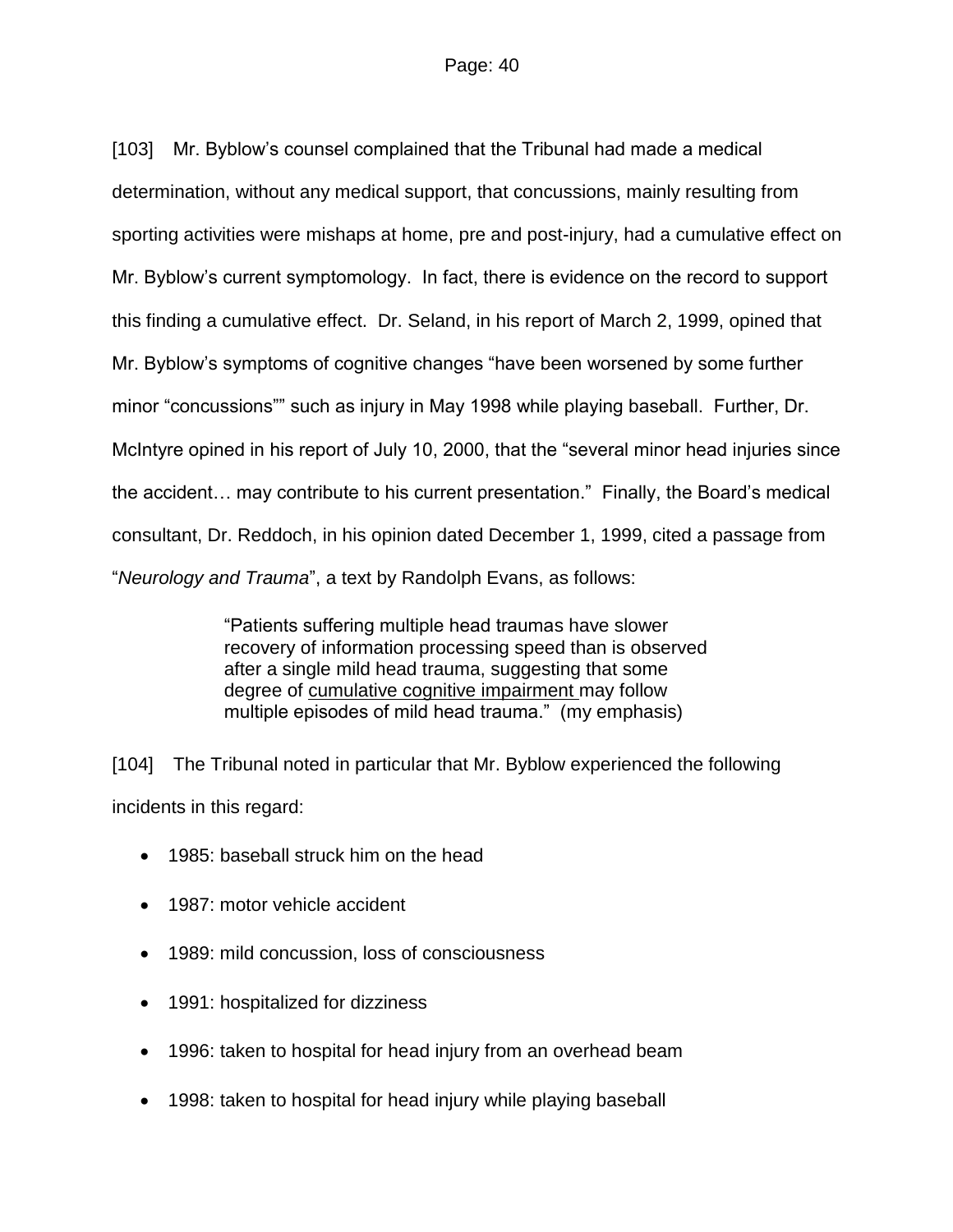- 2003: "mild concussion" from being hit in the head with either a golf ball or a golf club
- 2008: treated in emergency for tripping while going downstairs and catching his jaw, Mr. Byblow indicated "concussions x 9"
- 2009: slipped on ice and hit his head, loss of consciousness, diagnosis "concussion"

[105] I will turn next to some examples of points which caused the Tribunal difficulty with respect to Mr. Byblow's credibility.

[106] On page 18 of Dr. Stoddard's report of August 16, 2004, he states that he could not administer the Wisconsin Card Sort Test or the Stroop Color Word Test to Mr. Byblow, as he indicated that he was colour-blind and therefore could not complete the measures. This is directly contradicted by Mr. Byblow's military records, which indicate that he met the requirements of the Armed Forces test for colour vision. Mr. Byblow's statement to Dr. Stoddard is also directly contradicted by Dr. Brodie, who testified that Mr. Byblow performed above average on the category test which uses colours on one section. Thus, there was evidence to support the Tribunal's conclusion (under Part XIII, 8) that this was an instance of Mr. Byblow providing misleading information to one of the medical professionals involved in his case..

[107] Mr. Byblow provided to the Board a document entitled "Work history prior to 1995" dated January 30, 2001. In that document, Mr. Byblow stated that he was a "Lieutenant" with the Canadian Armed Forces, between the period from December 1989 to March 1990. He also stated that he was a "Store Security" person with a department store in Penticton, British Columbia, between May 1987 and December 1989. He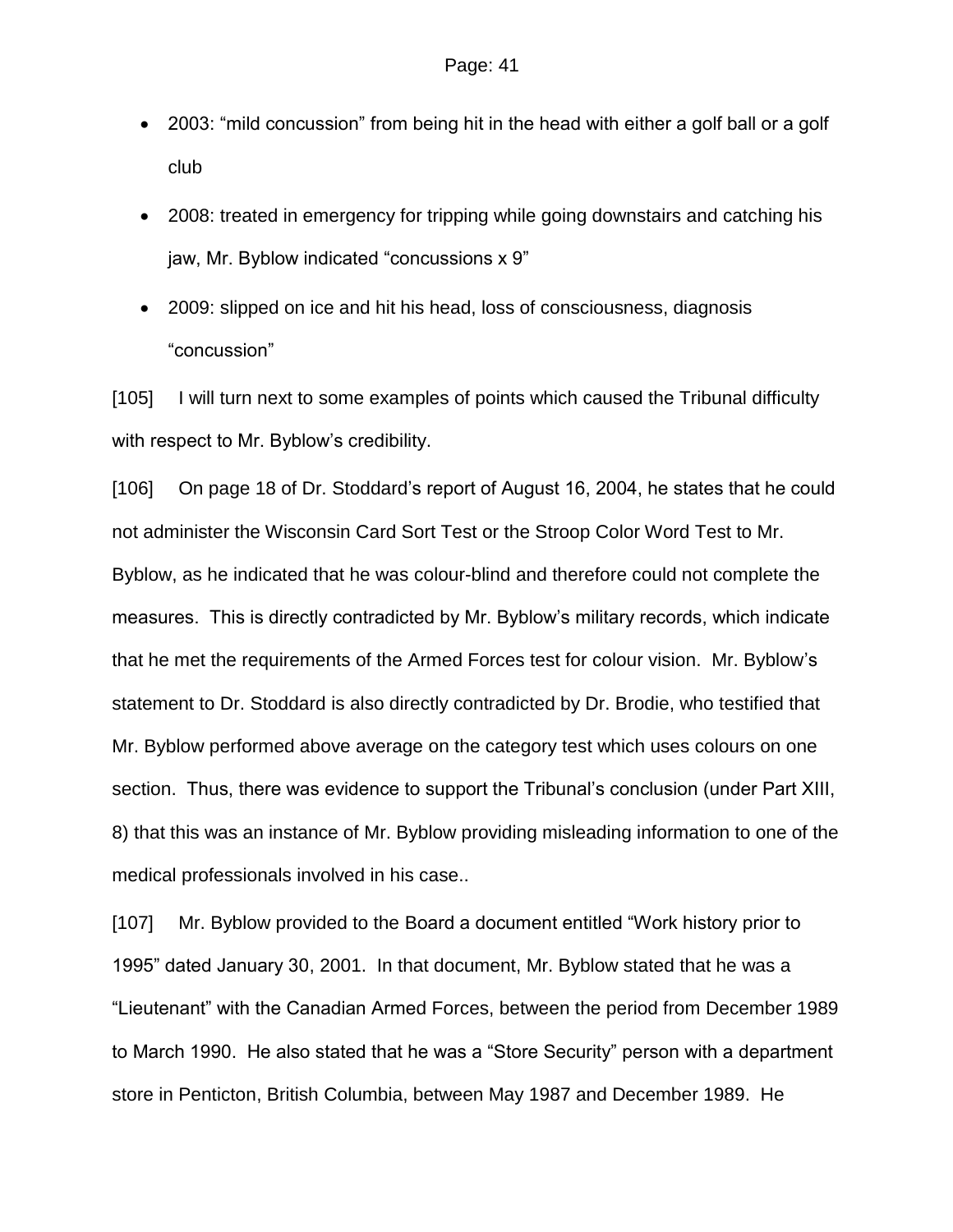described his duties as "control theft by customers and employees". Mr. Byblow also testified under oath before the Tribunal that this was a "store security" job. The "Lieutenant" claim was an obvious embellishment, if not an outright lie. Mr. Byblow was honourably discharged at the completion of his training program with no such rank. The "store security" claim also contradicts the documentation in Mr. Byblow's own reports to WorkSafe BC and the Armed Forces, which indicate that he was a "stock boy" or a "stocker". Mr. Byblow's counsel submitted that "in fact he was both". However there is no evidence to support that submission. Certainly, that was not Mr. Byblow's testimony. Mr. Byblow's counsel also attempted to downplay the implicit embellishment here by submitting that there is no evidence to suggest that working in security was a more responsible, lucrative or prestigious position that a person merely stocking shelves. This is simply argumentative and ignores the fact that Mr Byblow described his duties as a security person as controlling theft by customers and employees. This suggests that he was at a comparatively higher level than a mere stock boy. In any event, it was open to the Tribunal to conclude that Mr. Byblow was again exaggerating his status here.

[108] Mr. Byblow informed Dr. Brodie that he completed one year of "engineering studies" at the Okanagan University College, in Penticton, British Columbia. Mr. Byblow also testified before the Tribunal that when he attended college the "was studying engineering". While Mr. Byblow's scholastic records indicate that he took various science courses, including mathematics courses at the Okanagan College, these were merely university transfer courses and did not constitute a program within a college of engineering. While I disagree with the Tribunal's conclusion that Mr. Byblow "misrepresented himself as an Engineer", it is nevertheless implicit in the Tribunal's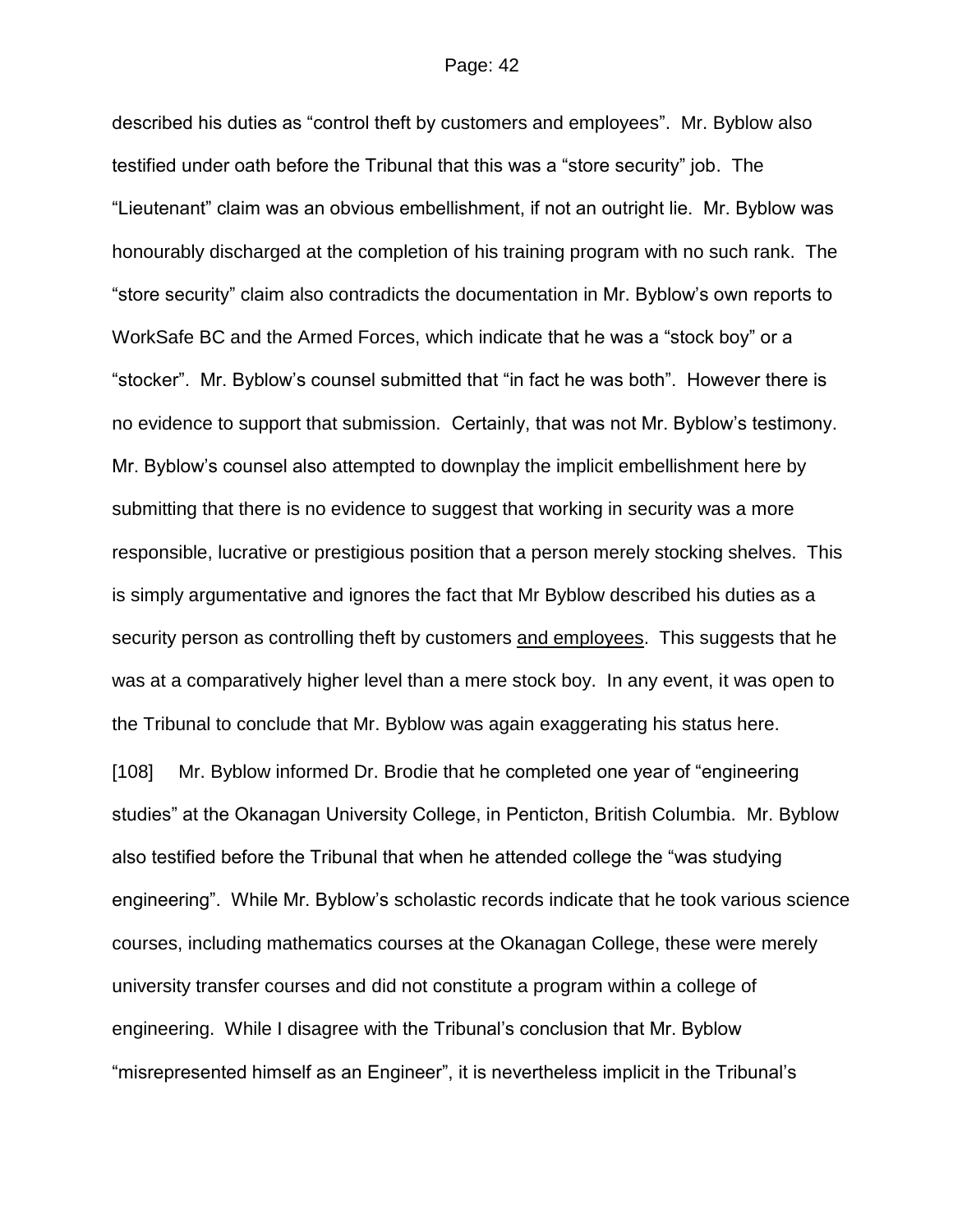handling of this issue that they took this as another example of Mr. Byblow embellishing his status.

[109] The Tribunal also pointed to the discrepancy between Mr. Byblow's overall

presentation of reduced employability after his injury and the statement he made to Dr.

Stoddard that one of the jobs he had post-injury involved web based design, in which he

was working for "a few weeks of 14-15 hour days".

[110] Mr. Byblow told the private investigators at several points to their interview of him on September 10, 2009, that he suffered from vertigo and that this impaired his ability to climb on ladders as the second rung. At p. 16 of the interview, he stated:

> "…the vertigo is constant but it varies it's degree, it will get worse as a migraine is coming on and way worse during a migraine, but it is there all the time…" (my emphasis)

Later, at p. 84, Mr. Byblow is talking about his post-injury return to employment for a number of months as a volunteer firefighter and he stated:

> "But I had post-concussion syndrome which, you know, is the thing. Um, and the, the, that is when, when I believed it is when a doctor told me and when I realized that I was dizzy all the time and I shouldn't be going up this ladder at practice." (my emphasis)

The Tribunal concluded that this was inconsistent with Mr. Byblow's evidence about his 24-day trip to the United Kingdom, which included several occasions of ascending narrow staircases in castles and other historic sites, as well as Hadrian's Wall and an 8-foot high fence near Stonehenge. There was even evidence of Mr. Byblow riding on a roller coaster. It was obviously significant to the Tribunal that all this occurred with no complaints of vertigo.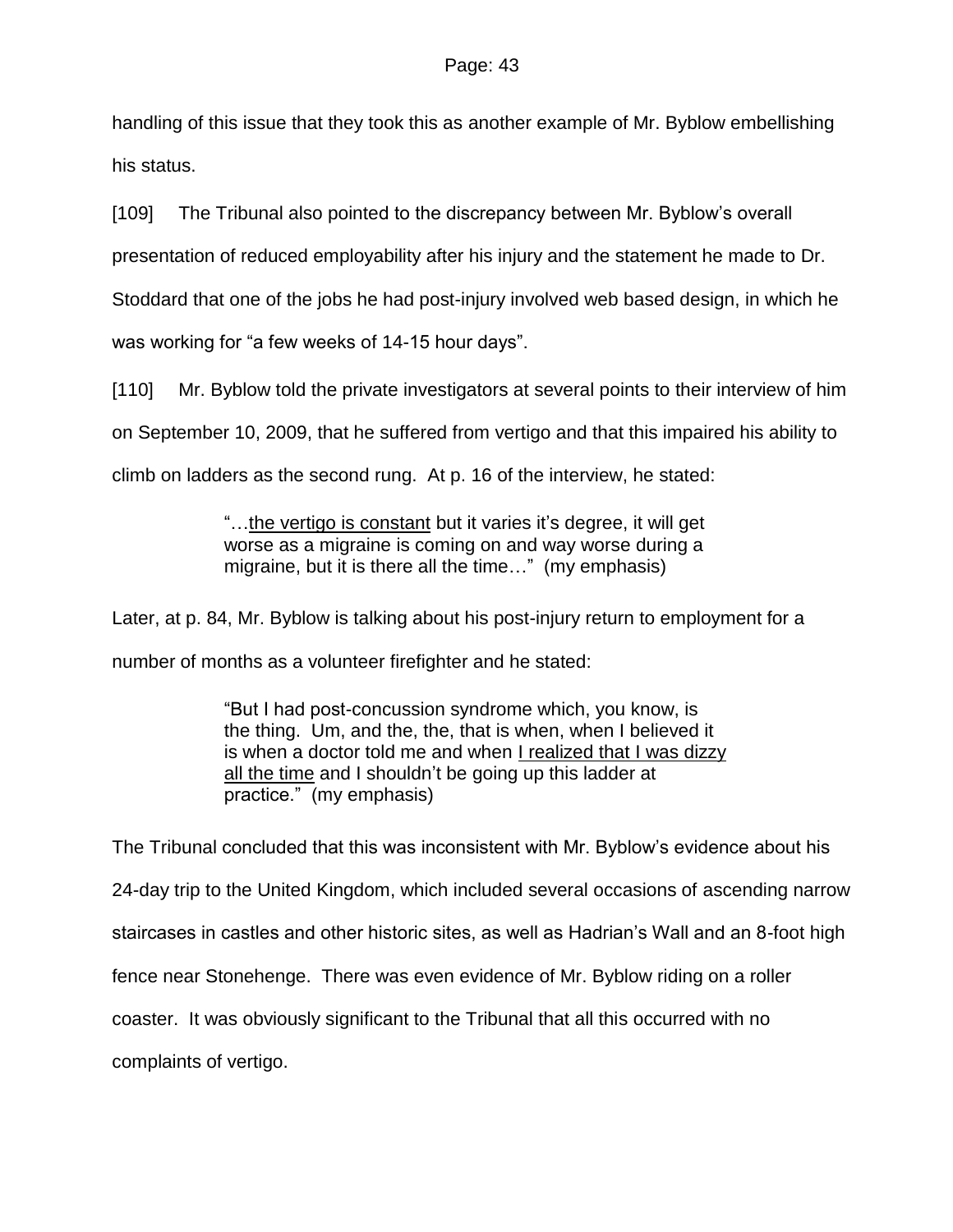[111] Finally in this area, Mr. Byblow reported to both Dr. Stoddard and to Dr. Brodie that the reason he left the Armed Forces is because he decided to get married, but was denied permission from his superiors to do so. Mr. Byblow also testified about this before the Tribunal. The Tribunal stressed that there was no evidence whatsoever in Mr. Byblow's military records that he had requested or was denied permission to marry while in training. Indeed, the only related reference noted on his "Applicant Assessment" was, "He has a girlfriend, but has made no future plans." The Tribunal also noted that Mr. Byblow's "Course Report" described him as having a "poor attitude" and that he was a "poor leader". It further stated that he "failed to overcome his weaknesses and was therefore assessed as a training failure." Finally the Course Report noted that Mr. Byblow finished last in his class, ranking  $28<sup>th</sup>$  of 28. It was not unreasonable for the Tribunal to conclude that these were the real reasons for Mr. Byblow's discharge, and that his evidence about the marriage issue was less than truthful.

[112] At para. 165 of its reasons, the Tribunal stated:

"The file revealed a number of anomalies which we will comment on throughout this analysis. In isolation some anomalies appear insignificant; however, reviewed in their entirety and collectively, they reveal a comprehensive picture when weighing all the evidence."

In my view, this was not an unreasonable approach for the Tribunal to take to its assessment of the evidence.

[113] In conclusion, taking the Tribunal's reasons for its findings of fact as a whole, while I take issue with certain passages and conclusions, and applying a standard of reasonableness, I find them to be basically adequate. The overall result was not outside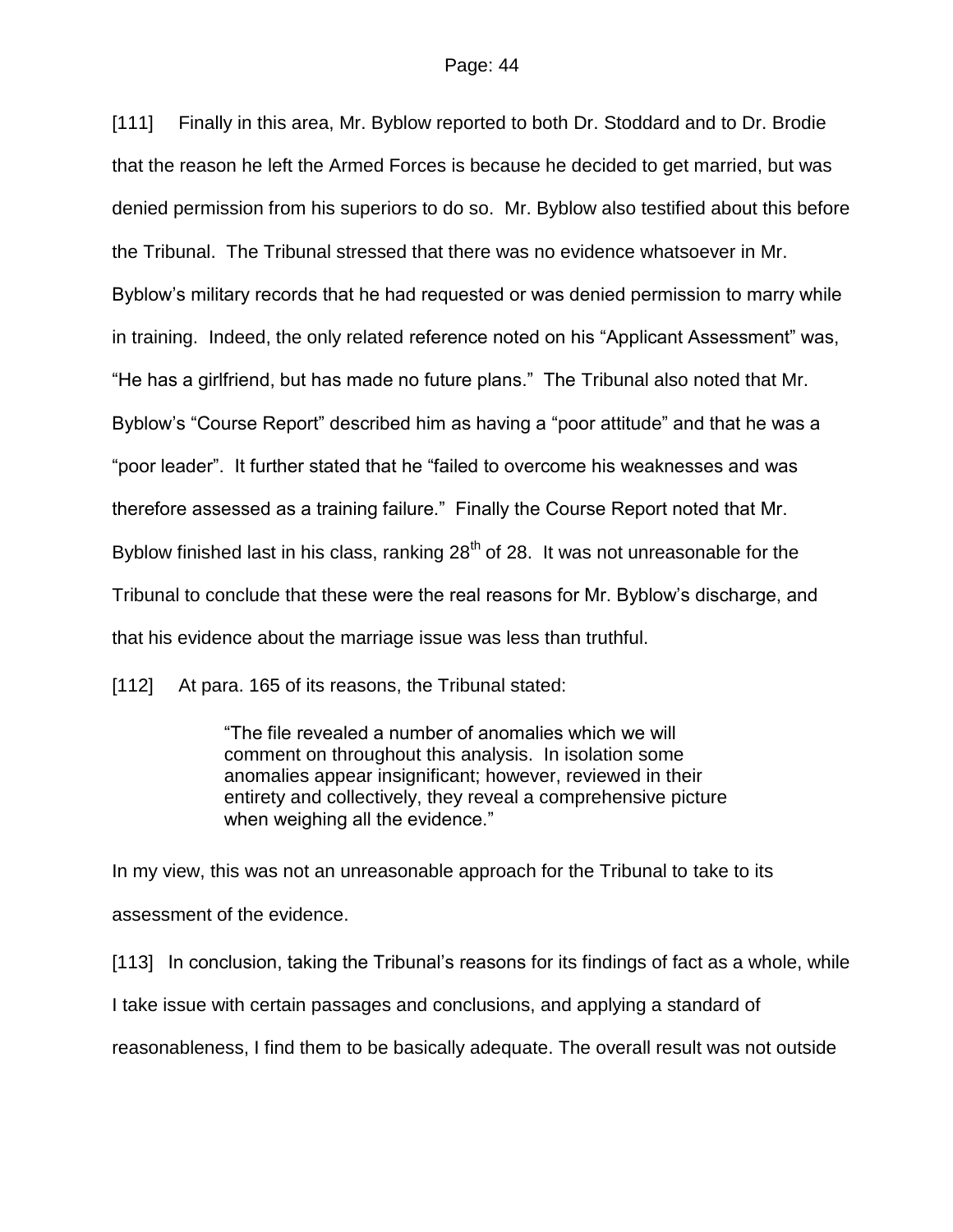the range of possible defensible outcomes. Accordingly, I dismiss this ground of review as well.

### **CONCLUSION**

[114] Issues numbered one to four and six to eight, inclusive, are dismissed.

[115] Issue number five is granted. In my view, the Tribunal fettered its discretion to waive the recovery of the overpayment, or a portion thereof, under s. 123 of the *Act* and under Policy EL-04. In doing so, it either ignored its discretion, or assumed it had none. Such an outcome falls outside the range of possible defensible outcomes, and is therefore unreasonable.

[116] Accordingly, I refer this one discrete issue back to the Tribunal with an express direction to consider the unusual circumstances of the delay in the investigation and in the decision to declare the overpayment, and the impact that should have on any further decision to recover the overpayment at all, or the extent to which there should be recovery. I would also urge the Tribunal to consider the inherent unfairness of this delay in coming to that determination.

[117] Finally, I remind the Tribunal that, pursuant to Policy CS-08, "Determining Suitable Earnings and Capacity Loss", the Board had an obligation under s. 8, "Periodic Review" to work with Mr. Byblow:

- "…to annually determine if there has been:
	- i) a change in the worker's earnings;
	- ii) a change in the worker's fitness for employment; or
	- iii) any new information that may affect the worker's claim."

It does not appear that the Board complied with that obligation.